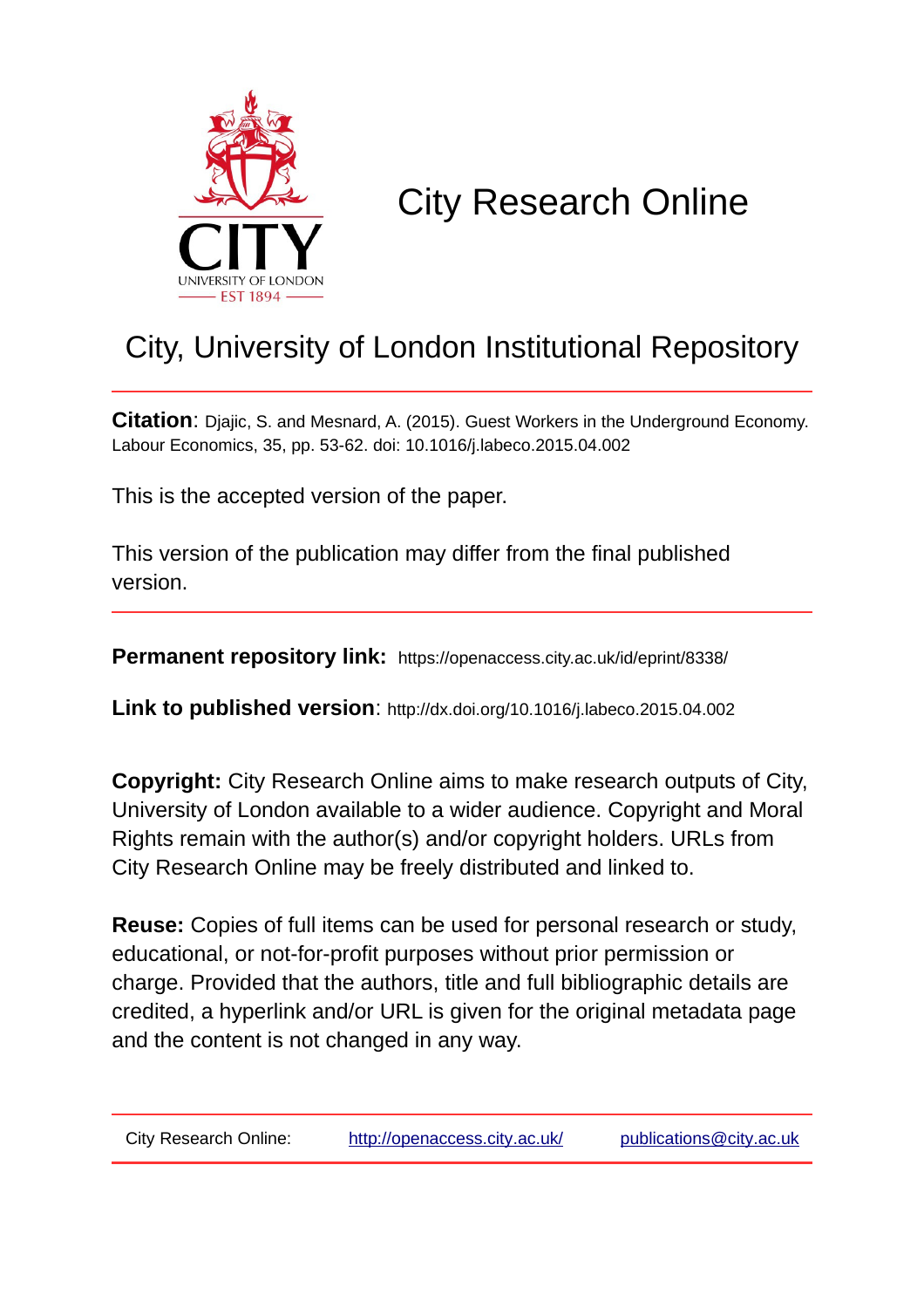### Guest Workers in the Underground Economy

by

Slobodan Djajić<sup>1</sup> and Alice Mesnard<sup>2</sup>

March, 2015

## Abstract

Guest-worker programs have been providing rapidly growing economies with millions of foreign workers over the last couple of decades. With the duration of stay strictly limited by program rules in some host countries and wages paid to guest workers often set at sub-market levels, many migrants choose to overstay and seek unauthorized employment. The model we develop examines how the wage of illegal aliens and the flow of guest workers transiting to undocumented status are affected by the rules of the program, enforcement measures of the host country, and market conditions facing migrants at home and abroad. Lengthening the duration of official work permits is found to decrease the stock of undocumented workers, but it has an ambiguous effect on their wage. An expansion in the allowed inflow of documented guest workers has a negative impact on the wage of undocumented workers and an ambiguous effect on their stock.

JEL Classification: F22

Key Words: Temporary migration, undocumented workers, underground economy

<sup>1</sup>The Graduate Institute, 11A, Avenue de la Paix, CH-1202 Geneva, Switzerland Tel.: (41) 22 908 5934, Fax: (41) 22 733 3049, e-mail: slobodandjajic@yahoo.com <sup>2</sup>City University (London), IFS and CEPR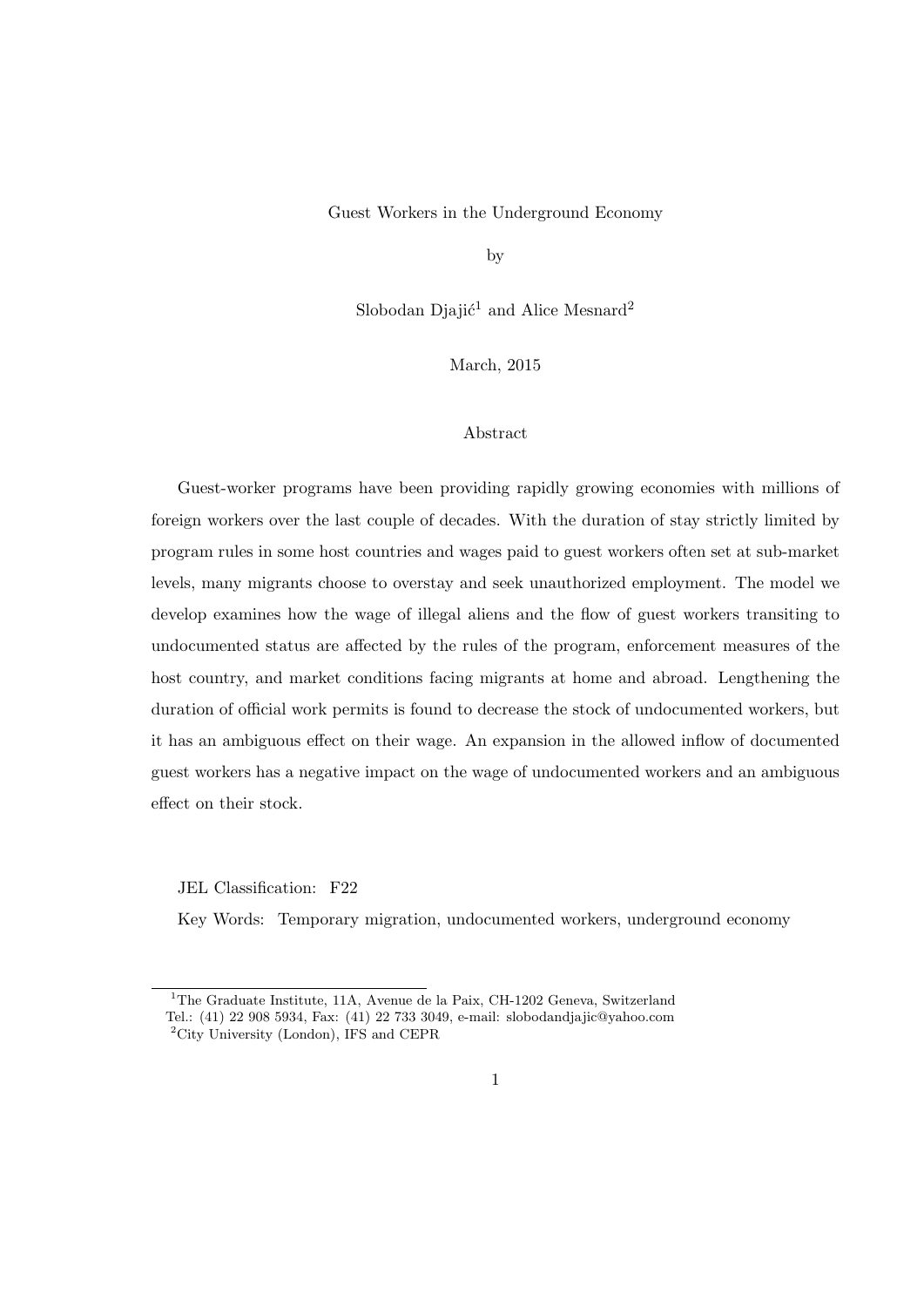# **1 Introduction**

Rapid economic growth and demographic factors have combined to create shortages of lowskilled labor in many economies. Germany and other Western European countries addressed this problem in the 1960s and 70s by establishing guest-worker programs. In the Middle East, temporary migration schemes have expanded to the point where foreign guest workers in some of the states on the Arabian Peninsula accounted for 80-90% of the workforce in 2004 (see Kapiszewski, 2006). Over the last two decades, growth in East Asia has also generated significant shortages of low-skilled workers. The response of the authorities in South Korea, Taiwan, Hong Kong, Singapore, Brunei, Japan, and Malaysia was to establish programs for the recruitment of temporary foreign workers (sometimes classified as trainees) from other, relatively poorer Asian economies such as Nepal, Bangladesh, Indonesia, Sri Lanka, Thailand, India, Pakistan, the Philippines, and Viet Nam. Since these programs offer wages to guest workers that are considerably higher than the wages prevailing in the source countries of program participants, there is typically no difficulty in attracting migrants.<sup>3</sup> The problem is making sure they go back home when their work permit expires. In fact large numbers of guest workers remain abroad illegally in order to accumulate additional savings by working in the underground economy.<sup>4</sup> What makes clandestine employment particularly attractive is that in many cases it offers a higher wage and more flexible conditions of employment when

<sup>&</sup>lt;sup>3</sup>See the Human Development Report (2009).

 $4$ See, e.g., Hahn and Choi (2006) and Abella (2009).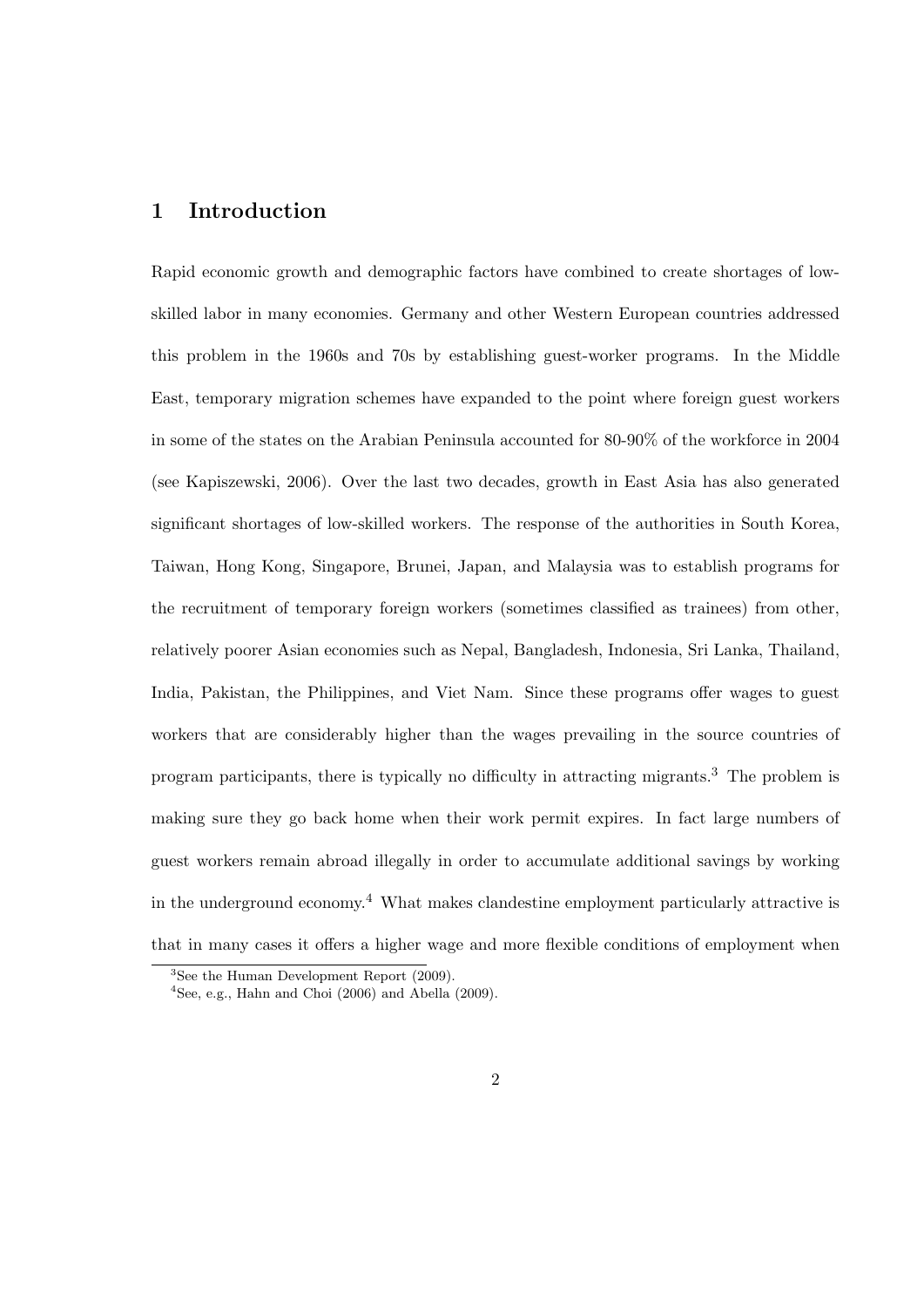compared with the official guest-worker programs. Surveys of Thai contract workers as well as of undocumented migrants employed in the more advanced countries of East Asia, indicate that wages of undocumented workers in Japan, South Korea, and Taiwan can exceed the wages of foreign contract workers by  $50\%$  or more, depending on the occupation.<sup>5</sup> The other side of the coin is that undocumented workers face strict deportation measures if apprehended by the authorities. Japan, Singapore, South Korea, Taiwan, Malaysia, Saudi Arabia, United Arab Emirates, and other GCC states are well known for their strict enforcement of laws pertaining to residency of foreign nationals. In addition to apprehension and deportation, an illegal alien sometimes faces corporal punishment, a fine and even a jail sentence. Table 1 provides an indication of the role that guest-workers play in these economies and the attitude of the host-country authorities towards illegal immigrants. Column 1 describes the inflows of contract workers in 2010-2011 from a select group of source countries (SGSC), consisting of Nepal, Bangladesh, Indonesia, Sri Lanka, Thailand, India, Pakistan, the Philippines, and Viet Nam. Column 2 gives the total *stock* of foreign labor from all sources, including migrants with rights to permanent residence, such as Peruvians and Brazilians of Japanese ancestry in Japan, while Column 3 shows the size of the total labor force of the host country.

<sup>&</sup>lt;sup>5</sup>See Jones and Pardthaisong (1999), Sobieszczyk (2000), Hahn and Choi (2006), and Park (2008)). When foreign workers are classified as trainees, the difference can be much greater. Ihlwan (2005) reports that a trainee in South Korea who transited from a contractual employer to work as a painter in the underground economy was able to increase his earnings by a multiple of 8. The fact that undocumented migrants in East Asian economies can earn more than official guest workers or trainees is in sharp contrast with what is observed in Western advanced countries, where undocumented status typically implies *lower* earnings. More will be said on this in Section 3 below.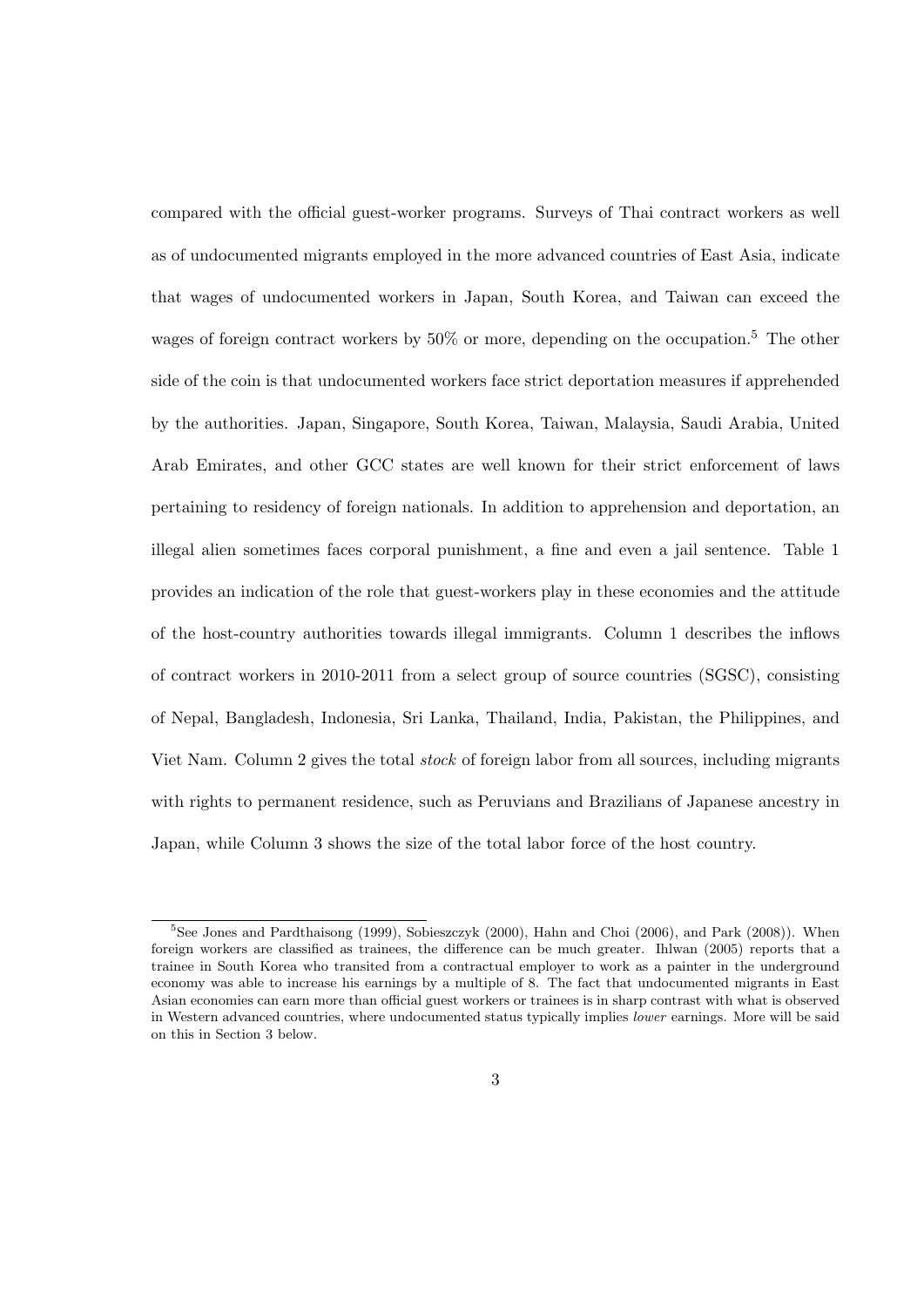| Host          | Inflow of     | Total Stock  | Total         | Maximum   | Strict               | Fines and   |
|---------------|---------------|--------------|---------------|-----------|----------------------|-------------|
| <b>States</b> | Guest Workers | of Foreign   | Labor         | Guest-    | Depor-               | Penalties   |
|               | from SGSC     | $Labor-2010$ | Force- $2010$ | Worker    | tation               | for         |
|               | (thousands)   | thousands)   | (millions)    | Stay      | Policies             | Overstaying |
| Japan         | 68            | 694          | 66.420        | 3 Years   | Yes                  | Yes         |
| Singapore     | 185           | 1157         | 2.819         | 4 Years   | Yes                  | Yes         |
| South Korea   | 57            | 507          | 24.955        | 6 Years   | Yes                  | Yes         |
| Taiwan        | 189           | 404          | 11.070        | 6 Years   | Yes                  | Yes         |
| Malaysia      | 294           | 1941         | 12.084        | Renewable | Yes                  | Yes         |
| GCC States    | 2,678         | $NA^*$       | 20.105        | Renewable | $\operatorname{Yes}$ | Yes         |

Notes: In Column 1, inflows of guest workers from Nepal, Indonesia, and Thailand are for the year 2011, from Bangladesh, Sri Lanka, India, Philippines and Viet Nam are for the year 2010, and for Pakistan for 2008. The figures are for overseas workers whose departure is recorded by the government agencies in the origin country. Coverage of individual departures for employment may be partial or limited to employment under bilateral agreements. For a detailed description of the different sources used to build the statistics on the inflows, see OECD (2012, p.169) and for the stocks of foreign labor in 2010, displayed in Column 2, see OECD (2012, p.168). \*Statistics on the stocks of foreign labour for GCC States are not available but immigrants represent around 52% of the populations living in GCC States, with a large variation across countries ranging from 32% in Saudi Arabia to 89% in United Arab Emirates (Thiollet, 2015). Data on the size of the labor force is from the World Bank for the year 2010 and from the CIA Fact Book for Taiwan for the year 2010. For more details on the guest-worker policies, see Asis (2006), Abella (2009), and IOM (2010).

Table 1: The role of guest-workers from South and South-East Asia in the main laborimporting countries of East Asia and the Middle East and the policies of the latter with respect to illegal immigration.

One would expect that there is a strong connection between the guest-worker programs through which the migrants enter the economy and the equilibrium wage and employment of clandestine labor in the underground economy. The main contribution of our paper is to provide a theoretical analysis of these links. More specifically, our purpose is to address some of the key questions that arise in this context: How do the rules of the guest-worker program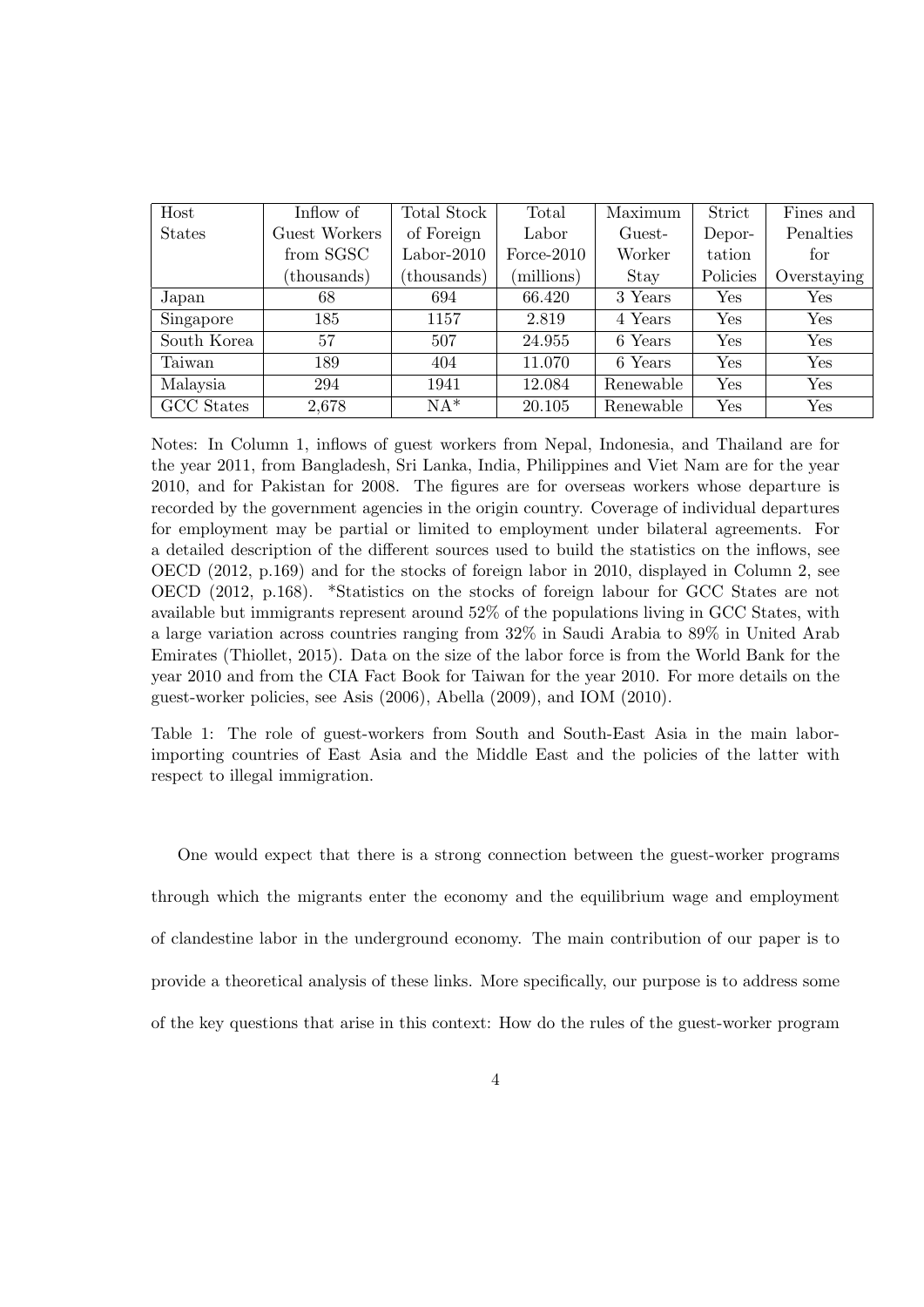affect the propensity of foreign contract workers to overstay and become illegal aliens? What is the role of employer sanctions, worksite inspections, and deportation policies in controlling the stock of undocumented workers? What is the relationship between the conditions facing documented guest workers and the market for undocumented labor? How do wages of clandestine workers respond to the policies in place? These and other related questions are of major importance to a growing number of countries that rely heavily on guest workers to meet shortages in their market for low-skilled labor. The literature on temporary migration is only beginning to address them.

The connection between temporary migration of contract workers and illegal immigration was examined for the first time in the context of a theoretical model developed by Epstein, Hillman and Weiss (1999). They study the problem facing a documented guest worker who has to decide whether or not to run away from his employer and overstay in the host country for an extra year if he receives an offer of undocumented employment. Their analysis is conducted within a framework where the authorities require the employer to post a bond for each imported worker, with the bond forfeited if the migrant does not leave the country when the permit expires. Subsequent works by Schiff (2007, 2011) focus on the links between illegal and guest-worker migration from a macroeconomic perspective, with the goal of analyzing the policies required to attain the optimal proportion of documented to undocumented workers employed in the economy. The article by  $D_i$  and Michael  $(2013)$  is in a similar vein, although the focus is on the host-country problem of setting the optimal duration of the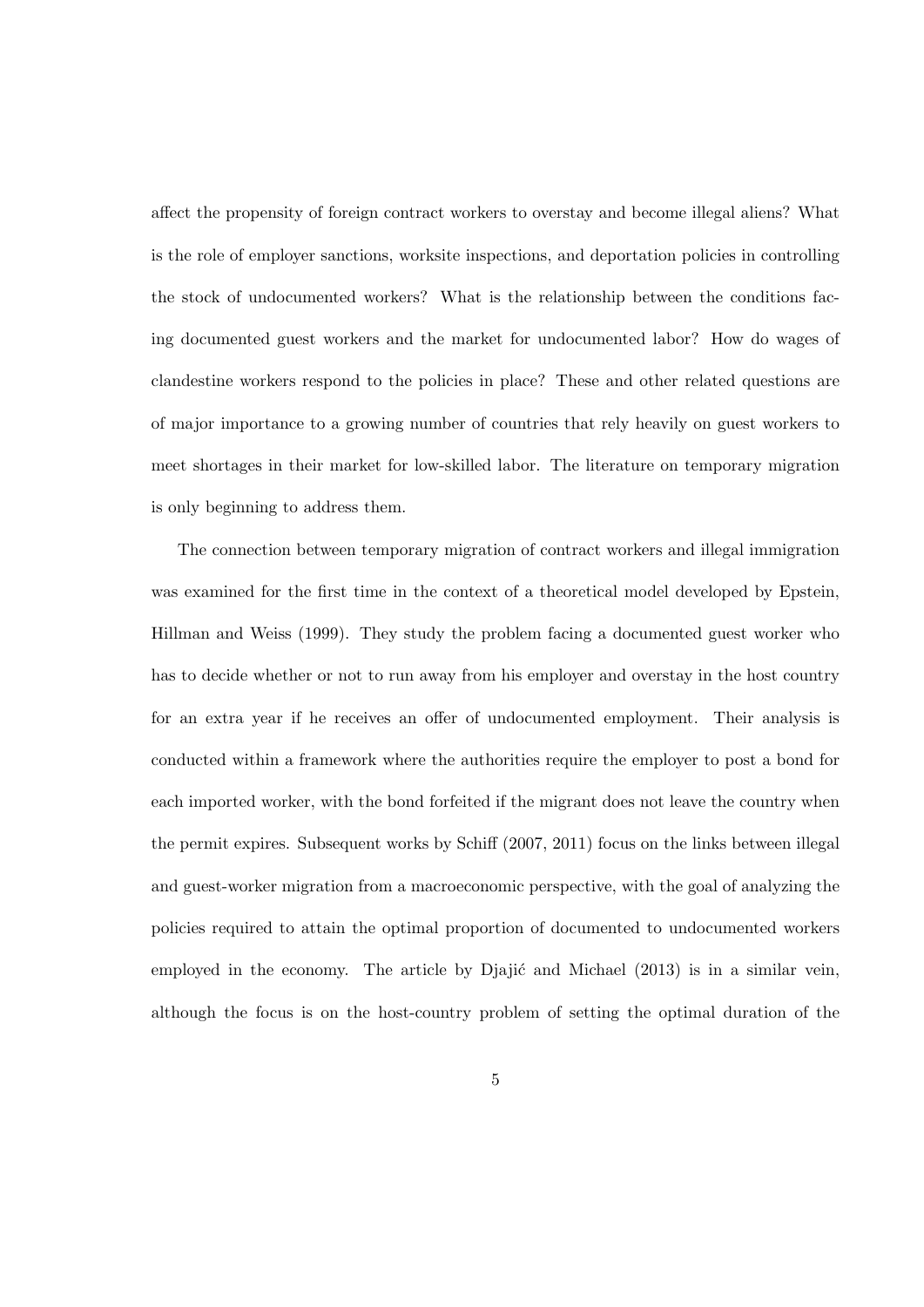permit issued to guest workers.

Djajić  $(2013)$  takes a somewhat different approach by examining the conditions under which foreign contract workers have sufficiently strong incentives to return home once their work permit expires, while Djajić and Vinogradova  $(2015)$  examine the question of how long is it optimal for a guest worker to overstay in the host country when the incentives for voluntary return at the end of the contract happen to be inadequate. That analysis is conducted taking the labor-market conditions of the host country as given. The present paper goes a step further to specify the structure of the market for undocumented labor and determine endogenously the equilibrium stock of illegal aliens and their wage rate. An important feature of the model is that it relates these key endogenous variables to the characteristics of the guest-worker program and a wide range of immigration policy instruments of the host country. Our positive approach therefore stands in contrast with the existing literature, which focusses on defining the optimal policies while neglecting the complex links between the official temporary migration programs and the clandestine labor market.

In terms of its approach, our work is also closely related to the recent contribution by Camacho, Mariani, and Pensierosos (2013). They study how fiscal and migration policies affect both illegal migration and the size of the informal economy. A distinctive feature, however, is that they do not model the interactions between a guest-worker program and the clandestine labor market, which are at the center of our analysis. They focus instead on the role of fiscal policy as a factor influencing whether firms choose to operate in the formal sector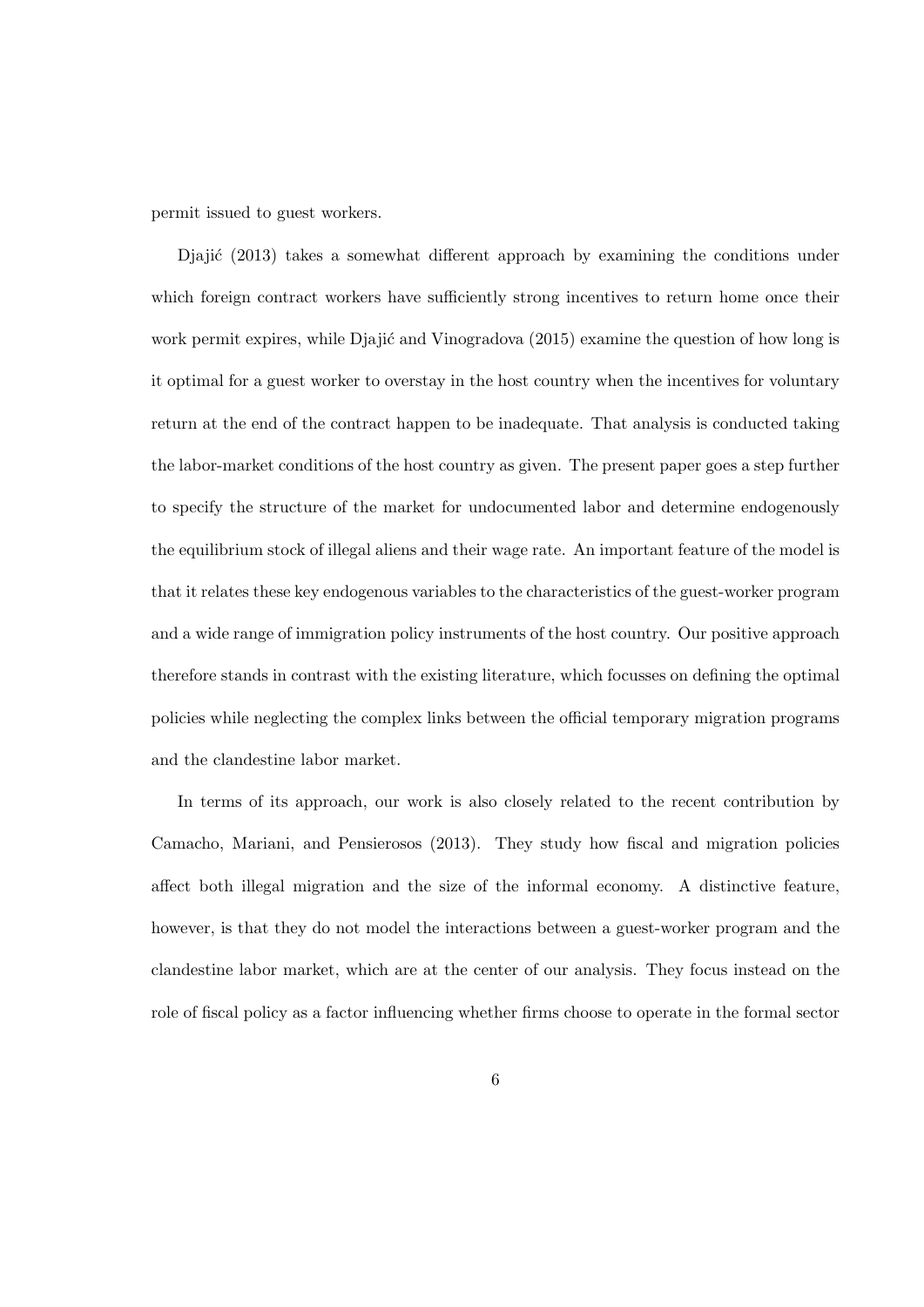or informally, in which case they can tap the market for undocumented workers. One of the key findings of Camacho, Mariani, and Pensierosos (2013) is that illegal immigration and the level of informal activity depends non-monotonically on the tax rate imposed on the firms.

Thus the focus of our paper is on the market for low-skilled undocumented foreign labor in an economy with a guest-worker program of the type used to bring contract workers to the advanced and emerging economies of East Asian over the last two decades. Section 2 defines the problem facing an individual program participant and examines the conditions under which it pays to overstay and seek clandestine employment. Both the rules of the guest-worker program and a wide range of immigration policies and enforcement measures influence the behavior of foreign workers. Relevant policies in the East Asia setting include the quota on the number of guest-workers admitted each year, the wage they are offered under the terms of the program, the duration of their work permit, the proportion of their official wage withheld to guarantee contract completion and return to the source country, deportation measures and fines imposed on those who overstay, and the penalties imposed on employers of undocumented aliens. Section 3 considers the problem facing employers of undocumented foreign workers and derives the demand schedule for clandestine labor. Section 4 examines the implications of changes in policy instruments on the market wage of clandestine labor and the stock and flow of undocumented workers. Finally, Section 5 concludes the paper with a summary of the model's main policy implications.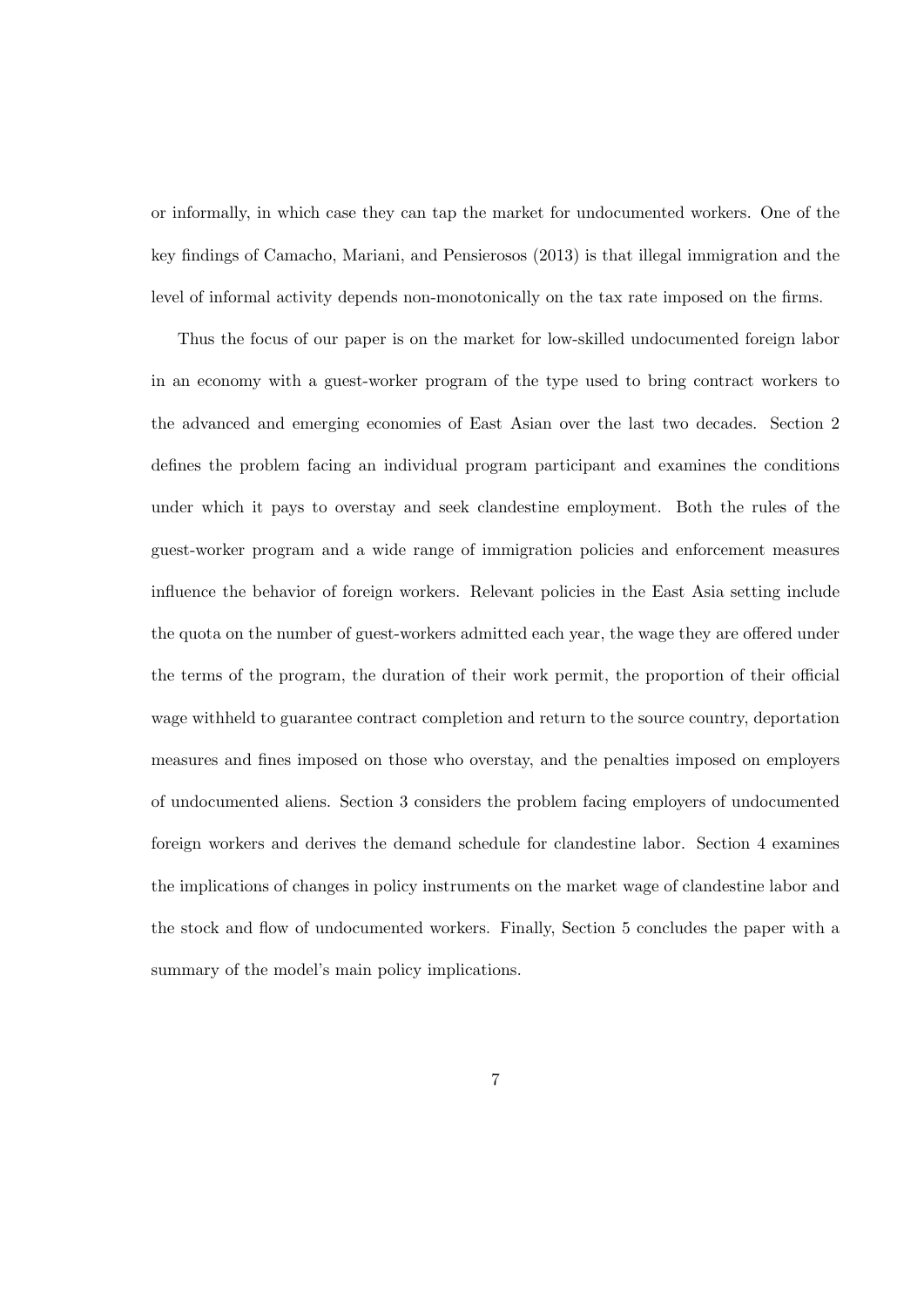# **2 Return or Overstay?**

Let us assume that under an exogenously given quota, the host country admits each year G low-skilled workers from a source country on a temporary basis. The work permits are valid for  $\tau$  years and non-renewable.<sup>6</sup> They offer migrant workers the opportunity to earn the wage  $\bar{W}$ , which is greater than the wage,  $W$ , that these same workers can earn in their country of origin. We take both  $\bar{W}$  and *W* as given. Participants are assumed to have a time horizon of T years. The undiscounted lifetime earnings of a guest worker who obeys the rules of the program and returns home after serving for *τ* years as a contract worker in the host country are thus given by

$$
(1) \qquad Y = \bar{W}\tau + W(T - \tau).
$$

Instead of returning, as required by program rules, a guest worker may choose to overstay. This outcome was frequently observed in South Korea in the 1990s, when more than half of the foreign participants in their trainee program ended up working clandestinely in the underground economy. Out of a total of 110,250 trainees admitted into the program, 63,515 transited to the underground economy as of December 2001 (see Hahn and Choi, 2006). In 2006, about 7% of the 330,000 foreign workers in Taiwan were reported missing and presumably working without documentation (see Abella, 2009).

<sup>6</sup>The maximum duration of stay for a low-skilled migrant (trainee) is, for example, three years in Japan, four years in Singapore and Cyprus, five years in Israel, and two 3-year stays (with the first stay followed by a mandatory return to the country of origin), for a maximum of six years, in South Korea and Taiwan (see Asis, 2006, Abella, 2009, and IOM, 2010).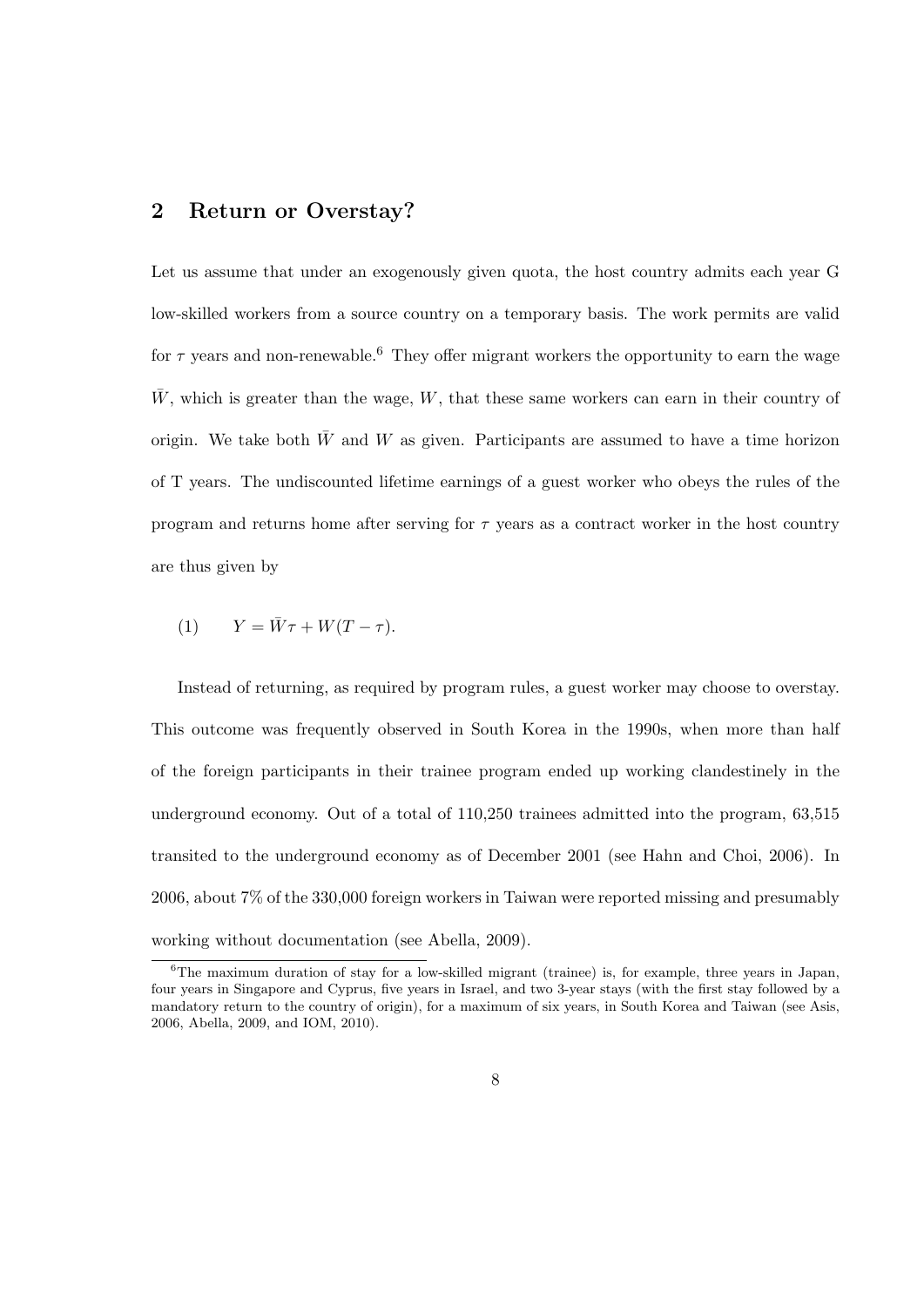The motive for overstaying is to accumulate more savings by working clandestinely at the wage  $\widetilde{W}$ , which we take to be endogenously determined by the supply and demand for undocumented labor in the host country. Let us assume that the failure to return home when the work permit expires implies the loss of withheld wages and it exposes the migrant to strict deportation measures and a fine,  $\Phi$ . We denote by  $\beta$  the proportion of a guest worker's wage withheld by the employer, as fixed by the rules of the guest-worker program.<sup>7</sup> Withheld earnings are returned to the worker only at the end of the contract period, just at the moment of departure from the host country. Thus a worker who chooses to overstay, forfeits the withheld wages and has an expected undiscounted lifetime income of

(2) 
$$
Y^u = \overline{W}(1-\beta)\tau + \widetilde{W}\psi - \Phi + W(T-\tau-\psi),
$$

where  $\psi$  is the expected duration of a worker's clandestine employment in the underground economy before being apprehended, fined, and deported. A more vigorous deportation policy

<sup>&</sup>lt;sup>7</sup>The practice of withholding wages of guest workers can be traced back to the Bracero program in the U.S.A. (1942-1964). The program required employers to withhold 10 percent of a bracero's earnings, payable to the worker upon his return to Mexico (Ruhs, 2002). In East Asia, foreign workers are often obliged by their employers to participate in forced-savings programs, where a portion of the worker's salary is withheld and deposited into a savings account to which the worker does not have access until his term of work is complete. In Taiwan, for example, forced savings of up to 30 percent of a worker's salary is legally permitted. This mechanism provides the employer with what is sometimes referred to as "guarantee money" or "runaway insurance" (Verite, 2011). Similarly, Japanese employers often require from recruiting agents to have foreign trainees sign a contract agreeing that a part of their wages will be withheld as a "security deposit" until their departure from Japan. An example of such a contract reads: "In addition to the 25,000 Yen in cash paid monthly to Party B (the trainee), the remaining wage will be deposited at a Japanese bank under Party B's name and the passbook will be managed by party B's assigned company, to be returned to Party B before returning to their home country" (CLB, 2011, p.36). The practice is current in other Asian labor-importing countries, even where it is not authorized. In Malaysia, NGOs have reported that the police often fail or refuse to investigate complaints relating to the withholding of wages (United States Department of State, 2011). Amnesty International (2009) offers a more detailed documentation of evidence on cases of salary withholding in South Korea. Withholding of a guest worker's wage is also a common practice in the Middle East. For the cases of Qatar and the other GCC states, see Garner et al (2013).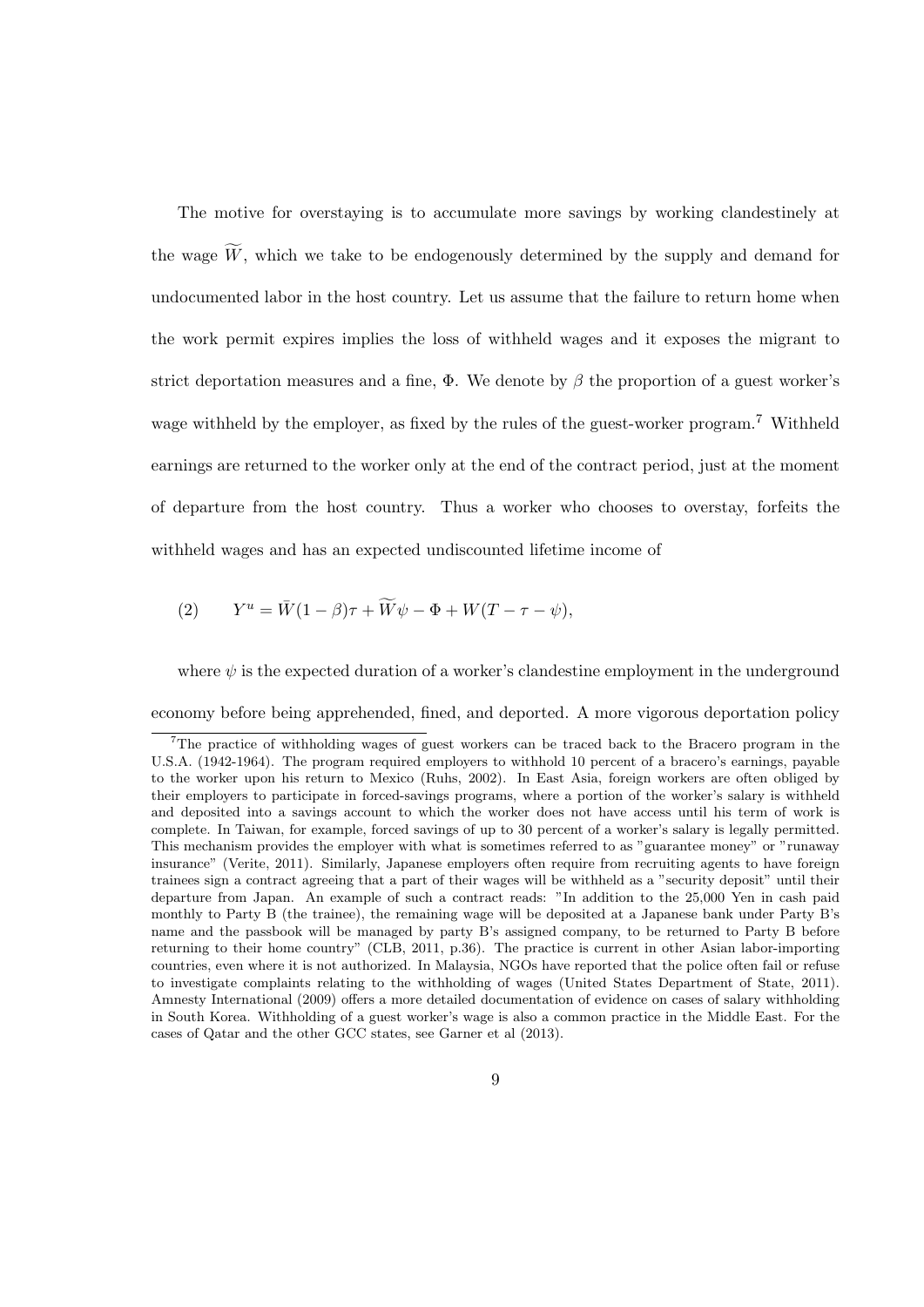in the host country implies a smaller value of *ψ*. According to the Japanese Ministry of Justice, 32,661 individuals from 99 countries went through deportation proceedings in 2009 (Williams (2010)). This amounts to roughly 1/3 of the estimated stock of 100,000 undocumented aliens living in Japan. Those who overstay can therefore expect to work in the underground economy for only about 3 years, on average, before being apprehended and deported. In Malaysia, where the estimated stock of illegal aliens from Indonesia is reported to be roughly 450,000, the number of Indonesians deported every month is around 10,000. This suggests that an undocumented Indonesian migrant in Malaysia can expect to work in the underground economy on average for approximately 4 years before being deported (see Vinogradova, 2011). The expected duration of an undocumented stay is very similar in other East Asian economies with strict deportation policies, such as Singapore, South Korea, and Taiwan.

We assume that workers who take part in the guest-worker program are averse to violating the laws of the host country. If they remain in the host country as illegal aliens they will be subject to arrest and deportation. This imposes a psychological cost of becoming an undocumented worker. Let us suppose that individuals are heterogeneous in terms of what they perceive to be the non-pecuniary cost of transiting to undocumented status. This cost is assumed to have a monetary equivalent of  $\rho$  that is distributed identically and independently across generations of guest workers according to the density function  $f(\rho)$  and distribution  $F(\rho)$  over  $\left[\rho,\overline{\rho}\right]$ . In such an environment, a risk-neutral guest worker prefers to overstay rather than return home when the work permit expires only if this increases the expected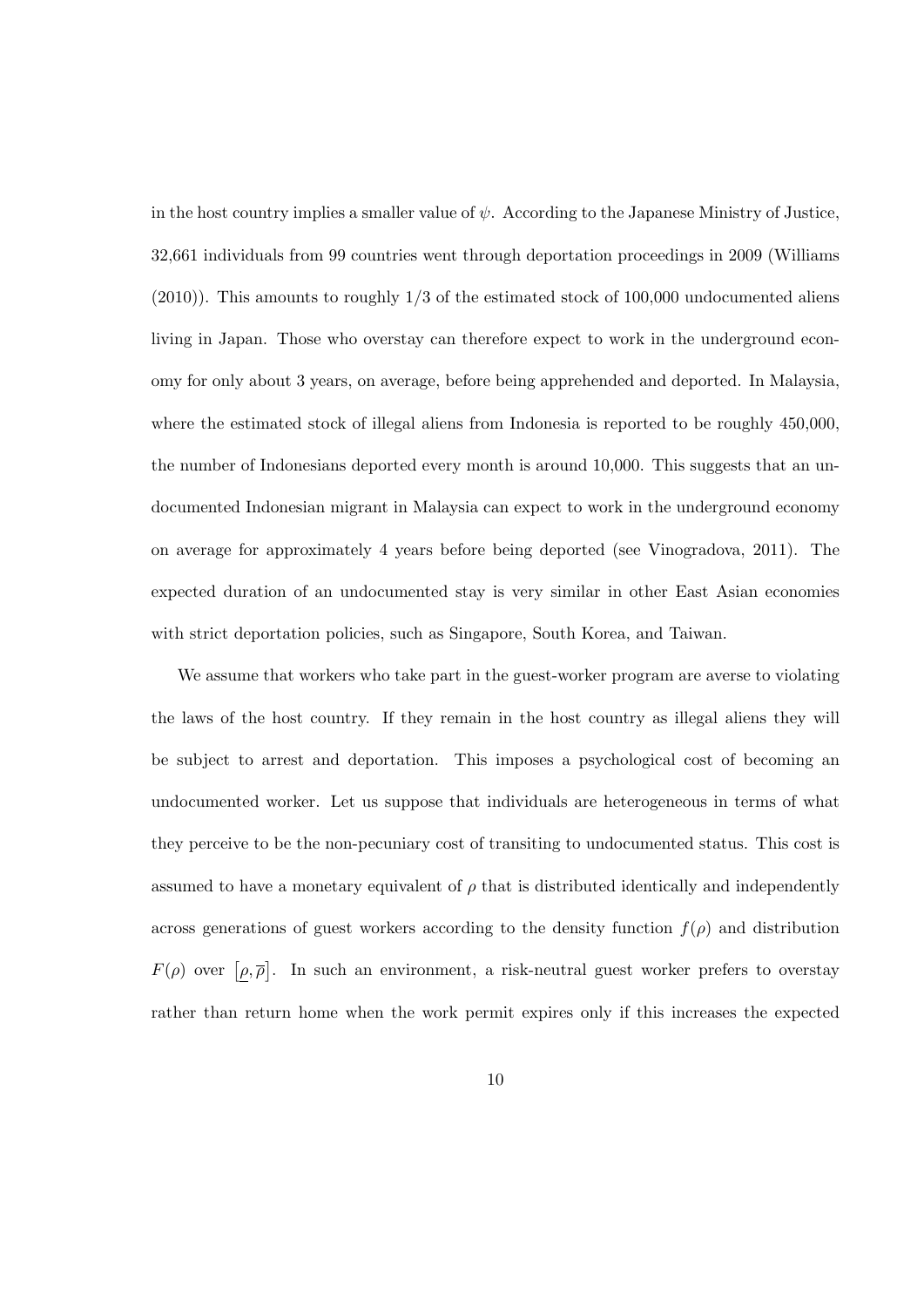lifetime income net of the cost,  $\rho$ . Thus the condition for overstaying can be written as  $\rho$  <  $(\widetilde{W} - W)\psi - \overline{W}\beta\tau - \Phi$ , and the proportion of workers overstaying is equal to:

(3) 
$$
F((\widetilde{W} - W)\psi - \bar{W}\beta\tau - \Phi).
$$

With the immigration quota allowing only G workers to be admitted into the host country per unit of time and granted work permits of the duration  $\tau$ , the steady-state stock of guest workers is  $\tau G$ . If a fraction  $F((\widetilde{W} - W)\psi - \bar{W}\beta\tau - \Phi)$  of the flow due to return to the source country decides to overstay until apprehended and deported, this implies that at each point in time  $F((\widetilde{W} – W)\psi - \bar{W}\beta\tau - \Phi)G$  guest workers transit to the underground economy. Thus the undocumented labor inflow to the underground economy depends on host-country policies, as captured by the parameters  $\psi, \beta, \tau, \overline{W}, \Phi$  and *G*, on the wage in the source country, *W*, the market wage for clandestine labor in the underground economy,  $\widetilde{W}$ , and on the distribution,  $F(\rho)$  of guest workers' preferences for avoiding undocumented status. To simplify the analysis, we assume in what follows that  $\overline{W}(1-\beta) > W$ , so that a guest worker who intends to overstay does not have an incentive to run away from his contractual employer *before* time *τ* in order to take up employment in the underground economy. The assumption that an undocumented alien can expect to work undetected in the underground economy for just  $\psi$  units of time, implies that a premature departure from his legal employer before the end of the contract entails spending correspondingly more time in the source country earning the wage *W* rather than  $\bar{W}(1 - \beta)$ . As can be seen in eq. (2), running away from the legal employer (i.e.,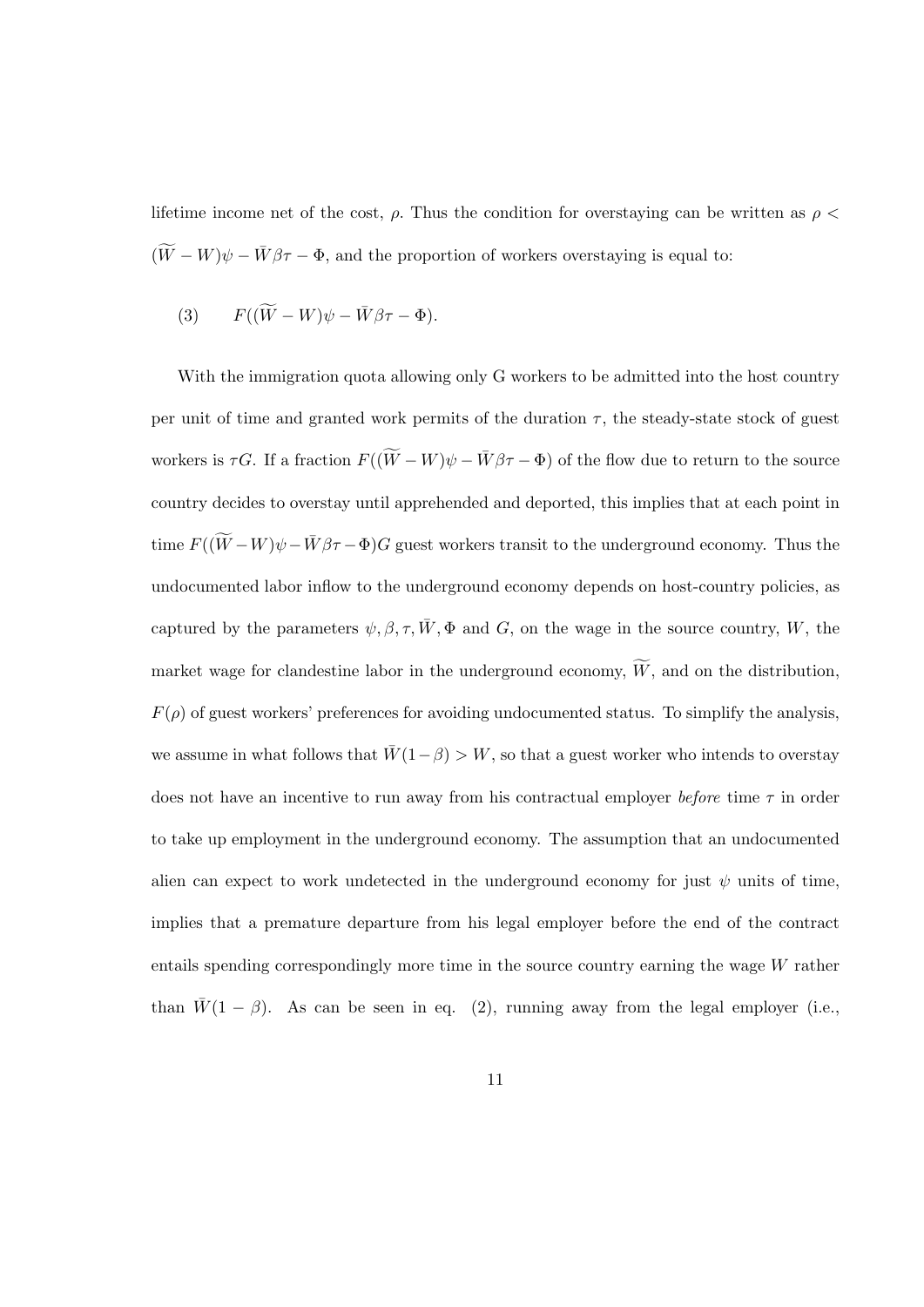voluntarily reducing  $\tau$ ) lowers the expected lifetime earnings when  $\bar{W}(1 - \beta) > W$ .

# **3 Demand for Undocumented Labor**

Not all sectors and firms in the host country are authorized to employ foreign workers. Guestworker programs have been specifically developed in South Korea, Taiwan, Singapore, Japan, and other economies in the region, to alleviate shortages of low-skilled labor in *specific* industries, such as manufacturing, cleaning and other services, agriculture, construction, and fish processing (see Park, 2012). For simplicity we will refer to these activities as belonging to Sector *E*, the one *eligible* to hire guest workers. Employers in other industries (or Sector *I*, hereafter) are *ineligible* in the sense of being obliged to look for workers in the local labor market, although to some extent they may be able to conceal employment of *undocumented* aliens.<sup>8</sup> Such employment has the advantage that illegal aliens can be paid less than the native workers. In addition, it is possible to evade payroll taxes as well as a number of obligations that employers have in relation to documented labor. They don't have to provide undocumented workers with health insurance, vacation pay, sick days, etc. (see, e.g., Djajić (1997) and Sobieszczyk (2000, p.402)). The downside is that employers of illegal aliens face penalties if their infractions are uncovered by the authorities.

In the contributions to the theoretical literature focusing on illegal immigration to North

<sup>&</sup>lt;sup>8</sup>In Japan, for example, undocumented immigrants learn by word of mouth or SMS messages which enterprizes and labor contractors are willing to risk fines by disregarding workers' legal status. One striking feature of East Asian economies such as Japan, Singapore, South Korea and Taiwan, is the very small size of their informal sector (Farrell, 2006).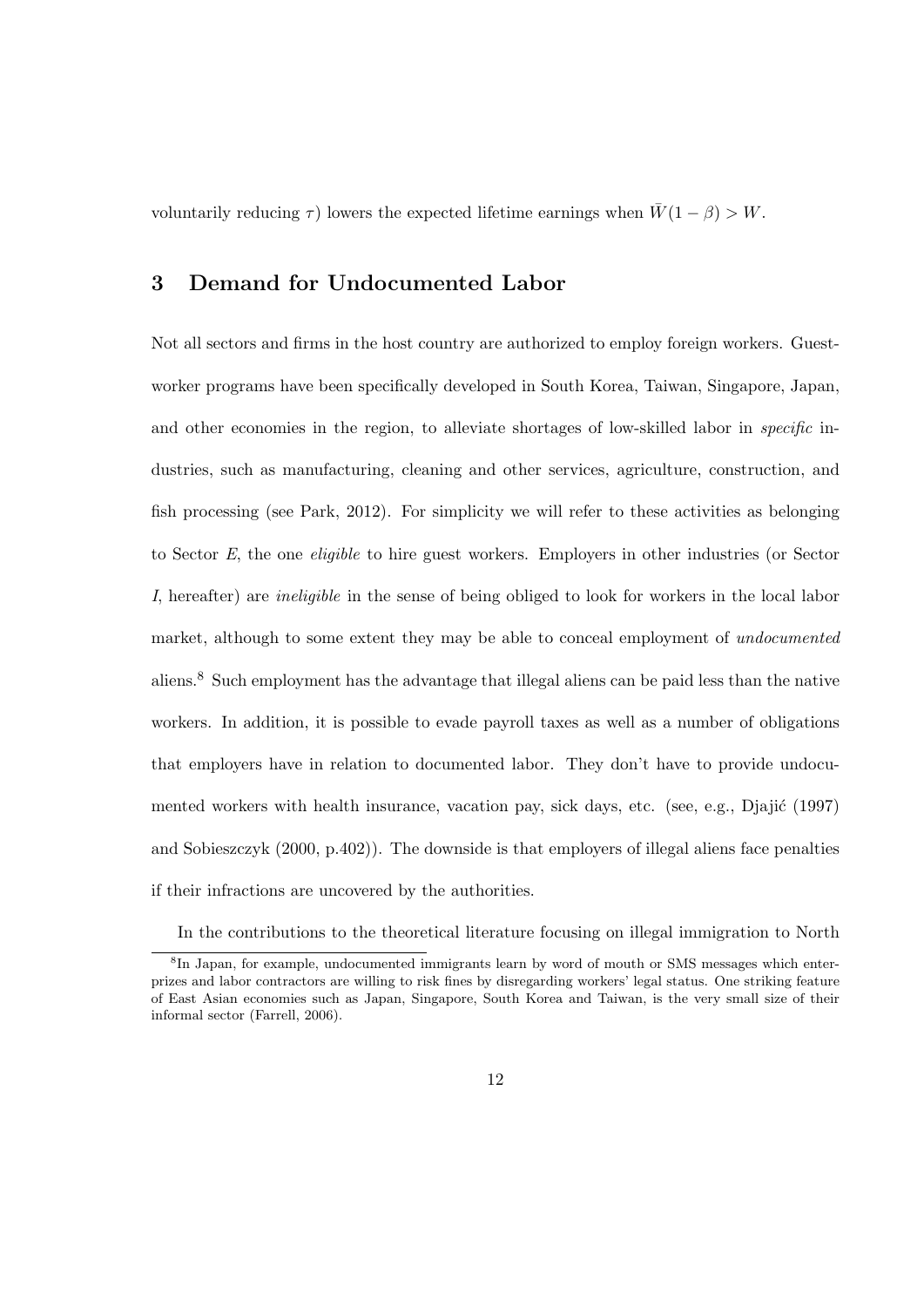America and Western Europe, it is typically assumed that illegal aliens face a wage penalty that reduces their earnings in relation to those of the natives *and legal immigrants*. <sup>9</sup> The environment facing foreign workers is quite different in East Asia, where the interests of the employers have played a prominent role in the design of their guest-worker programs. The programs are intended not only to alleviate shortages in the labor market, but also to generate large rents for the firms that hire guest workers. Wages of trainees and guest workers are therefore set at levels considerably lower than those paid to native workers with the same qualifications. This results in a three tier wage structure, where the native workers receive higher wages than the illegal aliens (reflecting their legal status and the internal enforcement measures that deter employers from hiring undocumented foreign workers), while illegal aliens can earn higher wages than do documented guest workers. What sustains this relationship among the three wage levels is the large gap between the wage earned by natives and that earned by documented guest workers. This creates incentives for both the employers and overstaying guest workers to participate in the market for undocumented labor at a wage rate

between the two extremes.<sup>10</sup>

 $9$ See Ethier (1986), Djajić (1997), Schiff (2011), Djajić and Vinogradova (2015), and the evidence on the U.S. economy provided by Rivera-Batiz (1999, 2000), and Kossoudji and Cobb-Clark (2002).

<sup>&</sup>lt;sup>10</sup>From a theoretical perspective, there is nothing in our model that precludes the possibility of  $\widetilde{W}$  being lower than  $\bar{W}$ , depending on the policy environment which governs the supply and demand for undocumented labor. We focus on the case of  $W > \bar{W}$  as it corresponds to the market conditions facing foreign workers and trainees in economies such as Japan and South Korea. In Japan, for example, Sobieszczyk (2000) notes that a Thai documented migrant employed as an industrial worker in 1997 reported earning \$1,171 per month plus room, while unauthorized migrants in the same country and the same occupation earned in 1996 between \$2,076 and \$4,193 per month plus room. She finds that earnings of undocumented migrants interviewed for her study are on average 103 percent higher than those of documented contract workers (Sobieszczyk, 2000, p.401). See Ihlwan (2005) for the case of South Korea.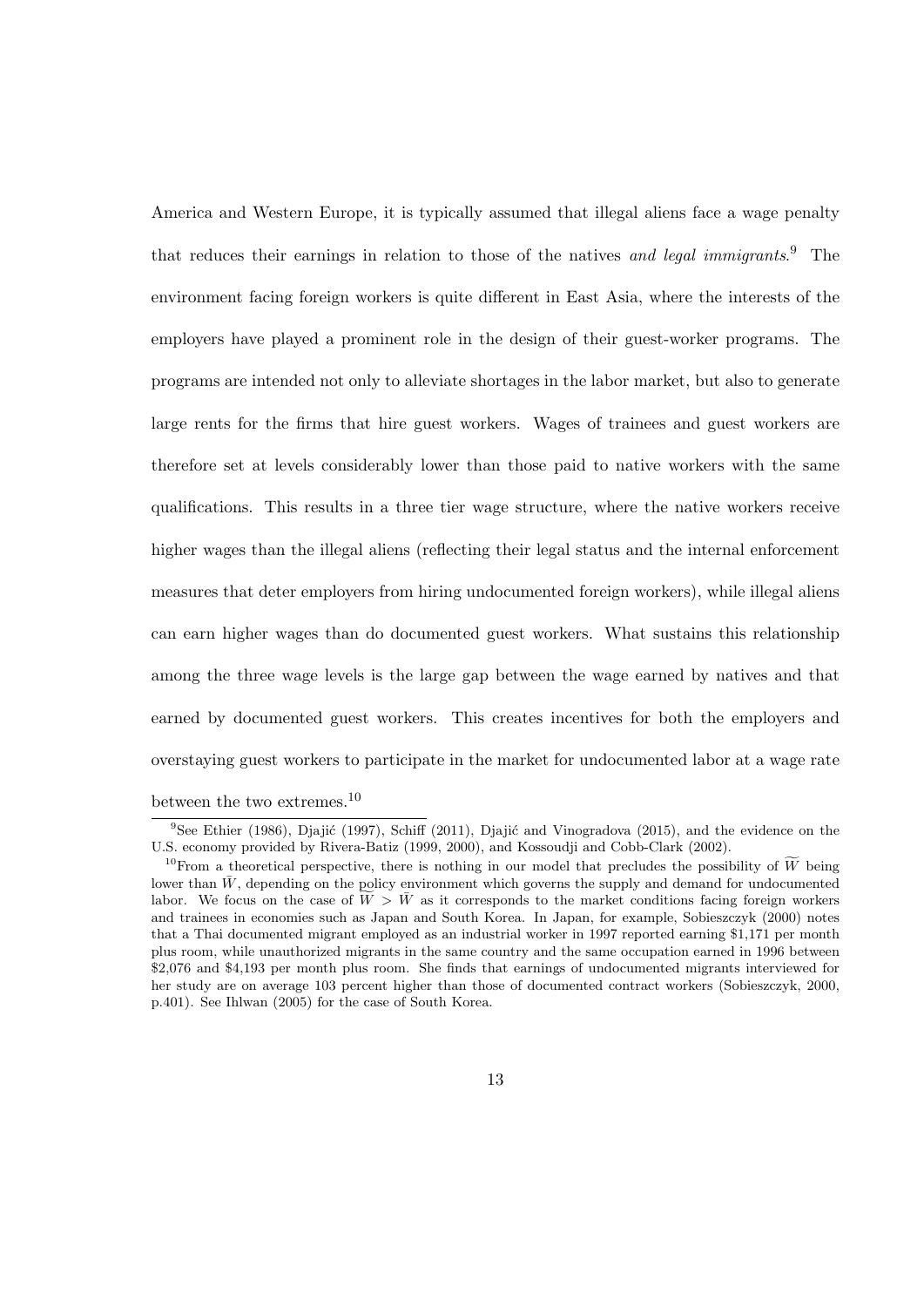It is important to bear in mind that employers in the *E* sector have privileged access to low-cost documented guest workers. This reduces their incentive, when compared with employers in the *I* sector, to hire illegal aliens. Moreover, hiring undocumented workers may jeopardize their eligibility to participate in the guest-worker program, which puts them under relatively greater legal, economic, and moral pressure to abstain from hiring undocumented labor. In what follows, we shall therefore assume that only firms in the *I* sector have an incentive to engage in hiring undocumented workers.

Let us assume that Sector *I* has *J* identical firms whose owners may find it attractive to hire illegal aliens. Each firm has a fixed amount of capital,  $K$ , producing output,  $Q$ , according to a CRS production function with low-skilled labor as the only variable factor.<sup>11</sup> The number of native workers employed by the firm is denoted by *L* and the number of undocumented workers by *U*.

$$
(4) \qquad Q = Q(\bar{K}, L + U).
$$

As indicated in eq. (4), the two types of workers are assumed to be perfect substitutes in production, although they enjoy different *legal status*. <sup>12</sup> This has important implications

 $11$ Later in the paper, we discuss the case where firms in Sector I are heterogeneous and consider the possibility of allowing both  $\bar{K}$  and *J* to vary in the long run.

<sup>&</sup>lt;sup>12</sup>The assumption that illegal immigrants and native workers are prefect substitutes in the low-skilled sectors where they are employed is standard in the theoretical literature on illegal immigration (see, e.g., Ethier, 1986, Bond and Chen, 1987, Djajić, 1987, 1997, 1999, Bandyopadhyay and Bandyopadhyay, 1998, Gaytan-Fregoso and Lahiri, 2000, Bandyopadhyay, 2006, and Woodland and Yoshida, 2006). The few empirical studies that examine the degree of substitutability between documented and undocumented labor, focussing on the US economy, suggest that the degree of substitutability is quite high (see Grossman, 1984 and Bean, Lowell and Taylor, 1988).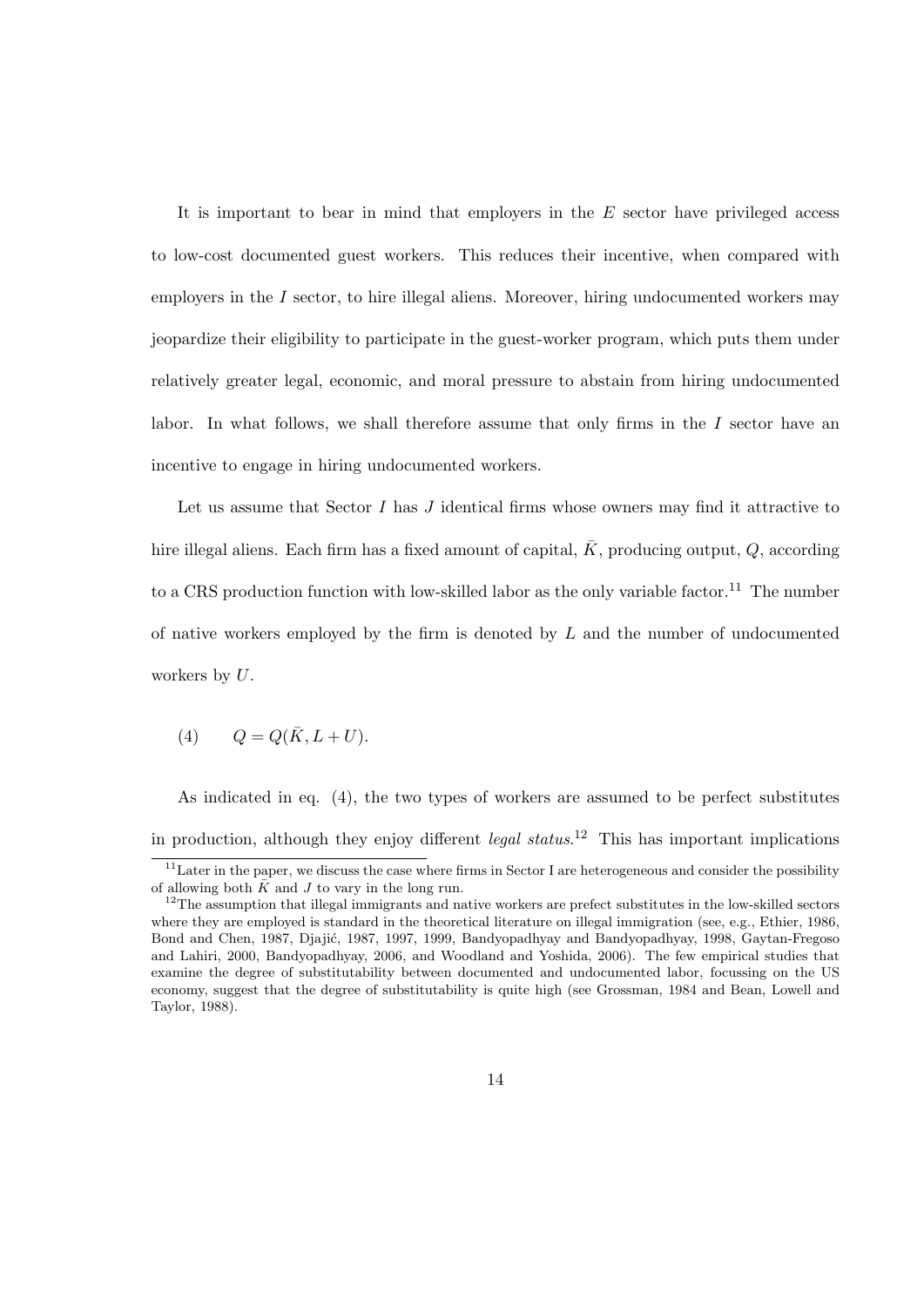with respect to their compensation. Let us assume that a firm found to employ undocumented workers must pay a penalty  $\phi$  for each such worker detected on its premises.<sup>13</sup> The probability, *π*, of a firm being caught with undocumented workers depends, of course, on the visibility of such employment to outsiders, including its competitors, clients, and the authorities. As all firms in Sector  $I$  are of the same size, it is most realistic to assume that this visibility increases at an increasing rate with the number of undocumented workers hired. We can then write  $\pi = \pi(U)$ , with  $\pi'(U) > 0$  and  $\pi''(U) > 0$ . The profit function of each of the *J* firms is thus given by:

(5) 
$$
\Pi = Q(\overline{K}, L+U) - W^*L - \widetilde{W}U - \pi(U)U\phi,
$$

where  $W^*$  is the market wage that a firm in sector *I* faces when hiring native workers. We shall assume that  $W^* = g(G\tau)$ , with  $g'(G\tau) < 0$ . That is,  $W^*$  depends on the stock of *documented* guest workers,  $G_{\tau}$ , employed in Sector  $E$  and the degree of mobility of native workers between Sectors  $E$  and  $I$ , as reflected in the slope of the  $g(.)$  function. A greater absolute value of the slope signifies a higher degree of intersectoral mobility of native workers. Thus an expansion of the guest worker program that admits a larger stock of foreign labor into Sector *E*, lowers the cost of hiring native workers in Sector *I*. This is based on the presumption that there is likely to be at least some degree of mobility of native workers between Sectors *E* and *I*. 14

 $13$ For earlier theoretical studies that model employer sanctions in a similar way, see Ethier (1986), Djajić (1997), Yoshida (2000) and Woodland and Yoshida (2006).

 $14$ If we were to consider the extreme case in which there is no mobility of natives between  $E$  and  $I$ , we would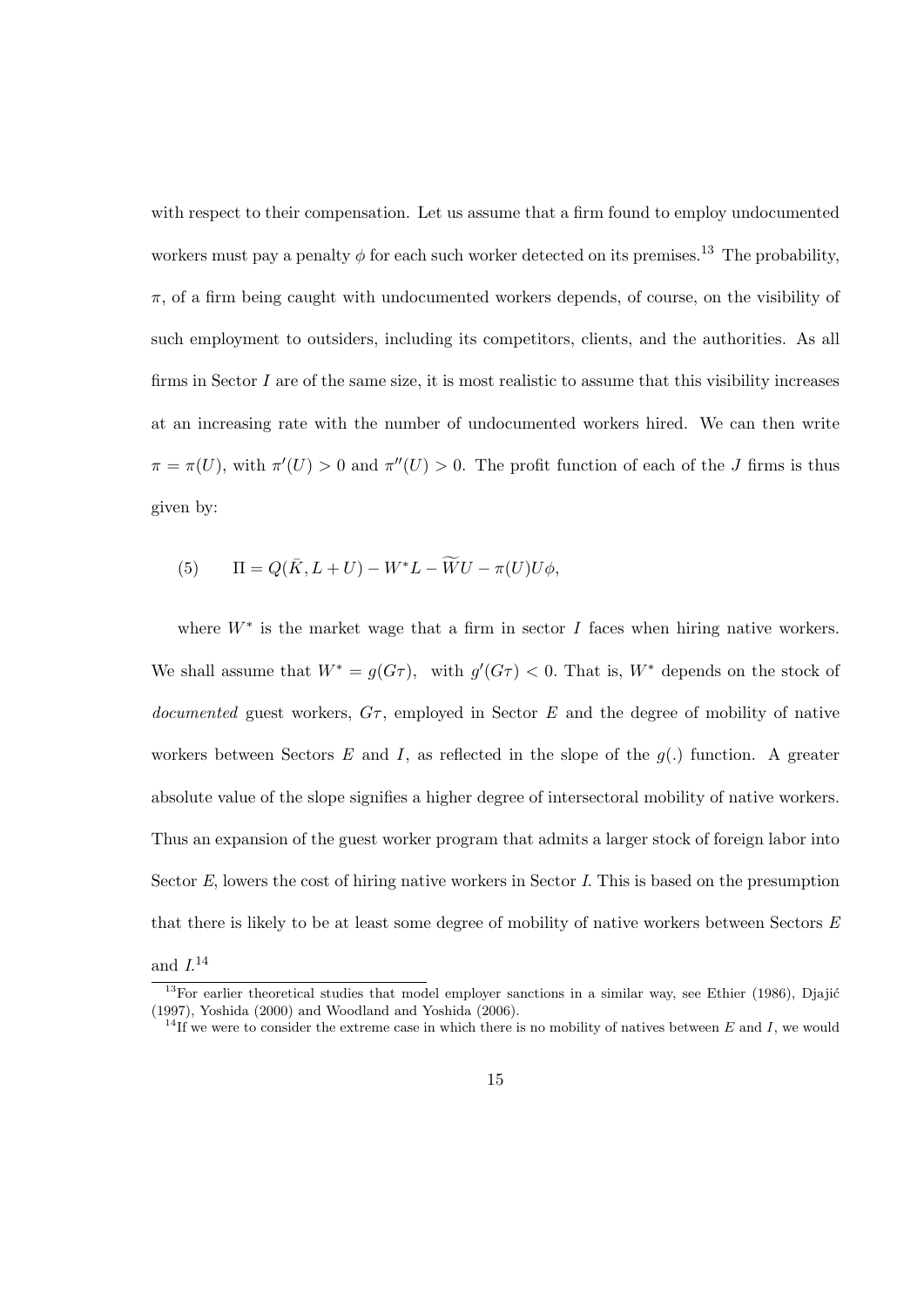Profit maximization by firms in Sector *I* implies that each of them will hire workers up to the point where the marginal productivity of both types of labor is equal to its respective marginal cost, i.e.  $Q_2 = W^*$  for native workers and  $Q_2 = W + \pi(U)\phi + U\phi\pi'(U)$  for undocumented workers. It follows that:

(6) 
$$
W^* - W = \pi(U)\phi + U\phi\pi'(U) = \pi(U)\phi(1 + \eta),
$$

where  $\eta \equiv U \pi'(U)/\pi(U) > 0$  is the elasticity of  $\pi(.)$  with respect to *U*. We can then express this relationship between the demand for undocumented labor by each of the J firms and the market wage of clandestine workers,  $\widetilde{W}$ , as a function of the model's parameters, including  $G, \tau$ , and  $\phi$ , and the internal-enforcement intensity, which determines the position and shape of  $\pi(U)$ .

(7) 
$$
\widetilde{W} = g(G\tau) - (1+\eta)\pi(U)\phi
$$

Note that  $\partial W/\partial U = -\phi[\eta \pi(U)/U](2 + \eta_{\pi'U}) < 0$ , where  $\eta_{\pi'U} \equiv \pi''(U)U/\pi'(U) > 0$  is the elasticity of  $\pi'(U)$  with respect to *U*. Thus the demand-side relationship between *W* and *U*, as given by eq. (7), can be depicted by the negatively sloped *dd* schedule in Figure 1. In the next section, we join the supply and demand sides of the market for undocumented labor to determine  $\widetilde{W}$  and *U*.

set  $g'(G\tau) = 0$  in our comparative statics exercises that follow. The qualitative results turn out to be the same as those that pertain to the case of what we refer to be a low degree of intersectoral mobility.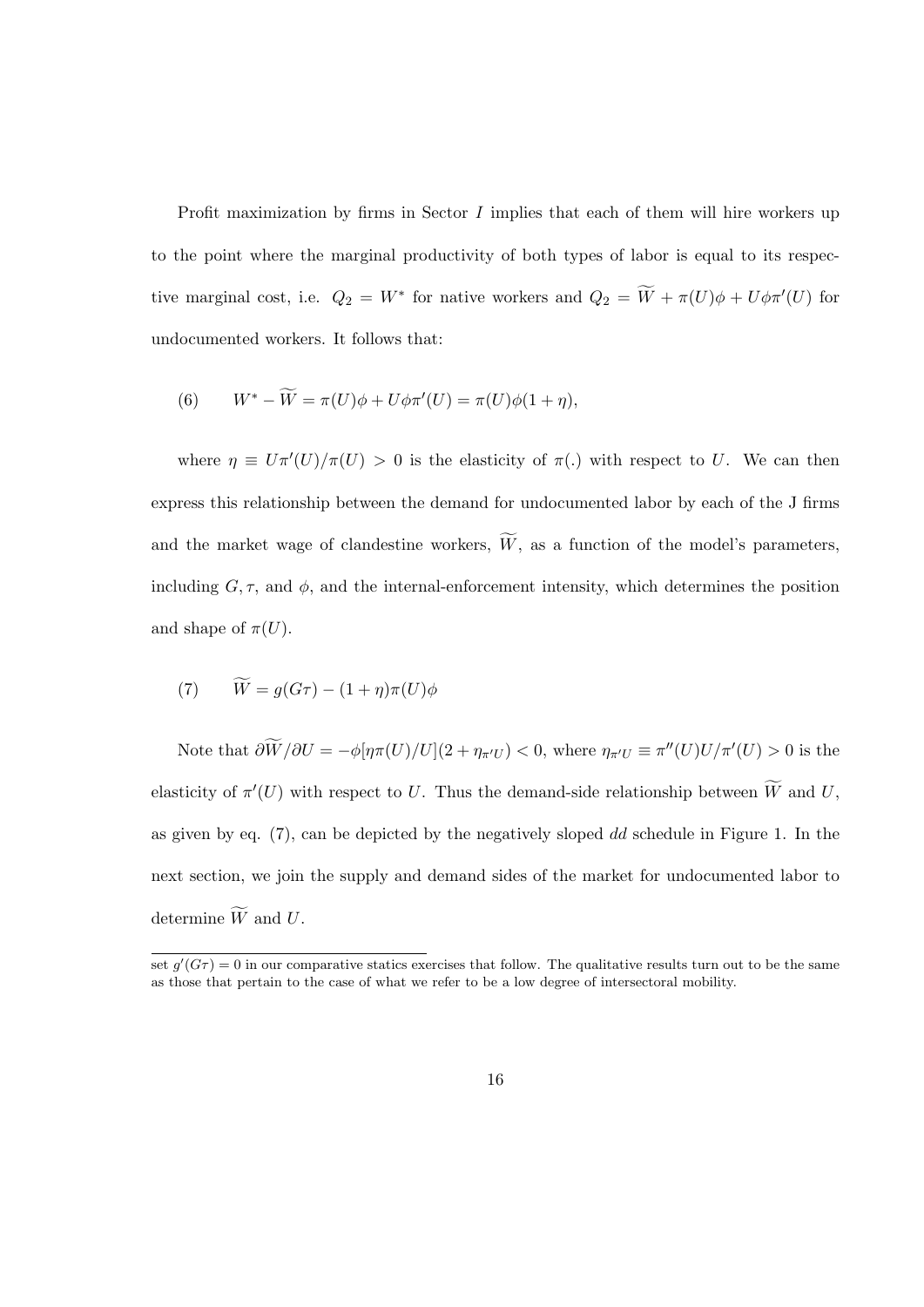# **4 Equilibrium in the Clandestine Labor market**

Assuming that the market for undocumented labor clears at all times, the stock of illegal aliens, N, must be equal to the demand by the J firms in Sector *I* (i.e.,  $N = JU$ ). The evolution of the stock is governed by the dynamics of entry and exit of undocumented workers into and out of the underground economy. With respect to the dynamics of exit, we assume that apprehensions of illegal aliens can take place either on the premises of the employer in the context of worksite inspections (in which case the worker is deported and the employer fined) or outside of the workplace (in which case only the worker is deported), thanks to random as well as targeted identity checks or tipoffs received by the enforcement authorities.<sup>15</sup> The total number of apprehensions (and deportations) per unit of time is thus given by  $[\pi(U) + \lambda]N$ , where  $\lambda$  is the probability that an undocumented alien is apprehended during leisure time outside of the workplace, which we take to be an exogenous policy variable, and  $\pi(U)$  is the probability of detection and apprehension *at* the workplace. Having established earlier that the steady-state flow of guest workers transiting into the underground economy is given by  $F((\widetilde{W}-W)\psi - \bar{W}\beta\tau - \Phi)G$  and noting that  $\psi = \frac{1}{\pi(U)}$  $\frac{1}{\pi(U)+\lambda}$ , we conclude that *N* evolves according to the following differential equation:  $dN/dt = F(\frac{\tilde{W}-W}{\pi(U)+\lambda} - \bar{W}\beta\tau - \Phi)G - [\pi(U)+\lambda]N$ . It can be readily shown that this equation is stable. Focussing only on the stationary equilibrium where  $dN/dt = 0$ , and noting that  $N = JU$ , we have

<sup>&</sup>lt;sup>15</sup>We assume that unless an illegal alien is detected at a worksite, the employer can deny having any links with that worker.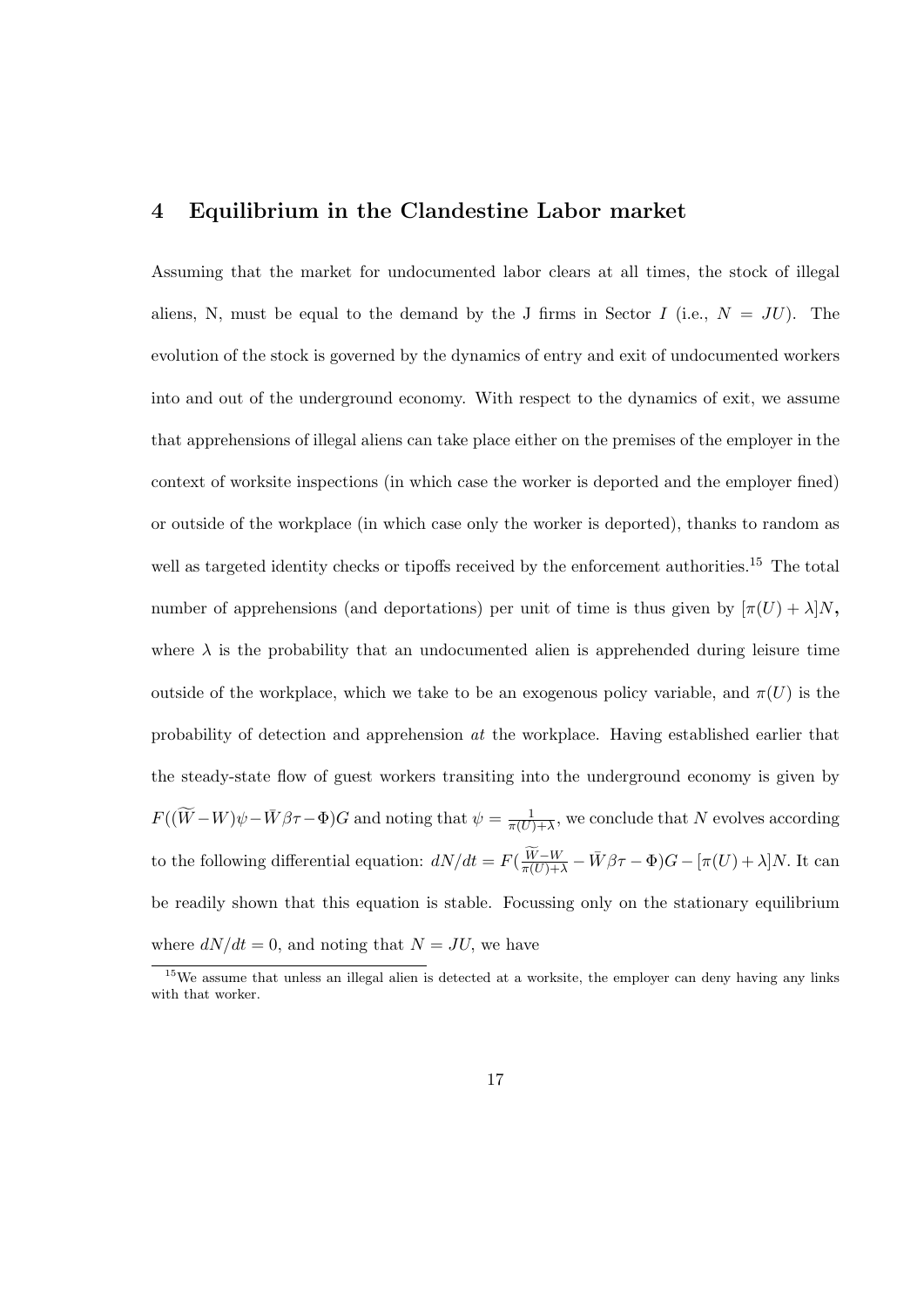(8) 
$$
F\left(\frac{\widetilde{W}-W}{\pi(U)+\lambda}-\overline{W}\beta\tau-\Phi\right)G-\left[\pi(U)+\lambda\right]JU=0.
$$

Eqs. (7) and (8) enable us to solve for the equilibrium level of  $\widetilde{W}$  and *U*, as functions of the model's parameters. We are particularly interested in exploring the links between the structure of the guest-worker program and the equilibrium in the clandestine labor market, as characterized by the following variables: The stock of undocumented labor and the equilibrium wage paid to illegal aliens. Also of interest in the present context is the question of how enforcement measures interact with program rules to shape the behavior of migrants and firms that hire undocumented workers.

## **4.1 A Larger Guest-Worker Program**

We consider first the effects of an expansion of the guest worker program, as measured by the allowed inflow of guest workers,  $G$ , holding the duration  $\tau$  of each worker's contract constant. Equation (7) shows that for any given *U*, the wage that firms are willing to pay undocumented workers falls following an increase in *G*. A larger inflow of guest workers creates more slack in the labor market of Sector *E*, the one eligible to hire guest workers. This puts downward pressure on the wages of natives who we assumed are at least to some extent mobile between Sectors *E* and *I*. Some native workers will thus move into Sector *I*, reducing the sector's demand for undocumented foreign labor. This exerts negative pressure on  $\widetilde{W}$  in the sense that the *dd* schedule in Figure 1 shifts down by the amount  $\tau g'(\tau G)dG$ . On the supply side, the positively sloped *ss* schedule depicts the relationship between  $\widetilde{W}$  and *U* corresponding to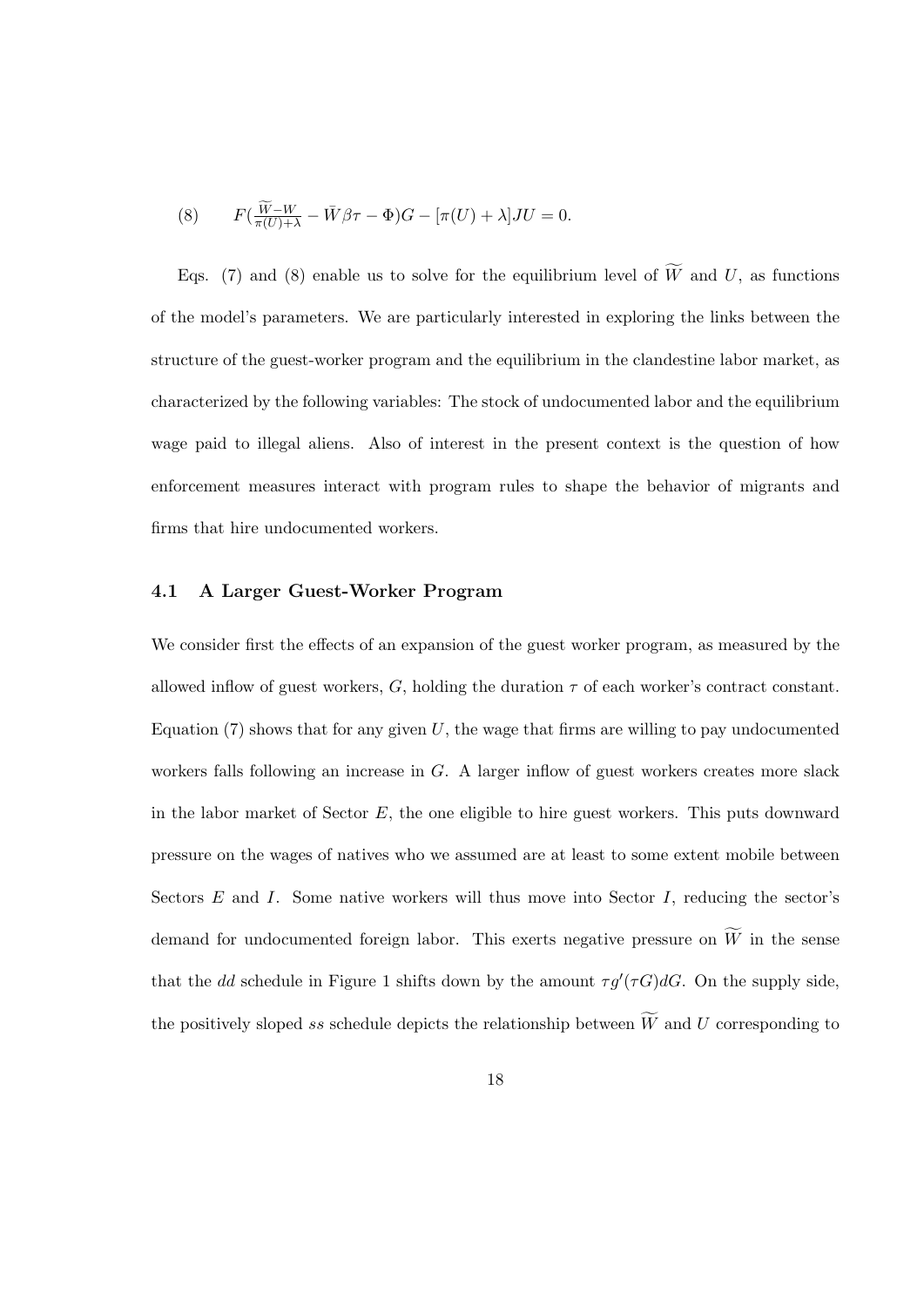eq. (8). A reduction in  $\widetilde{W}$  *lowers* the proportion of guest workers willing to transit to the underground economy (which is reflected in a movement down along the *ss* schedule), while an increase in *G* enlarges the pool of migrants who might be tempted to do so (shifting the *ss* schedule to the right). As shown in the Appendix, the latter effect dominates, causing the equilibrium stock of undocumented workers to increase if

(9) 
$$
F(A) > -\frac{\tau g'(G\tau)}{\pi(U)+\lambda}f(A)G,
$$

where  $A \equiv \frac{W-W}{\pi(U)+\lambda} - \bar{W}\beta\tau - \Phi > 0$  is a guest worker's expected monetary payoff from transiting to undocumented status rather than returning to his country of origin at time  $\tau$ . Thus if condition (9) is satisfied, the downward shift of the *ss* schedule exceeds that of *dd*, as shown in Figure 1, resulting in  $dU/dG > 0$  and *W* falling by more than  $\tau g'(\tau G)dG$ . Alternatively, if the deterrent effect of a lower  $\widetilde{W}$  dominates the direct scale effect of an increase in *G* on the number of guest workers transiting to the underground economy,  $F(A) < -\frac{\tau g'(G\tau)}{\tau(I)(1+\lambda)}$  $\frac{\tau g(G\tau)}{\pi(U)+\lambda}f(A)G$  and  $dU/dG < 0$ . In this case *W* drops by less than  $\tau g'(\tau G)dG$ . In host countries where mobility of native workers between the eligible and ineligible sectors is relatively low, (i.e.,  $|g'(G\tau)|$ ) is small), we would expect the direct scale effect to dominate and hence the overall effect on *U* to be positive. These results are summarized in Proposition 1.

#### **Proposition 1:**

*An increase in the flow of guest workers, G, has an ambiguous effect on the stock of undocumented workers employed in the underground economy and a negative effect on their*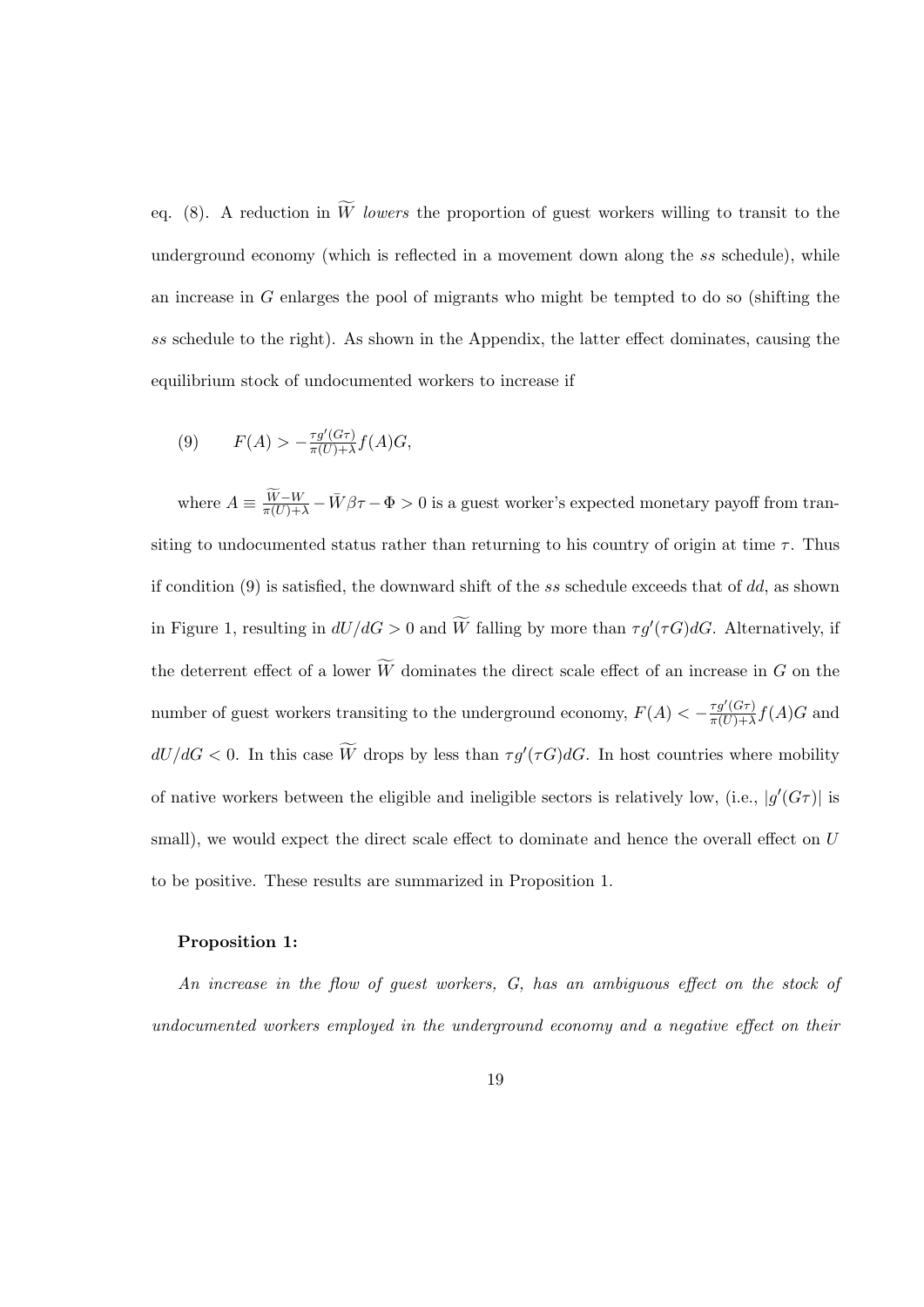*wage. If the degree of mobility of native workers between sectors is sufficiently low, the stock of undocumented workers in the underground economy increases following an expansion of the guest-worker scheme.*

#### **4.2 Increase in Contract Duration**

Consider next the effect of an increase in  $\tau$ , the duration of time that guest workers are legally allowed (and obliged) to work for their contractual employer in Sector *E*. For a given *G*, a longer  $\tau$  increases once again the stock of guest workers. Assuming that native workers are mobile to some extent between Sectors *E* and *I*, this puts downward pressure on the demand for undocumented labor in the underground economy. The *dd* schedule therefore shifts down and to the left in Figure 2. On the supply side of the market for undocumented labor, for a given guest-worker salary, *W*, and salary-withholding rate,  $\beta$ , an increase in  $\tau$  implies that a larger amount of foreign earnings is forfeited by a guest worker, should he decide to transit to the underground economy rather than return to his country of origin. This deters overstayers, shifting the *ss* schedule up and to the left. In consequence, the stock of undocumented workers unambiguously falls, while the wage of undocumented workers may either rise or fall, depending on whether the leftward shift of *ss* is larger or smaller than that of *dd*. As shown in the Appendix, for a sufficiently low degree of intersectional mobility of native workers, the ss locus shifts more than *dd* does, resulting in an increase in  $\tilde{W}$ <sup>16</sup>. This is the case depicted

<sup>&</sup>lt;sup>16</sup>For  $\widetilde{W}$  to increase with  $\tau$ , the necessary and sufficient condition is that  $\frac{\partial \widetilde{W}}{\partial \tau} = \frac{Gg'(G\tau)}{|J|} \{f(A)G\frac{\pi'(U)(\widetilde{W}-W)}{(\pi(U)+\lambda)^2} - \pi'(U)JU - (\pi(U)+\lambda)J\} + \frac{1}{|J|}[\bar{W}\beta f(A)G\phi\eta\pi(U)/U](2+\eta_{\pi'(U)}) > 0.$  To th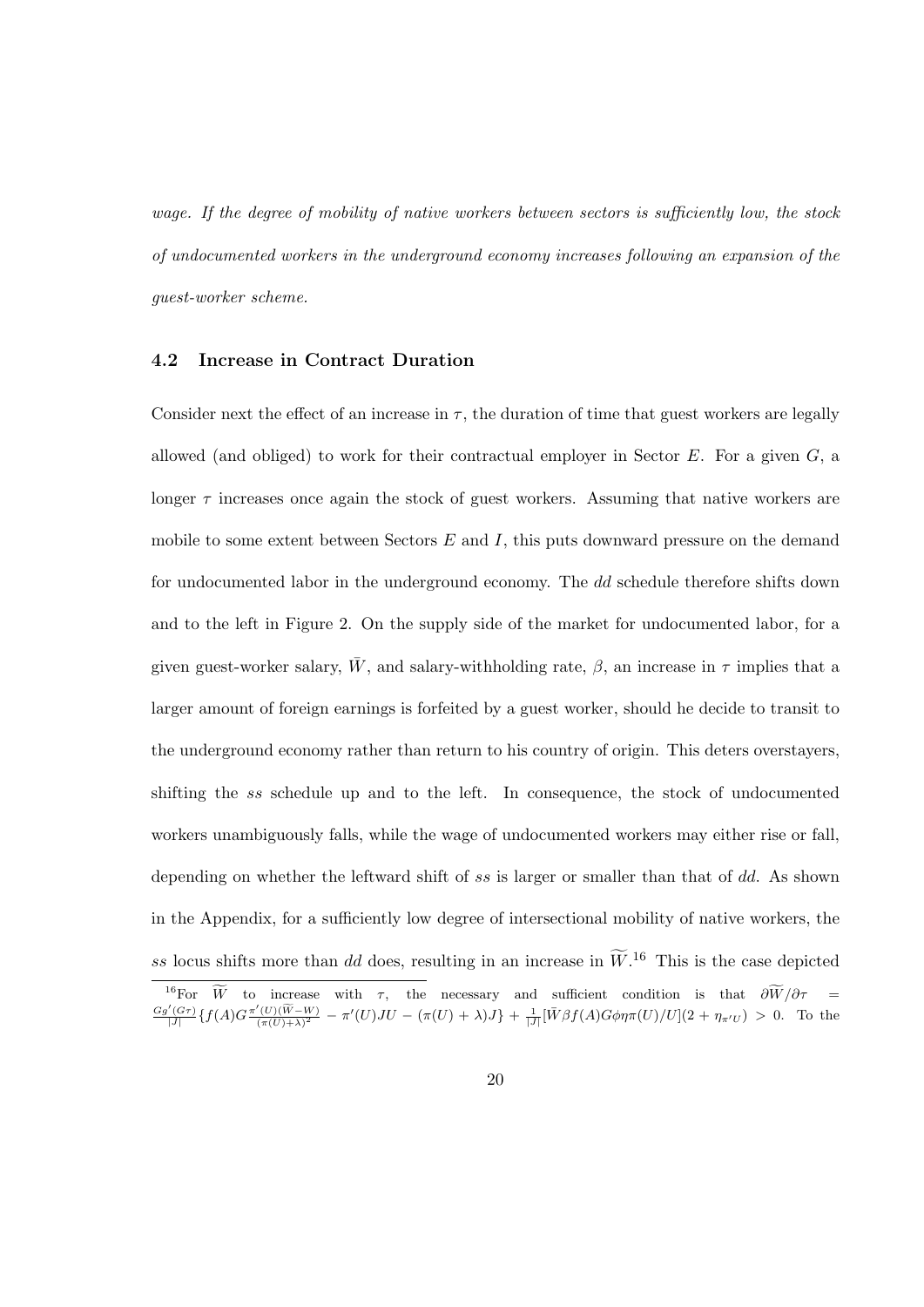in Figure 2. We can thus establish the following Proposition:

#### **Proposition 2:**

*An increase in the duration, τ , of the contract offered to guest workers, decreases the stock of undocumented workers and has an ambiguous effect on their wage. If the degree of mobility of native workers between sectors is sufficiently low, the wage of undocumented workers increases following an increase in the duration of the contract.*

## **4.3 Role of Employer Sanctions**

Consider next the role of policies aimed at discouraging employers in Sector *E* from hiring undocumented labor. We examine two measures: The magnitude of the penalty,  $\phi$ , paid by a firm for each undocumented worker detected on its premises and the probability,  $\pi(U)$ , of detecting and apprehending undocumented labor at the workplace. Both instruments serve to shift the demand curve for undocumented labor to the left.<sup>17</sup> An increase in the penalty

extreme, if there is no mobility of native workers between sectors (i.e.  $g'(G\tau)$  equals zero), the effect is unambiguous and positive.

 $17$ For the sake of simplicity, we do not consider here the fiscal implications of collecting bigger fines or funding tougher enforcement measures. However, as pointed out by an anonymous referee, to the extent that enforcement spending is financed through distortionary taxes, the budgetary impact of any set of measures could have secondary repercussions on behavior, particularly in relation to underground economic activity. In the extreme case of economies on the Araban Peninsula, this is not likely to be the case as government expenditures are covered by resource rents rather than distortionary taxes. Considering other contexts where the authorities rely on distortionary taxation to cover public sector spending, it can be argued that the fiscal impact of tougher immigration control measures is unlikely to be very significant. This is because immigration control budgets typically represent only a tiny fraction of total government spending. If we take the U.S.A. as an example, where data on enforcement spending are readily available, 2012 immigration control expenditures (including border enforcement, worksite enforcement, detention and removal of noncitizens, visa controls and travel screening, etc.) amounted to \$17.9 billion (Meissner et al, 2013) out of total expenditures at the federal, state and local levels of \$6.1 trillion. A doubling of enforcement spending would therefore require an increase in taxes of less than 1/3 of one percent to keep the budget deficit from increasing. Thus if we were to generalize our model and introduce explicitly public sector finances, this would not have a notable impact on the comparative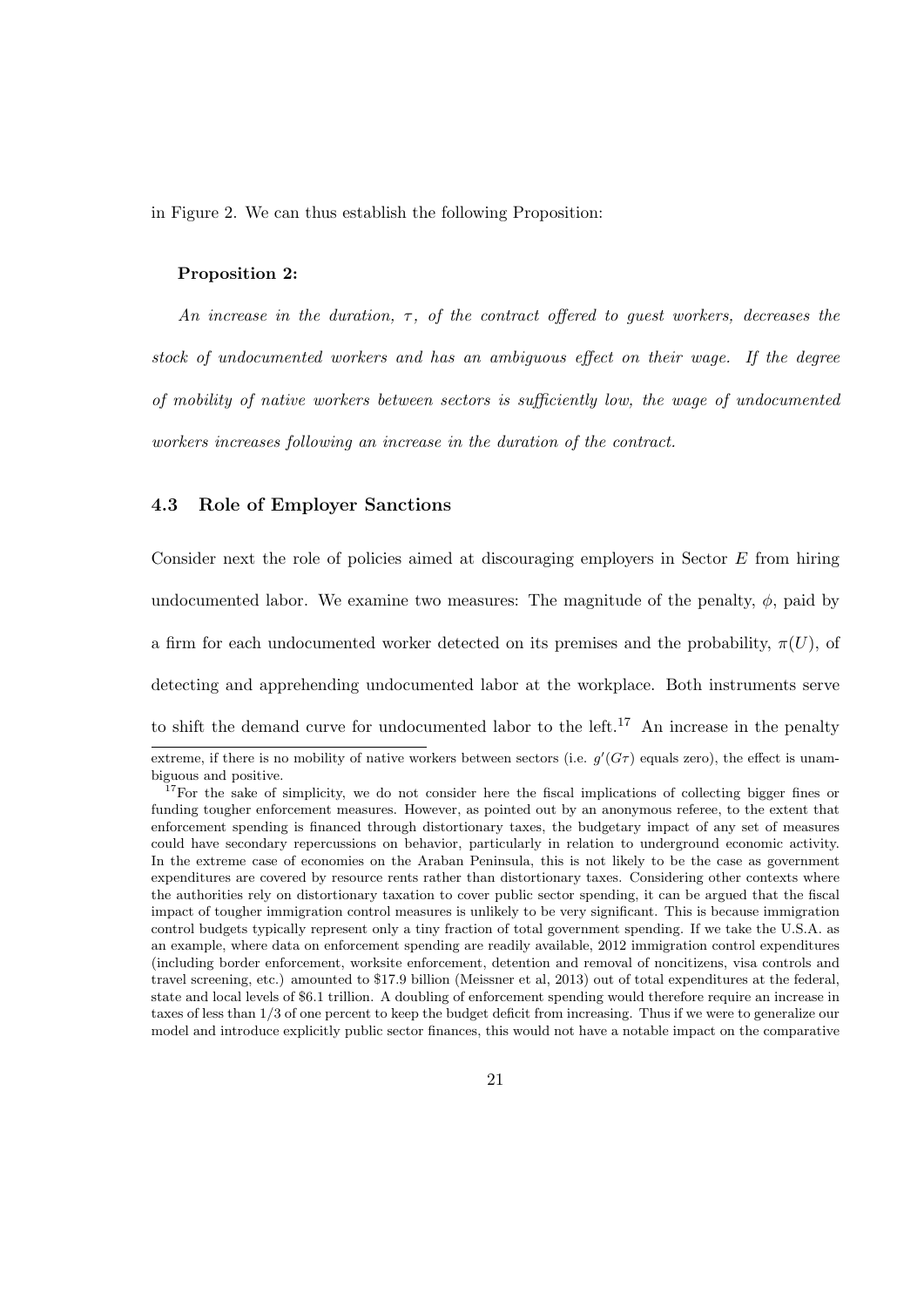*ϕ*, however, has no impact on the supply side. It shifts only the *dd* schedule down and to the left, resulting in an unambiguous decline in both *U* and  $\widetilde{W}$ .

An exogenous increase in the probability of detecting and apprehending undocumented workers on the premises of a firm, due to more frequent worksite inspections, for example, results in an upward shift of the function  $\pi(U)$ . This obviously diminishes the attractiveness of hiring undocumented labor, shifting the *dd* locus to the left. It also reduces the incentive of a guest worker to transit to undocumented status, as it lowers the expected duration of the employment phase in the underground economy and hence the expected payoff enjoyed by an overstayer. Moreover, an upward shift of  $\pi(U)$  increases the deportation rate, which has a negative impact on the stock of undocumented labor. Both effects on the supply side operate in the same direction to displace the *ss* schedule up and to the left. Thus a tightening of the worksite inspection regime shifts both the *dd* and *ss* schedules to the left. This reduces the stock of illegal aliens, while having an ambiguous effect on  $\widetilde{W}$ . These results are summarized in Proposition 3, with the related algebra provided in the Appendix.

#### **Proposition 3:**

*An increase in the penalty, ϕ, paid by the firms for hiring undocumented workers or an exogenous increase in the probability,*  $\pi(U)$ *, of detecting and apprehending an undocumented alien at the workplace, decreases the stock of undocumented workers. While an increase in ϕ lowers their wage, an exogenous increase in*  $\pi(U)$  *affects it ambiguously.* 

statics results reported below.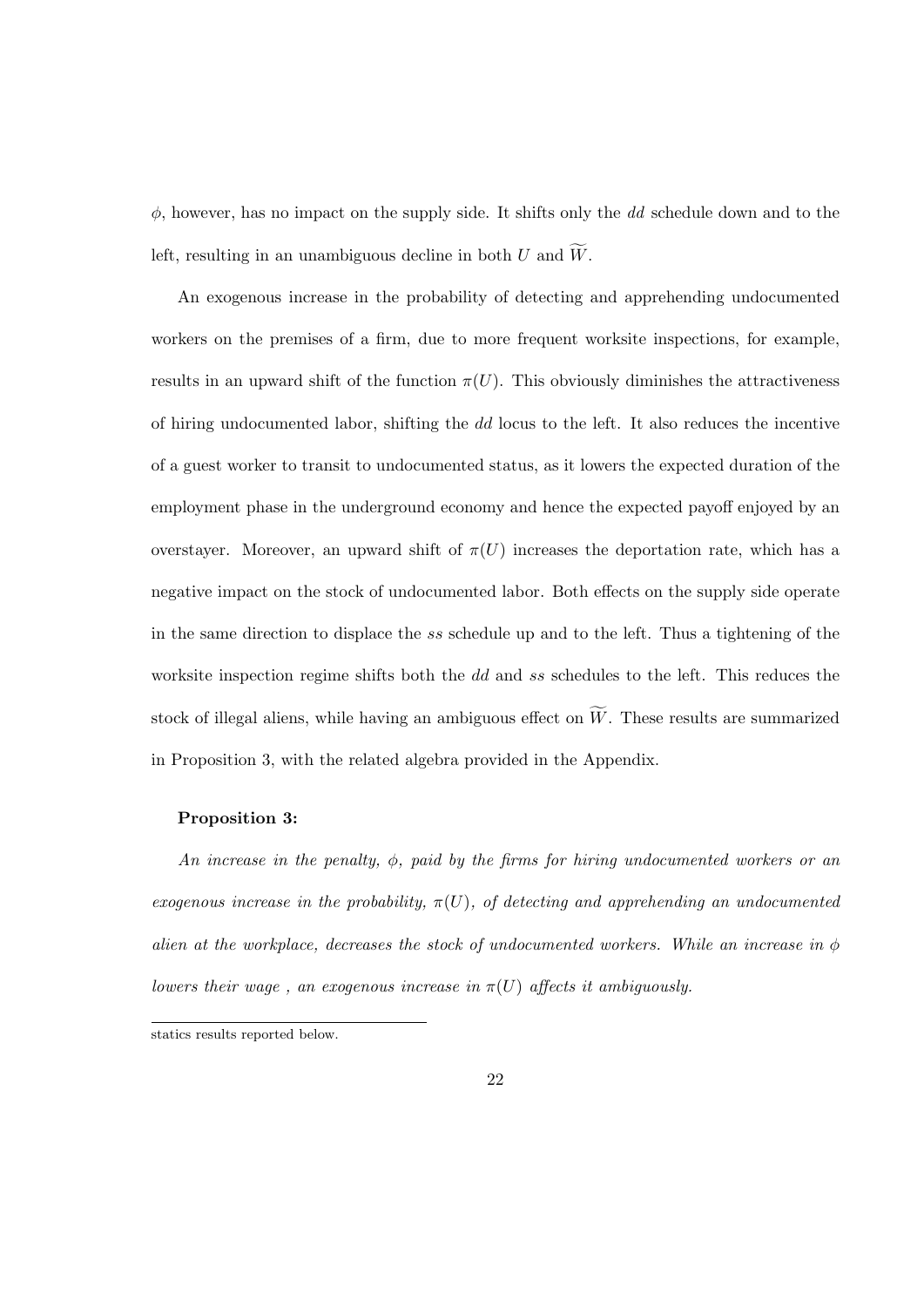## **4.4 Other Policy Instruments**

The effects of policy instruments that only affect the supply of undocumented workers are much simpler to analyze, as they only shift the *ss* locus while leaving *dd* unaffected. As may be seen in eq. (8) an increase in any of the following parameters:  $\Phi$ ,  $\bar{W}$ ,  $\beta$ , and  $\lambda$ , decreases the flow of guest workers transiting to the underground economy. An increase in either the fine, Φ, paid by apprehended undocumented workers for violating the conditions of their visa or in the amount of earnings withheld by their contractual employers,  $\beta \bar{W}$ , decreases the monetary payoff enjoyed by an overstayer and hence the flow of guest workers transiting to the underground economy. An increase in the probability of apprehension outside of the working place, *λ*, has the additional effect of helping lower the stock of undocumented workers by increasing the outflow of illegal aliens back to their country of origin. All these measures, therefore, shift the *ss* schedule to the left, contributing to a reduction in the stock of illegal aliens and an increase in the equilibrium wage of undocumented workers. We thus have Proposition 4.

#### **Proposition 4:**

*An increase in the fine (* $\Phi$ *) paid by undocumented workers, in the official wage (* $\overline{W}$ *) paid to guest workers, in the share (β) of a guest worker's earnings withheld by the contractual employer pending contract completion, or in the probability*  $(\lambda)$  *of being caught outside the workplace, decreases the number of undocumented workers in the underground economy and increases their wage.*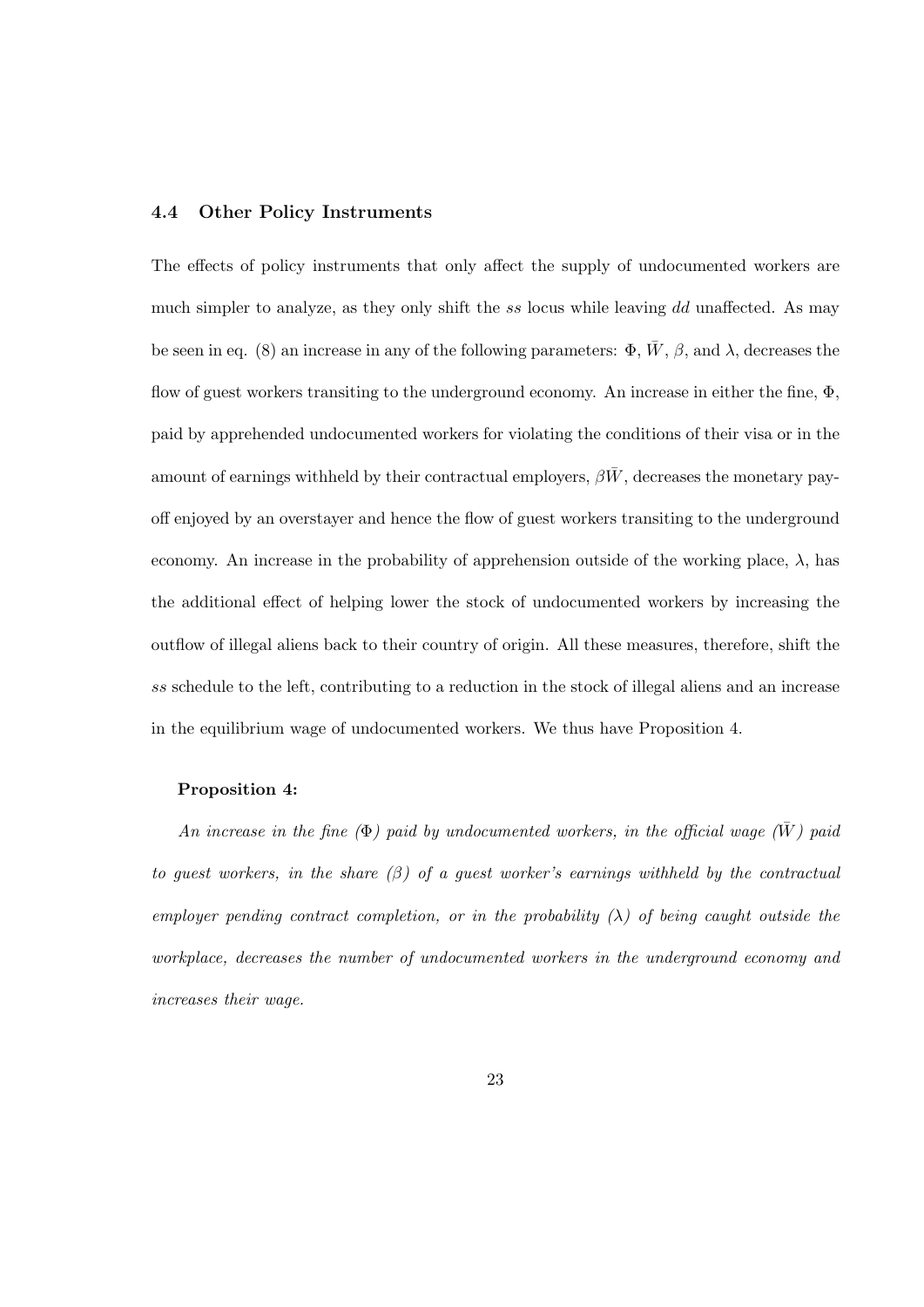These results show that most of the repressive instruments (increased apprehensions and deportations of undocumented workers and more severe penalties for overstaying) have the expected effect. They lower the number of illegal aliens in the economy and raise the wage paid to undocumented labor. It is interesting to note, however, that an increase in the frequency of worksite inspections has a very different effect on the equilibrium wage of clandestine labor when compared with an intensification of controls outside the workplace, as captured in our model by an increase in *λ*. Stricter controls *outside* of the workplace increase the wage of undocumented workers, while an intensification of the controls *at* the workplace has an ambiguous effect on the wage. This is because the latter policy reduces both the supply and the demand for undocumented labor, while the former reduces only the supply. Also note the asymmetry between the effects of fines imposed on the employers and those imposed on the undocumented aliens. Larger fines, *ϕ*, imposed on the employers reduce only the demand for undocumented labor, causing the equilibrium wage to fall, while larger fines, Φ*,* imposed on the undocumented workers have a negative effect only on the supply side, resulting in a higher wage.

Our comparative statics results are summarized in Table 2 below.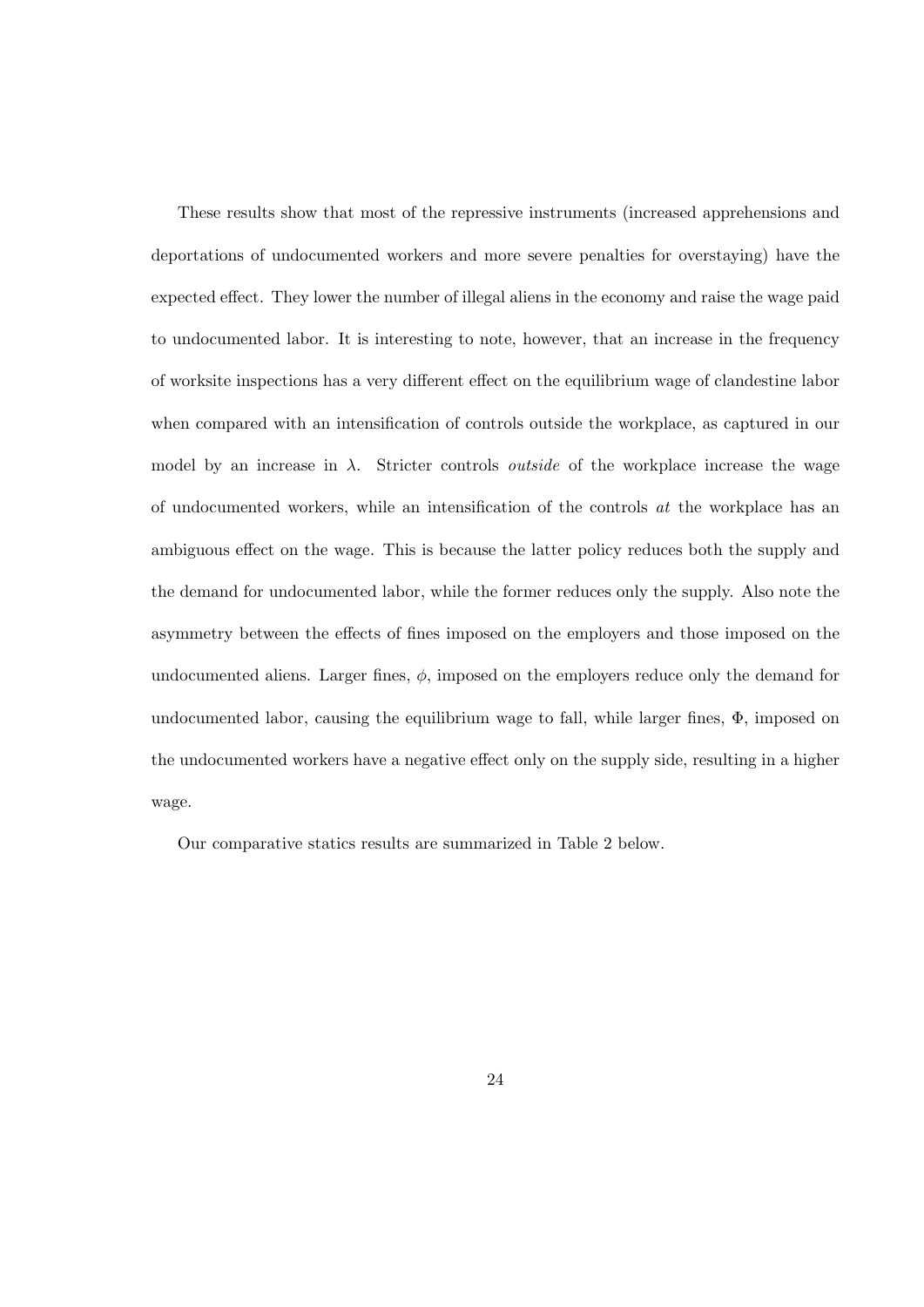| Policy Variable                                      | Impact on the Stock of | Impact on the Wage of  |  |
|------------------------------------------------------|------------------------|------------------------|--|
|                                                      | Undocumented Workers   | Undocumented Workers   |  |
| G: quota on the inflow of guest workers              | Ambiguous $*$          |                        |  |
| $\tau$ : work permit duration                        |                        | Ambiguous <sup>*</sup> |  |
| $\phi$ : firm's penalty                              |                        |                        |  |
| $\pi(U)$ : probability of apprehension at work       |                        | Ambiguous              |  |
| $\Phi$ : fine paid by undocumented worker            |                        |                        |  |
| $W:$ wage of a guest worker                          |                        |                        |  |
| $\beta$ : proportion of the wage withheld            |                        |                        |  |
| $\lambda$ : probability of apprehension outside work |                        |                        |  |

Notes: \*indicates a positive effect if the degree of intersectoral mobility of native workers is sufficiently low.

Table 2: The impact of policy changes on the stock of undocumented workers and their wage.

## **4.5 Labor-Market Conditions in Sector E and in the Source Country**

An increase in the source-country wage makes overstaying less attractive. This causes the *ss* locus to shift to the left. As the *dd* schedule is unaffected,  $\widetilde{W}$  increases and *U* falls. One can also easily show that a tightening of labor-market conditions in the host country, which increases the wage of native workers in the sense of an exogenous upward shift of the function  $g(G\tau)$ , causes the *dd* schedule to shift to the right, while leaving *ss* unaffected. As a result, both  $\widetilde{W}$  and *U* tend to increase. These results are summarized in Proposition 5:

#### **Proposition 5:**

*Tighter labor-market conditions in the destination country result in a larger number of undocumented workers in the underground economy and an increase in their wage. An improvement in the labor-market conditions in the source country lowers the number of undocumented*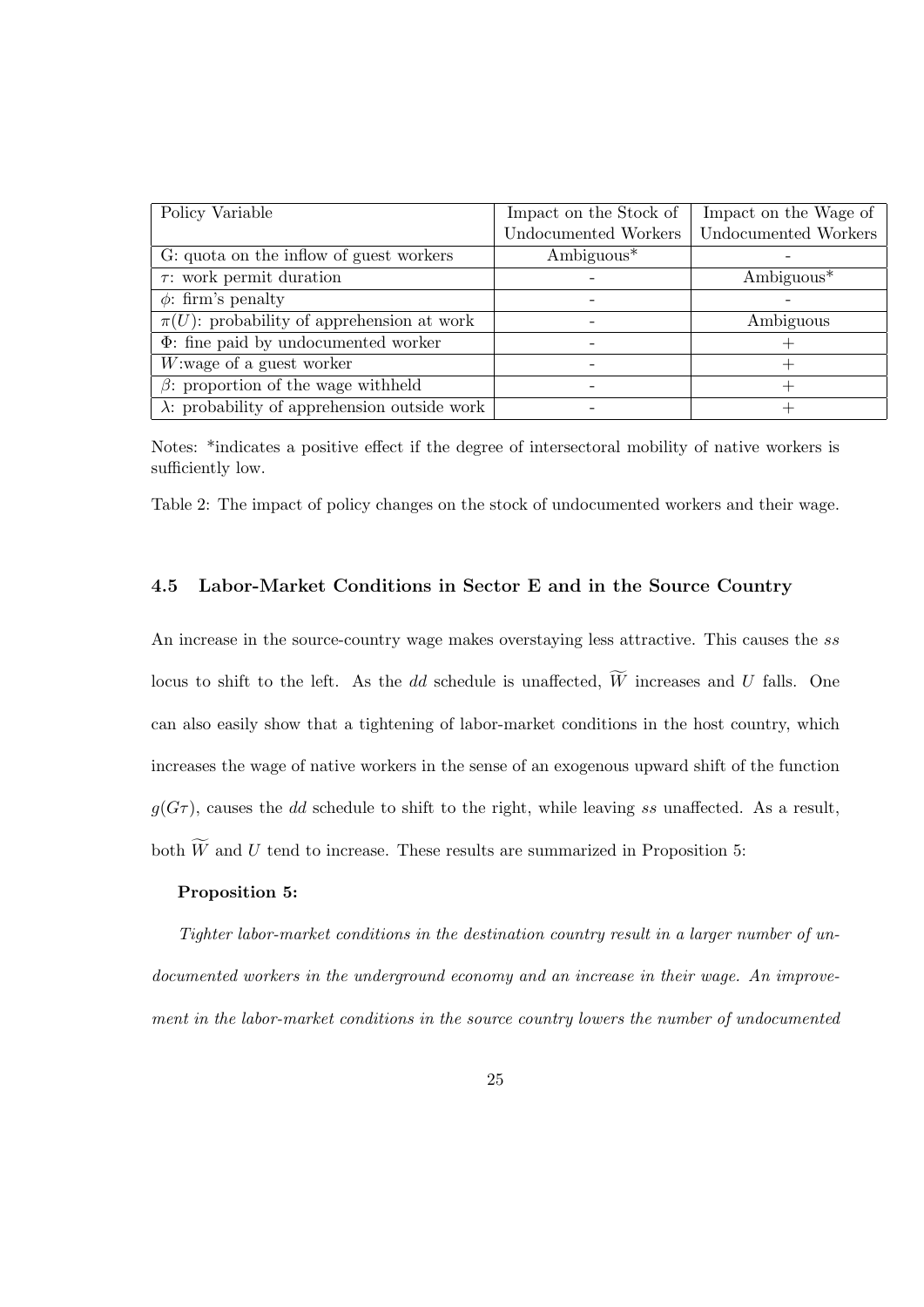*workers in the host country and causes their wage to rise.*

#### **4.6 Heterogeneous Firms**

We have made a number of simplifying assumptions to facilitate the exposition. One of these assumptions is that all firms hiring illegal aliens are identical. It is important to note that if firms in Sector *I* are not identical, this does not change the qualitative findings of our paper. If firms in Sector *I* are heterogeneous in terms of their capital stock, for example, or ability to avoid detection of wrongdoing – with each firm *i* having an idiosyncratic  $\pi_i(U_i)$ function – any policy measure that makes hiring undocumented workers less attractive, still results in a leftward shift of the *dd* schedule. Thus policy measures that reduce the demand for undocumented labor in our basic model would do so as well in an extension with heterogeneous firms, except that the leftward shift of the *dd* schedule would not only reflect changes in the demand for undocumented labor at the level of each firm that hires illegal aliens (the intensive margin) but also at the extensive margin, as fewer firms may be willing to hire undocumented workers.

## **5 Conclusions**

While a guest-worker program tends to reduce shortages of labor in the host country and diminish the incentive for employers to hire undocumented aliens, it can also contribute to an expansion in the supply of undocumented labor if workers choose to overstay after the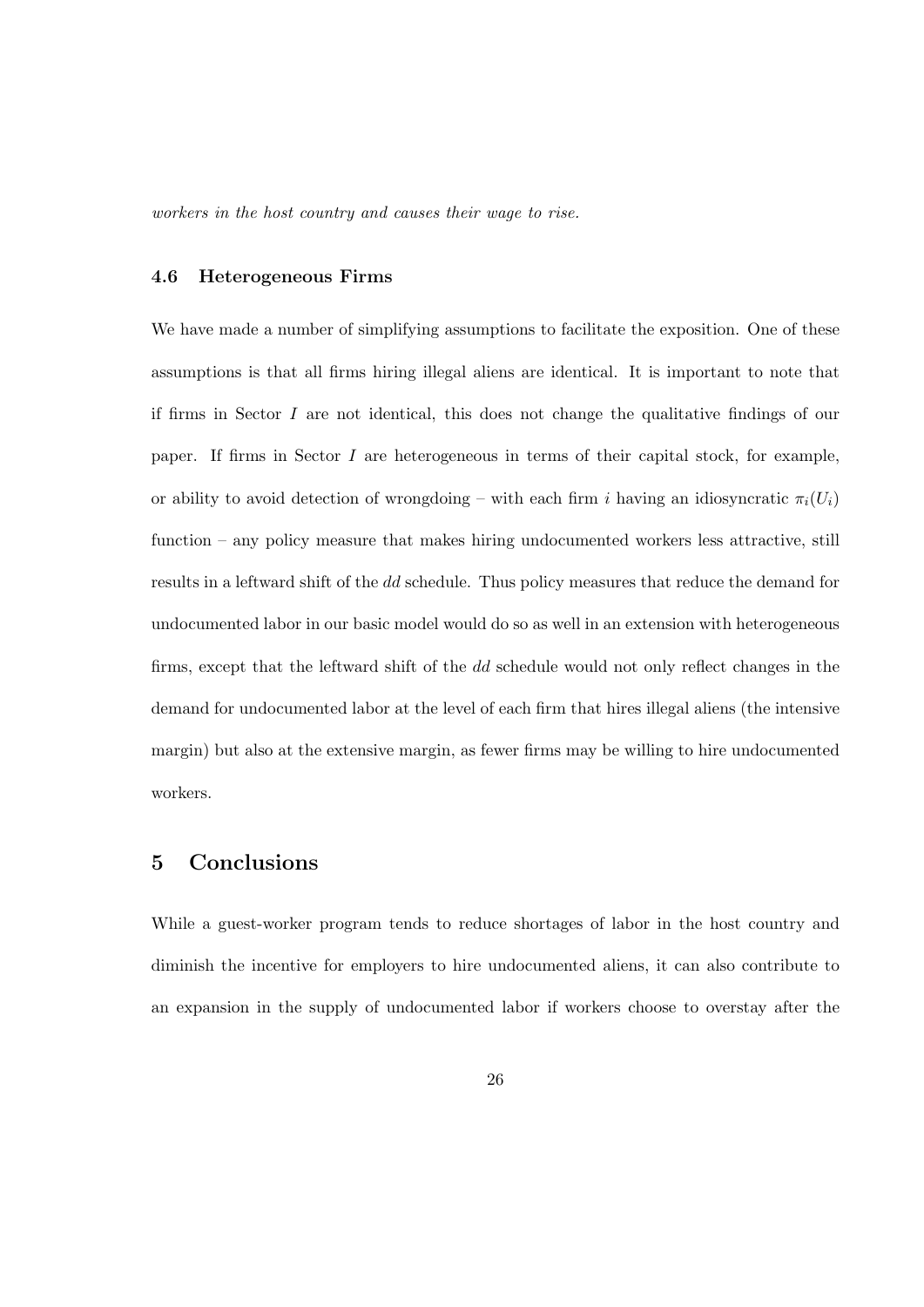expiration of their work permits. This paper examines the links between a guest-worker program and the supply and demand for clandestine labor in the underground economy. Our main focus is on the question of how the program rules and the enforcement measures of the immigration authorities influence the behavior of illegal immigrants and their employers to determine the wage and the stock of undocumented workers.

The principal findings of the paper may be summarized as follows. An increase in the flow of guest workers admitted into the economy lowers the wage of undocumented workers, but it has an ambiguous effect on the stock of illegal aliens. If the degree of intersectoral mobility of native workers is sufficiently low, an increase in the inflow of guest workers generates a larger stock of undocumented labor. By contrast, allowing each of the guest workers to remain longer in the host country, decreases the stock of undocumented labor and has an ambiguous effect on their wage, which is positive if the degree of intersectoral mobility of native workers is sufficiently low.

These results have important policy implications. Noting that the stock of *documented* guest workers is simply the product of the allowed inflow and the duration of each worker's authorized stay, our findings suggest that countries requiring an increase in the stock of documented guest workers can achieve this objective with a more favorable outcome in terms of illegal-immigration control, by increasing the duration of each guest worker's stay, rather than by increasing the allowed inflow.

A bigger penalty imposed on firms found to be employing undocumented workers or an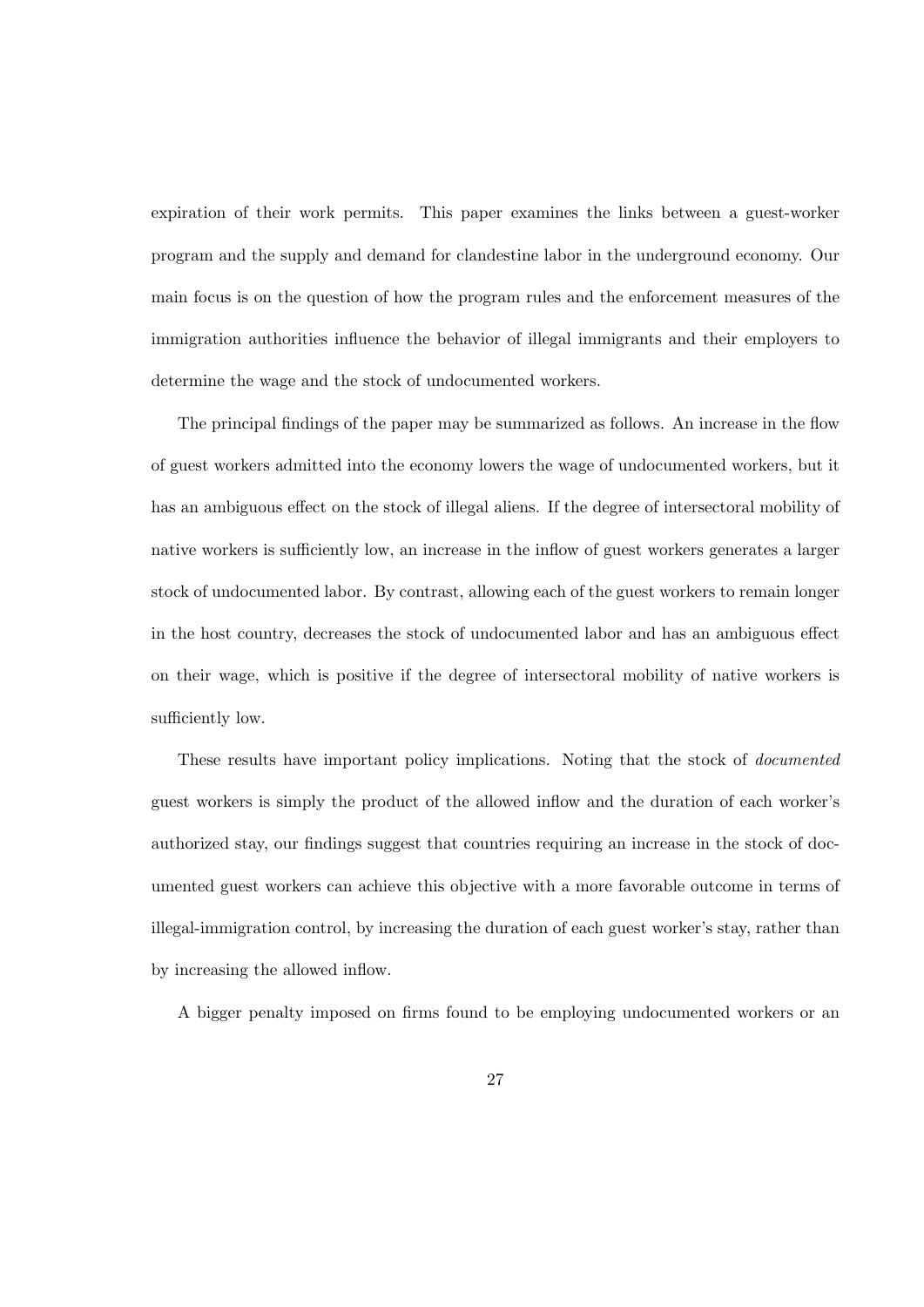exogenous increase in the probability of detecting and apprehending undocumented aliens at the workplace (due to more frequent worksite inspections), both tend to lower the economy's stock of undocumented labor. The effects of the two policies on the clandestine wage rate, however, are different. While the former measure lowers it, the latter has an ambiguous effect. Repressive policies aimed at illegal aliens, such as increased identity checks outside of the workplace and tougher deportation measures and fines for overstaying, all have the expected effect of lowering the stock of undocumented labor in the economy and raising the equilibrium wage received by illegal aliens.

Since we consider the capital stock and the number of firms operating in the underground economy to be given, our analysis pertains mainly to the short and intermediate run. A long-run analysis of the clandestine labor market would need to consider the possibility of the number of firms and the capital stock of each firm contracting or expanding in each sector in response to variations in the profitability of their operations due to changing conditions on the sector's labor market. In the long run, the prices of goods and services produced by the two sectors would also have to be treated as endogenous. An earlier paper by Djajić (1997), focussing on the short- and long-run effects of illegal immigration in the context of a model with perfect international capital mobility and intersectoral mobility of native workers, which is only partial in the short run, provides an indication of how our economy would react to policy changes when everything is allowed to adjust.<sup>18</sup> Insights provided by that earlier

 $18$ Note that the Djajić (1997) model is quite different from the one developed in the present study. It is designed to examines the implications of a once-and-for-all entry of illegal aliens into a three-sector economy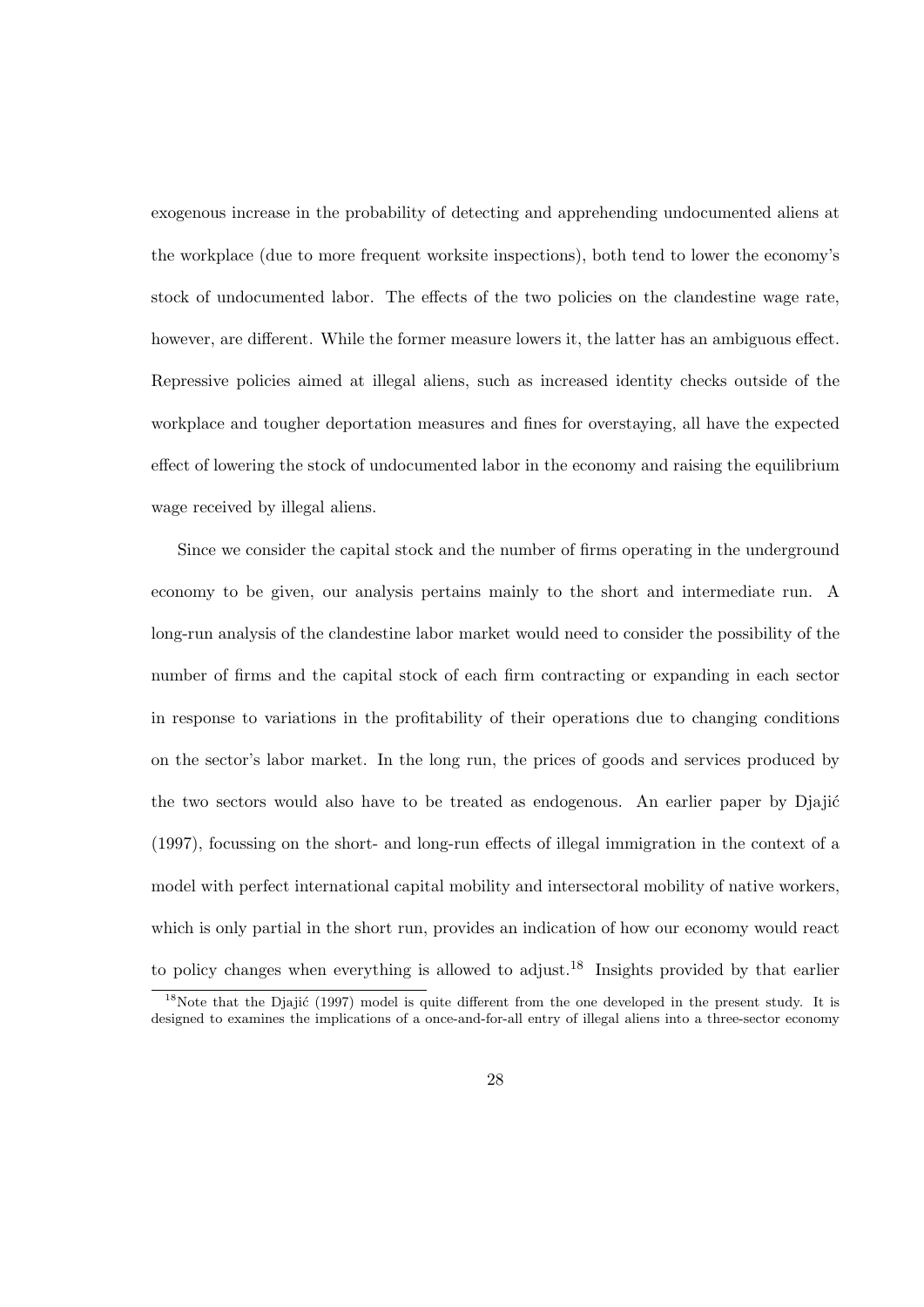study, especially in relation to adjustments in the capital stock and the resulting changes in the demand for labor, suggest that an expansion of the guest-worker program (i.e., an increase in  $G$ ) would result in an increase in the number of firms employing illegal aliens in the long run, with the wage paid to undocumented workers falling by less than it does in the short run. By contrast, repressive enforcement measures targeting illegal aliens that were examined in Section 4.4 have an adverse effect on the profitability of firms in Sector *I* operating with the aid of undocumented labor. This encourages exit and a contraction of existing firms over time, lowering the demand for such labor and contributing to a reduction in the wage of undocumented workers. Overstaying is thereby discouraged and the stock of illegal aliens in the underground economy will tend to decline over time. In consequence, the quantitative impact of these policies on the wage of undocumented workers can be expected to be smaller in the long run than it is in the short run, while the negative impact on the stock of undocumented labor should be stronger. We can thus think of the findings presented in our paper as being particularly relevant in the short to medium run, although we would expect the *qualitative* results to remain largely intact in the long-run.

that employs skilled and unskilled labor, along with capital, to produce intermediate and final goods. There is no guest-worker program in that economy and hence no possibility of documented workers transiting to the underground economy.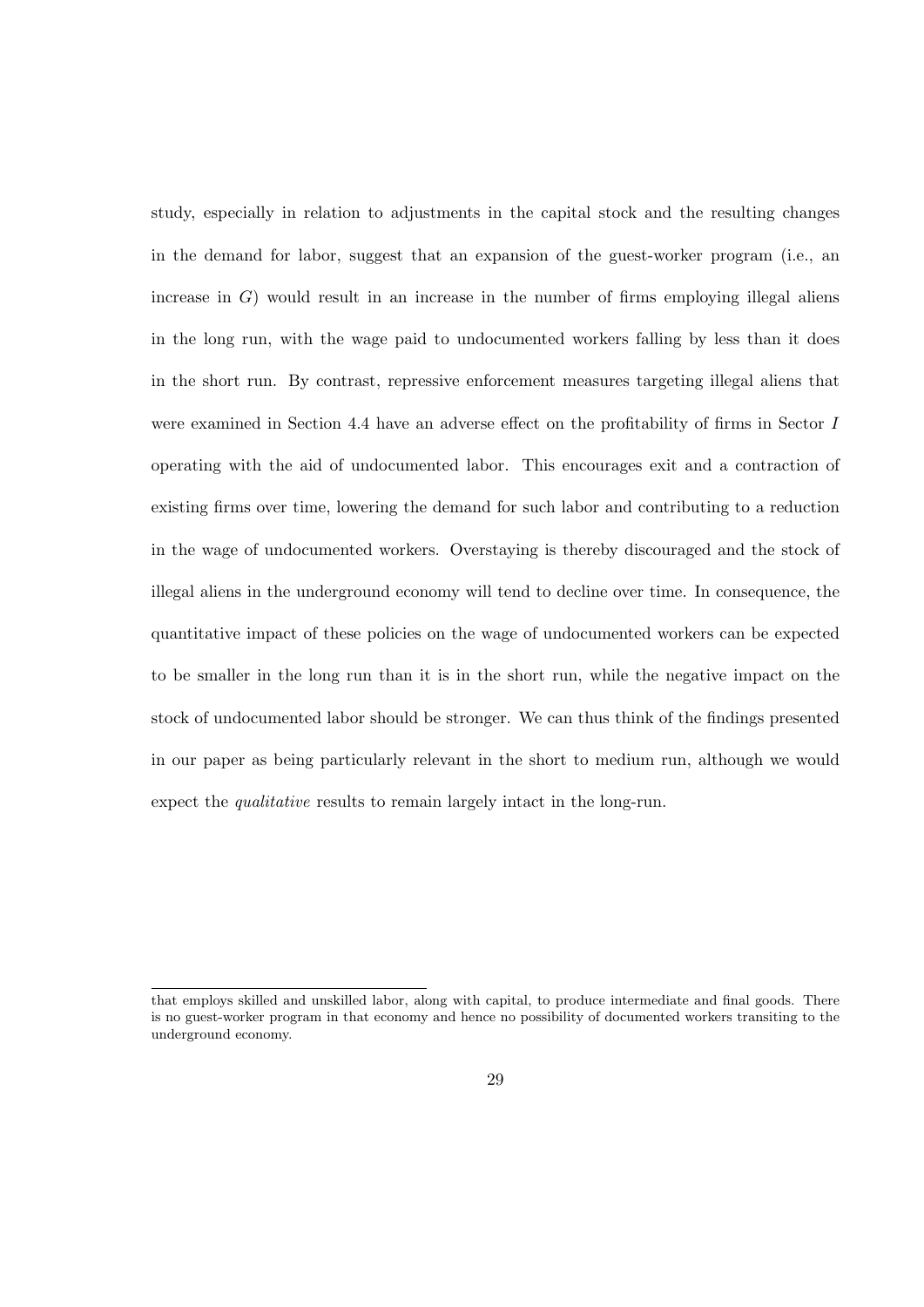### **References**

Abella, M., 2006, "Policies and Best Practices for Management of Temporary Migration," UN/POP/MIG/2006/03, Population Division, Department of Economic and Social Affairs, United Nations Secretariat.

Abella, M., 2009, "Policies on Admission Low-Skilled Workers in Korea, Japan and Taiwan (China): Similarities and Differences," technical note, ILO, Geneva, Switzerland.

Amnesty International, 2009, *Disposable Labour: Rights of migrant workers in South Korea*, Amnesty International, United Kingdom.

Asis, M., 2006, "International Migration, Migrant Empowerment and Development Prospects:

The Philippines," paper presented at the Conference on Migration and Development: Prospects from the South, 10-13 July, 2006, Bellagio, Italy.

Athukorala, P., 2006, "International labour migration in the Asian Pacific region: trends, patterns and policy issues" *Asian-Pacific Economic Literature*, Vol. 20, Issue 1: 18-39.

Bandyopadhyay, S. and S.C. Bandyopadhyay, 1998, "Illegal Immigration: A Supply Side Analysis," *Journal of Development Economics*, vol. 57: 343-360.

Bandyopadhyay, S., 1998, "Illegal Immigration and Second-Best Import Tariff," *Review of International Economics*, vol. 14: 93-103.

Bean, F.D., B.L. Lowell, and L.J. Taylor, 1988, "Undocumented Mexican Immigrants and the Earnings of other Workers in the United States," *Demography*, vol. 25: 35-51.

Camacho, C., F. Mariani, and L. Pensierosos, 2013, "Illegal Immigration and the Informal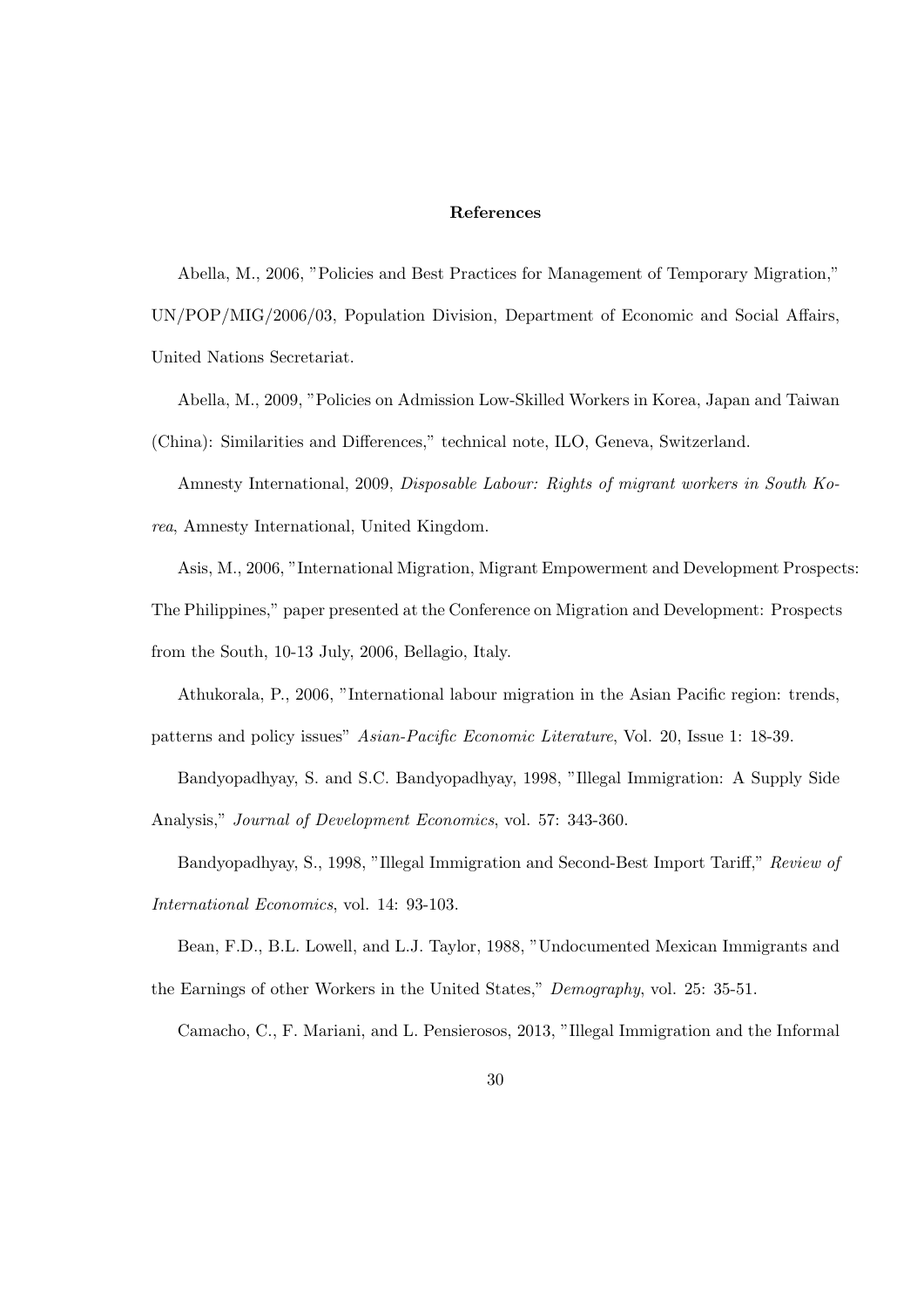Sector," mimeo.

CESifo, 2008, "Temporary Migration Programs," CSEifo Dice Report, no. 4/2008: 64-65.

CLB, 2011, "Throwaway Labour: The Exploitation of Chinese Trainees in Japan," Research Reports, China Labour Bulletin, Hong Kong.

Djajić, S, 1987, "Illegal Aliens, Unemployment and Immigration Policy," *Journal of Development Economics*, vol. 25: 235-49.

Djaji´c, S., 1997, "Illegal Immigration and Resource Allocation," *International Economic Review*, vol. 38: 97-117.

Djajić, S., 1999, "Dynamics of Immigration Control," *Journal of Population Economics*, vol. 12: 45-61.

Djajić, S., 2013 "Some Essentials of a Workable Guest-Worker Program," *International Economic Review*, vol. 54: 739-766.

Djajić, S. and M.S. Michael, 2013, "Guest Worker Programs: A Theoretical Analysis of Welfare of the Host and Source Countries," *Journal of International Trade and Economic Development*, vol. 22: 454-475.

Djajić, S. and A. Vinogradova, 2015, "Overstaying Guest Workers and the Incentives for Return," *CESifo Economic Studies,* forthcoming.

Epstein, G.S., A.L. Hillman, and A. Weiss, 1999, "Creating Illegal Immigrants," *Journal of Population Economics*, vol. 12: 3-21.

Ethier, W.J., 1986, "Illegal Immigration: The Host Country Problem," *American Eco-*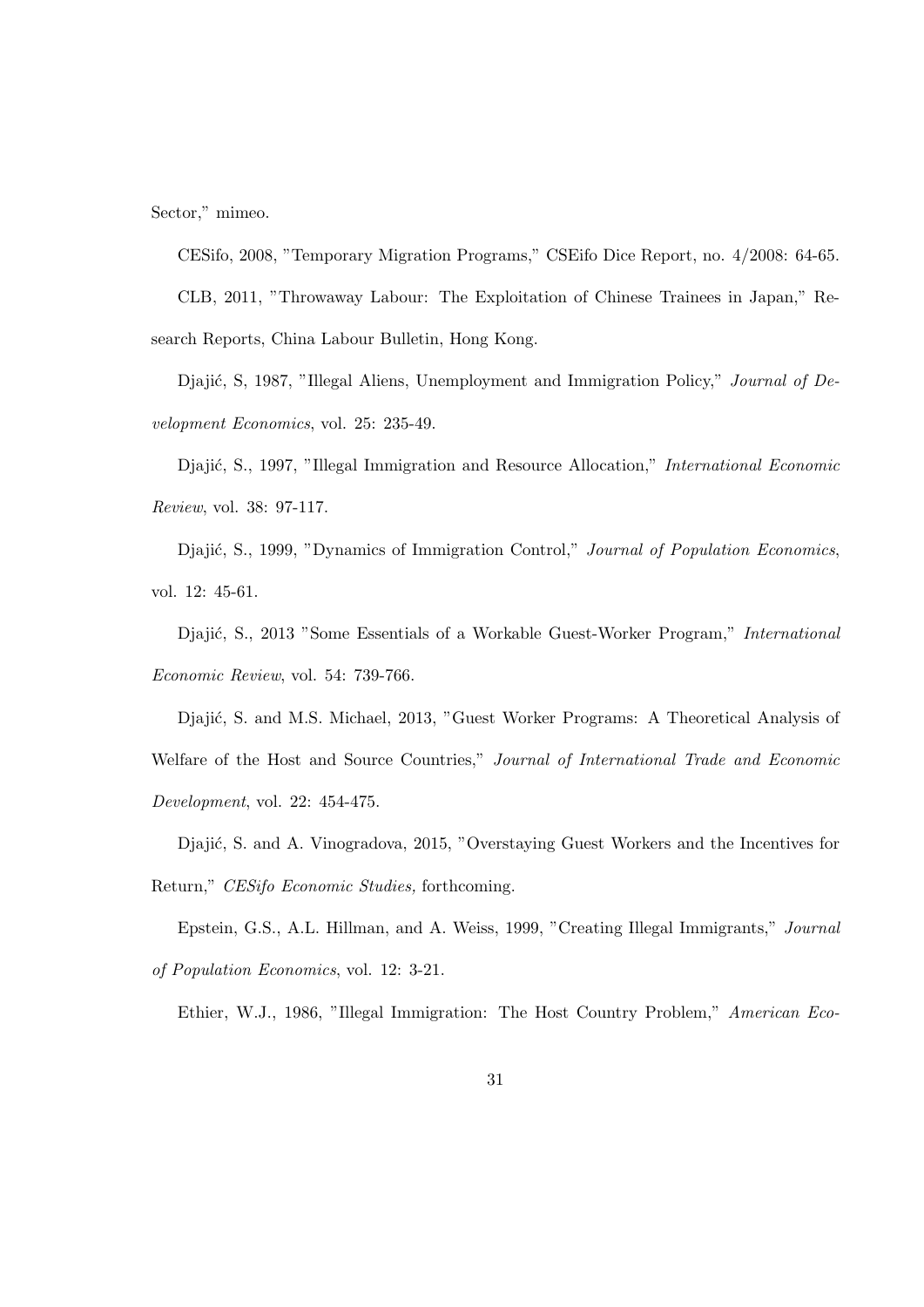*nomic Review*, vol. 76: 56-71.

Farrell, D., 2006, "Tackling the Informal Economy," Businessweek, May 8, 2006, available at http://www.mckinsey.com/insights/mgi/in the news/tackling the informal economy [accessed January 1, 2015].

Friebel, G., and S. Guriev, 2006, "Smuggling Humans: A Theory of Debt-Financed Migration," *Journal of the European Economic Association*, vol. 4: 1085-1111.

GAO, 2006, "Foreign Workers: Information on Selected Countries' Experiences," United States Government Accountability Office, September 2006.

Garner, S.P., A. Diop, K. Al-Ghanim, K. Le Trun, and L. Harkness, 2013, "Portrait of Low-Income Migrants in Contemporary Qatar," *Journal of Arabian Studies*, vol. 3.1: 1-17

Gaytan-Fregoso, H. and S. Lahiri, 2000, "Foreign Aid and Illegal Immigration," *Journal of Development Economics*, vol. 63: 515-527.

Grossman, J.B., 1984, "Illegal Immigrants and Domestic Employment," *Industrial and Labor Relations Review*, vol. 37: 240-251.

Hahn, C.H. and Y.S. Choi, 2006, "The Effects of Temporary Foreign Worker Program in

Korea: Overview and Empirical Assessment," paper presented at the Korea and the World

Economy Conference, Seoul, Korea, July 7-8, 2006.

Hiroki, M., 2008, "Foreign Trainees in Japan Defend their Rights," Asia Monitor Resource

Centre, available at http://www.amrc.org.hk/alu\_article/informalization\_of\_labour\_in\_asia/foreign\_trainees

Human Development Report, 2009, *Overcoming Barriers: Human Mobility and Develop-*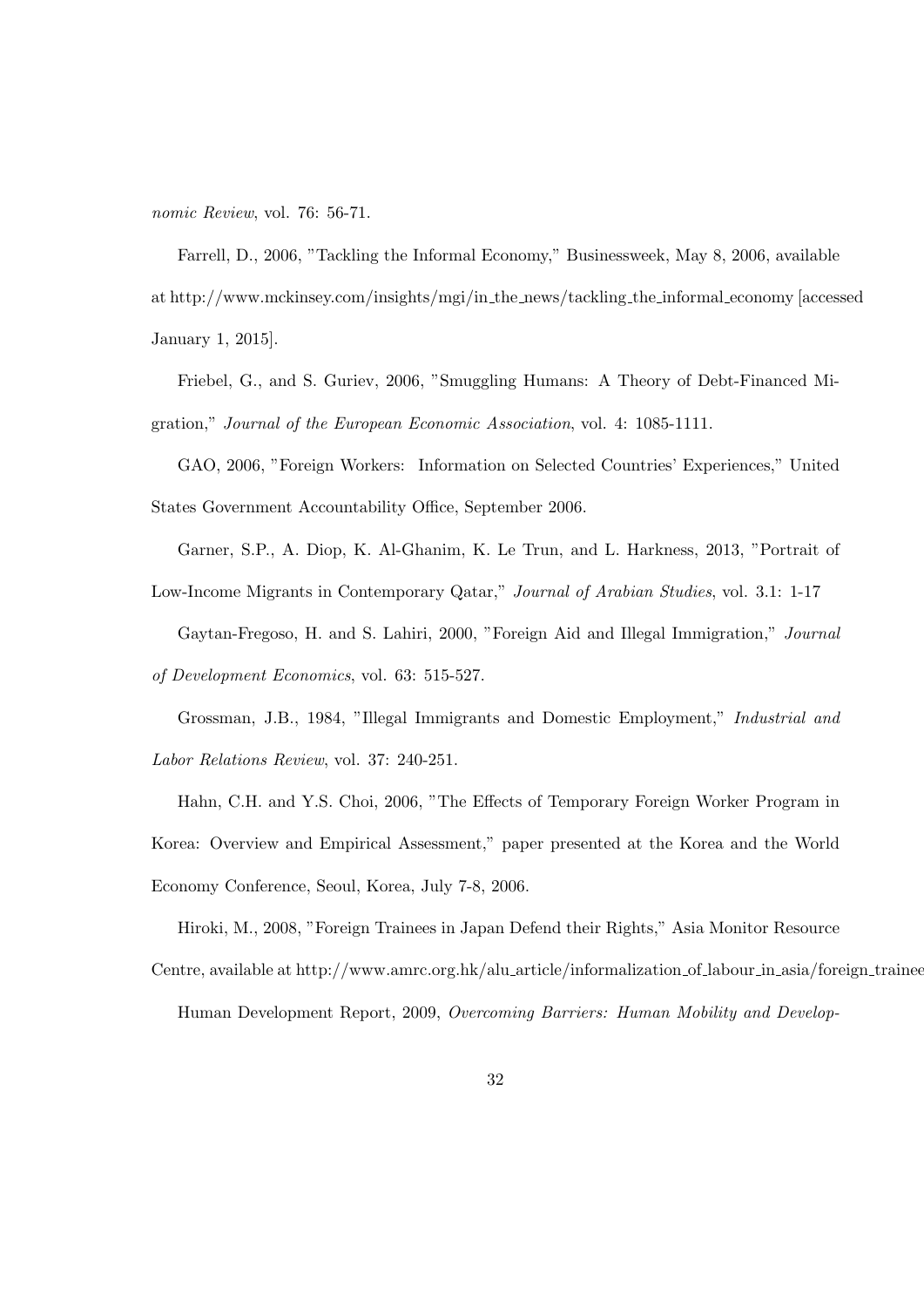*ment*, (New York: UNDP).

IOM, 2002, *Recruitment and Placement of Bangladeshi Migrant Workers: An Evaluation of the Process* (Dhaka: International Organization for Migration).

IOM, 2010, *International Migration and Migrant Workers' Remittances in Indonesia* (Geneva: International Organization for Migration).

Jones, H. and T. Pardthaisong, 1999, "The Impact of Overseas Labor Migration on Rural Thailand: Regional, Community and Individual Dimensions," *Journal of Rural Studies*, vol. 15: 35-47.

Kapiszewski, A., 2006, "Arab versus Asian Migrants in the GCC Countries," UN/POP/ EMG/2006/02, Population Division, Department of Economic and Social Affairs, United Nations Secretariat.

Kossoudji, S. and D. Cobb-Clark, 2002, "Coming Out of the Shadows: Learning about Legal Status and Wages from the Legalized Population," *Journal of Labor Economics*, vol. 20: 598-628.

Martin, P., 2003, "Managing Labor Migration: Temporary Worker Programs for the 21st Century," ILO, Geneva.

Meissner, D., D.M. Kerwin, M. Chishti and C. Bergeron, 2013, "Immigration Enforcement

in the United States," Report in Brief, Migration Policy Institute, Washington D.C.

Millbank, A., 2006, "A Seasonal Guest-Worker Program for Australia," Research Brief no. 16, 2005–06, Parliamentary Library of Australia.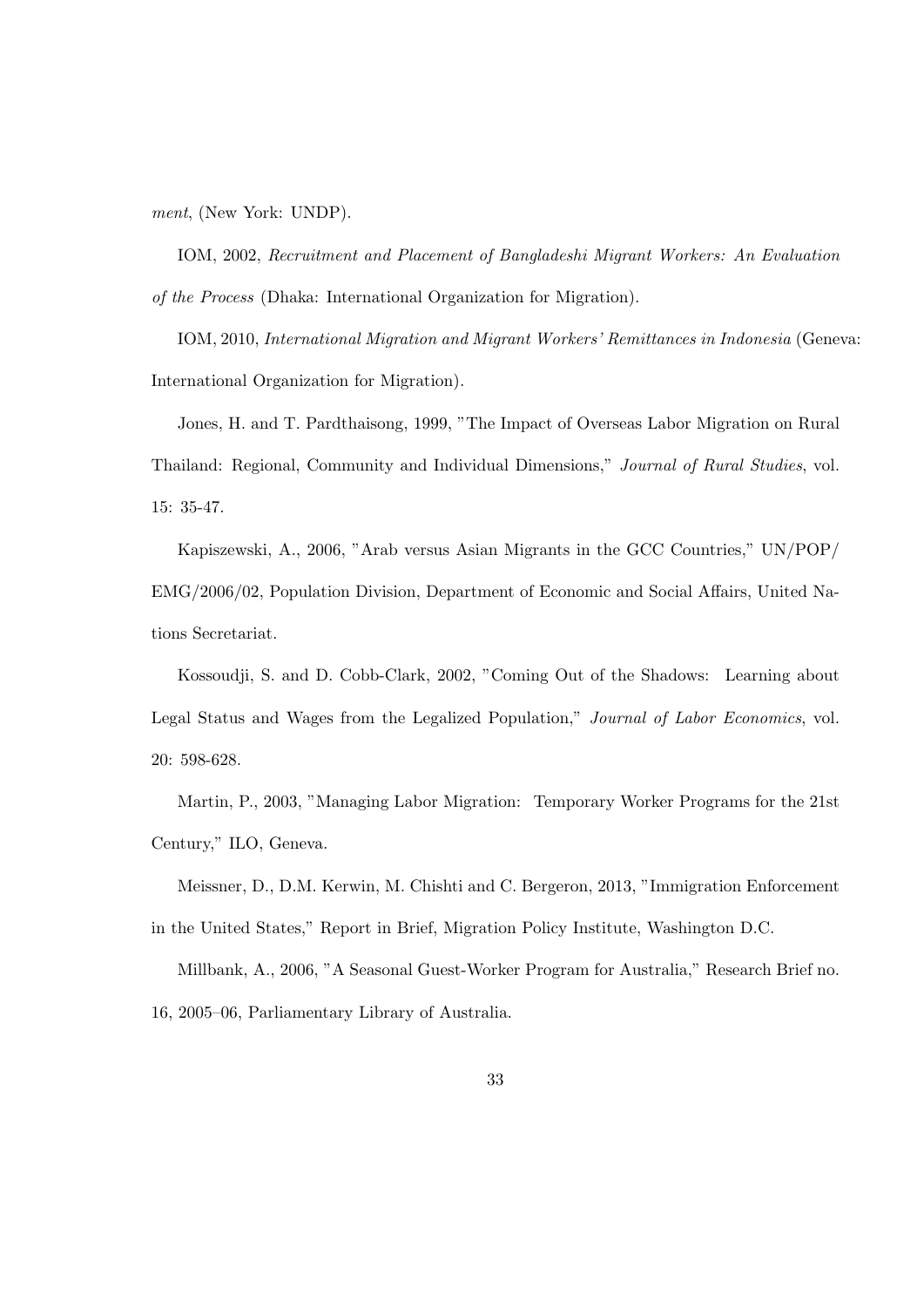Park, S.Y., 2012, "Analysis of the New Korean Immigration Policy for Korean Chinese Immigrants and its Influence on Korea," unpublished manuscript, Graduate Institute, Geneva.

Rivera-Batiz, F.L., 1999, "Undocumented Workers in the Labor Market: An Analysis of the Earnings of Legal and Illegal Mexican Immigrants in the United States," *Journal of Population Economics*, vol. 12: 91-116.

Rivera-Batiz, F.L., 2000, "Underground on American Soil: Undocumented Workers and U.S. Immigration Policy," *Journal of International Affairs*, vol. 53: 485-501.

Ruhs, M., 2002, "Temporary Foreign Worker Programs: Policies, Adverse Consequences and the Need to Make them Work," CCIS Working Paper no. 56.

Ruhs, M., 2005, "The Potential of Temporary Migration Programmes in Future International Migration Policy," report for the Global Commission on International Migration.

Satoshi, K., 2008, "Japan's Internship Training Program for Foreign Workers," *The Asia-Pacific Journal*, available at http://japanfocus.org/-Kamata-Satoshi/2820

Schiff, M., 2007, "Optimal Immigration Policy: Permanent, Guest-Worker, or Mode IV," IZA discussion paper No. 3083.

Schiff, M., 2011, "Temporary Migration, Overstaying and Optimal Short-Run and Long-

Run Immigration Policy," unpublished manuscript.

Sobieszczyk, T., 2000, "Pathways Abroad: Gender and International Migration Recruitment Choices in Northern Thailand," *Asian and Pacific Migration Journal*, vol. 9, no. 4: 391-428.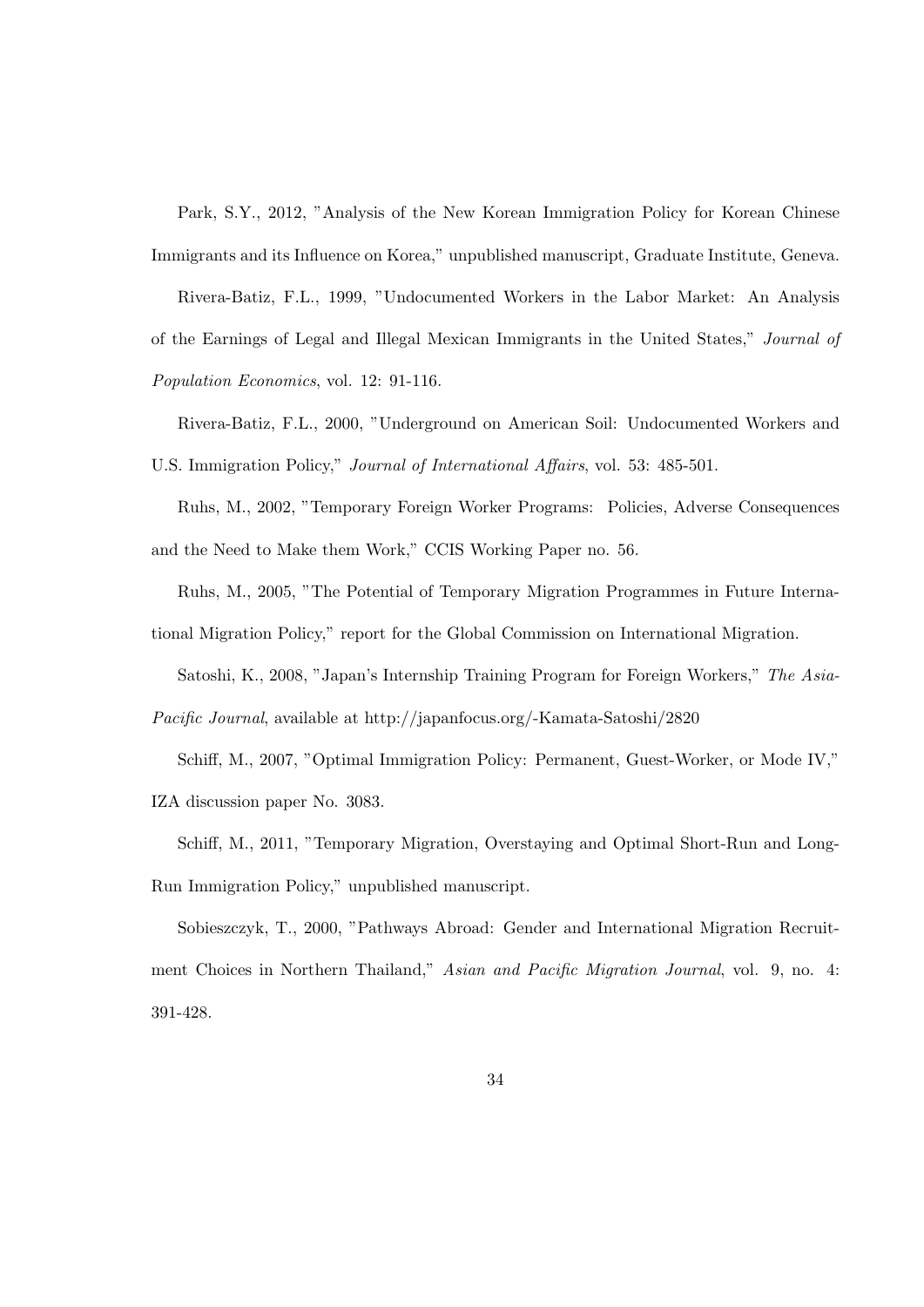Thiollet, H., 2015, "Resilient Residents: Immigration and Migration Policy in Saudi Arabia," paper presented at the Middle Eastern Studies Association Annual Meeting in October 2013.

United States Department of State, 2011, "2011 Trafficking in Persons Report - Malaysia," available at: http://www.refworld.org/docid/4e12ee633c.html [accessed 1, January 2015].

Verite, 2011, "What Should You Look For? Identifying Company Risk & Vulnerability to the Human Trafficking and Forced Labor of Migrant Workers," available at

http://digitalcommons.ilr.cornell.edu/cgi/viewcontent.cgi?article=2252&context=globaldocs [accessed January 1, 2015].

Vinogradova, A., 2011, "Undocumented Immigrants: Deportation or Voluntary Return?" unpublished manuscript, CER-ETH Zurich.

Williams, J., 2010, "Entry Refusals and Deportations Down in Japan," *examiner.com*, March 9, 2010, available at http://www.examiner.com/article/entry-refusals-and-deportationsdown-japan

Woodland, A.D. and C. Yoshida, 2006, "Risk Preference, Immigration Policy and Illegal Immigration," *Journal of Development Economics*, vol. 81: 500-513.

Yoshida, C., 2000, *Illegal Immigration and Economic Welfare*. Springer-Verlag, Heidelberg, Germany.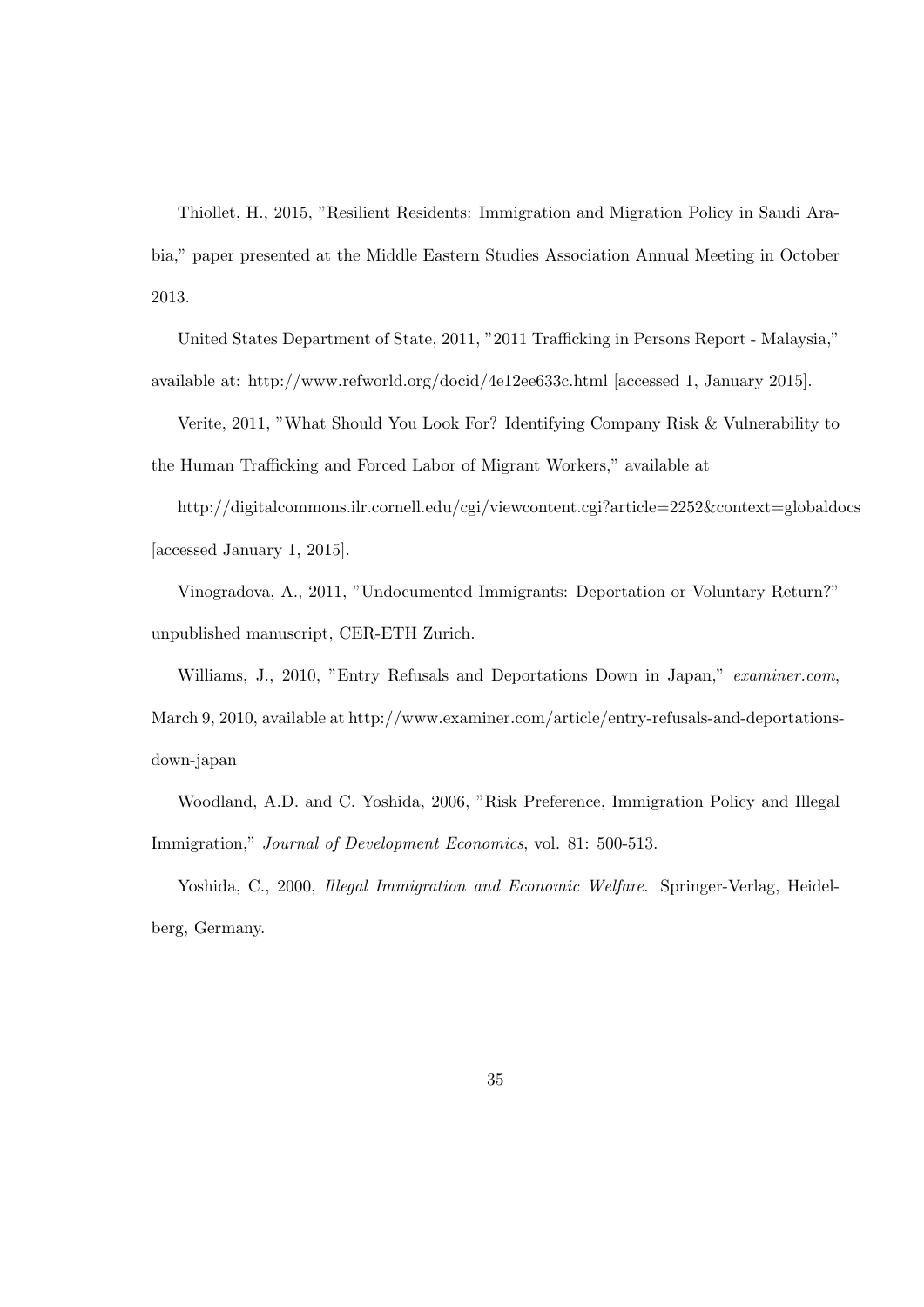# **Appendix**

Equations (7) and (8) can be rewritten as:

$$
F((\frac{\widetilde{W} - W}{\pi(U) + \lambda}) - \bar{W}\beta\tau - \Phi)G - (\pi(U) + \lambda)JU = 0 \equiv H(U, \widetilde{W})
$$

$$
g(G\tau) - (1 + \eta)\pi(U)\phi - \widetilde{W} = 0 \equiv M(U, \widetilde{W})
$$

where *U* and  $\widetilde{W}$  are endogenously determined and all other variables  $G, \tau, \phi, \pi(.)$ ,  $\lambda, \Phi, \beta, W$ ,  $\bar{W}$  are determined exogenously by policy measures.

Let's study now the static comparative with respect to *Z*, which represents any parameter of the following set  $\{G, \tau, \phi, \pi, \lambda, \Phi, \beta, W, \, \bar{W} \}$ 

Let's denote

$$
A = \frac{\widetilde{W} - W}{\pi(U) + \lambda} - \bar{W}\beta\tau - \Phi
$$

and 
$$
J = \begin{bmatrix} \frac{\partial H}{U} & \frac{\partial H}{\partial W} \\ \frac{\partial M}{U} & \frac{\partial M}{\partial W} \end{bmatrix}
$$
 we can easily check that  $|J| > 0$   
\n
$$
|J| = f(A)G\frac{\pi'(U)(\widetilde{W} - W)}{(\pi(U) + \lambda)^2} + \pi'(U)JU + (\pi(U) + \lambda)J + \frac{f(A)G}{\pi(U) + \lambda}[\phi(\eta \pi(U)/U)(2 + \eta_{\pi'U})]
$$

After writing successively: $J_u =$ [ *−∂H/∂Z ∂H/∂W*f *−∂M/∂Z ∂M/∂W*f ] and  $J_{\widetilde{W}} =$ [ *∂H/U −∂H/∂Z ∂M/U <sup>−</sup>∂M/∂Z* ] we can use Cramer's rule and study  $(\partial U/\partial Z) = \frac{|J_U|}{|J|}$  and  $(\partial \widetilde{W}/\partial Z) = \frac{|J_{\widetilde{W}}|}{|J|}$  $\frac{y_{\tilde{W}}}{|J|}$ .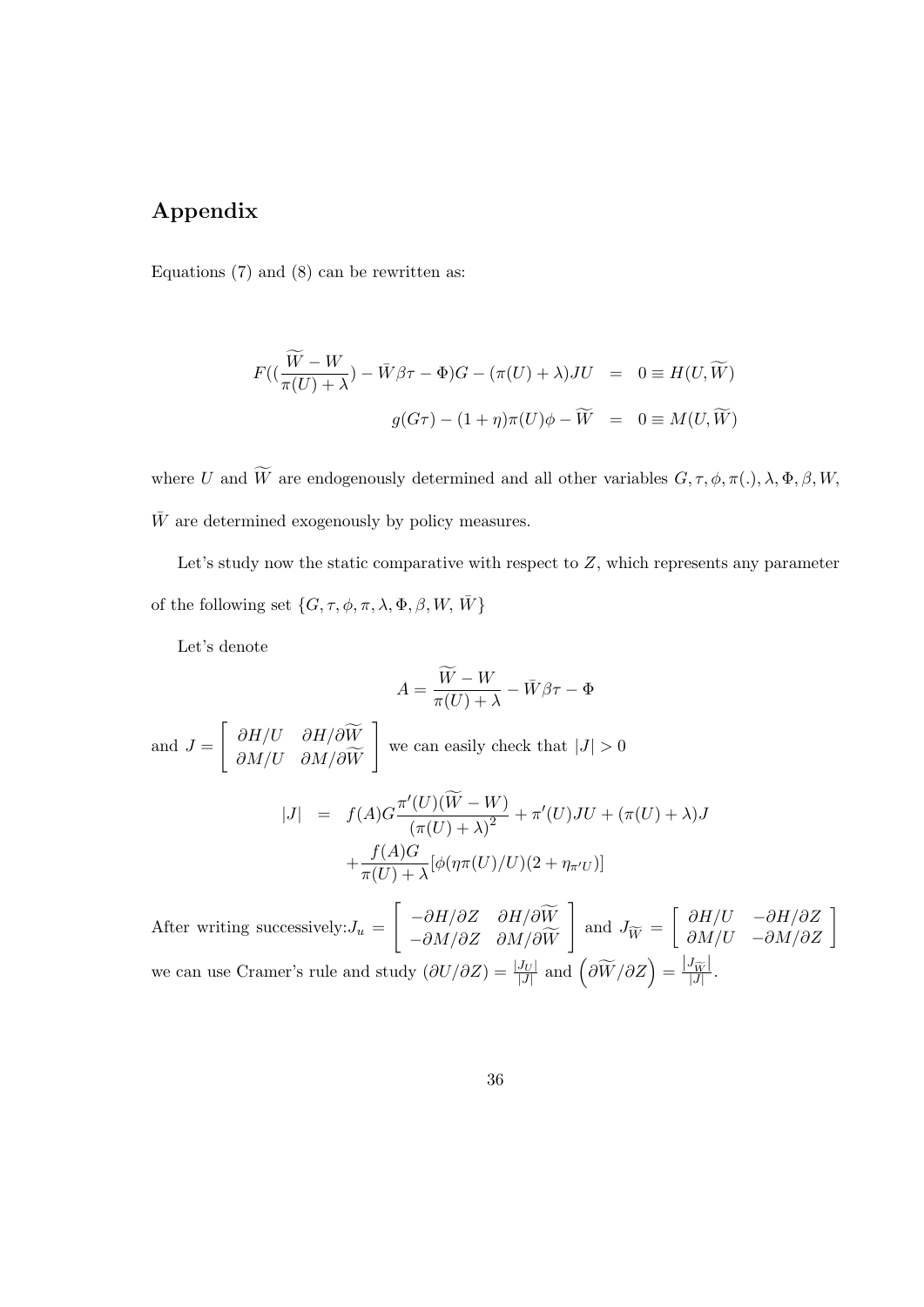Since  $\partial H / \partial \widetilde{W} = \frac{f(A)G}{\pi(U)+\lambda}$  $\frac{J(A)G}{\pi(U)+\lambda}$  and  $\partial M/\partial W = -1$  we find

$$
J_u = \begin{bmatrix} -\partial H/\partial Z & \frac{f(A)G}{\pi(U)+\lambda} \\ -\partial M/\partial Z & -1 \end{bmatrix}
$$

and we obtain easily:

$$
\frac{\partial U}{\partial Z} = \frac{\partial H}{\partial Z} + \frac{f(A)G}{\pi(U) + \lambda} \frac{\partial M}{\partial Z} \frac{\partial L}{\partial Z}
$$

Studying:

$$
\partial H/U = -f(A)G \frac{\pi'(U)(\widetilde{W} - W)}{(\pi(U) + \lambda)^2} - \pi'(U)JU - (\pi(U) + \lambda)J
$$

entails that:  $\partial H/U < 0$ .

Moreover  $\partial M/U = -\phi(\eta \pi(U)/U)(2 + \eta_{\pi'U})$  entails that:  $\partial M/U < 0$ 

**Comparative statics with respect to** *G*

$$
\partial U/\partial G = \frac{\partial H/\partial G + \frac{f(A)G}{\pi(U)+\lambda} \partial M/\partial G}{|J|}
$$

Using  $\partial H/\partial G = F(A)$  and  $\partial M/\partial G = \tau g'(G\tau)$  we show that the sign of  $\partial U/\partial G$  is a priori

ambiguous. It is positive if and only if the following condition is satisfied:

$$
F(A) > -\frac{\tau g'(G\tau)}{\pi(U) + \lambda} f(A)G
$$

We now turn to studying  $\left(\frac{\partial \widetilde{W}}{\partial G}\right) = \frac{|J_{\widetilde{W}}|}{|J|}$  with  $J_{\widetilde{W}} =$ [ *∂H/U −∂H/∂G ∂M/U <sup>−</sup>∂M/∂G* ]

Using 
$$
\partial M/U < 0
$$
;  $-\partial M/\partial G = -\tau g'(G\tau) > 0$ ;  $\partial H/U < 0$  and  $\partial H/\partial G = F(A)$ , we find

that  $\partial \widetilde{W}/\partial G$  is negative as can be shown easily since

$$
\partial \widetilde{W}/\partial G = \frac{-F(A)}{|J|} [\phi(\eta \pi(U)/U)(2 + \eta_{\pi'U})] + \frac{\tau g'(G\tau)}{|J|} [f(A)G\frac{\pi'(U)(\widetilde{W} - W)}{(\pi(U) + \lambda)^2} + \pi'(U)JU + (\pi(U) + \lambda)J]
$$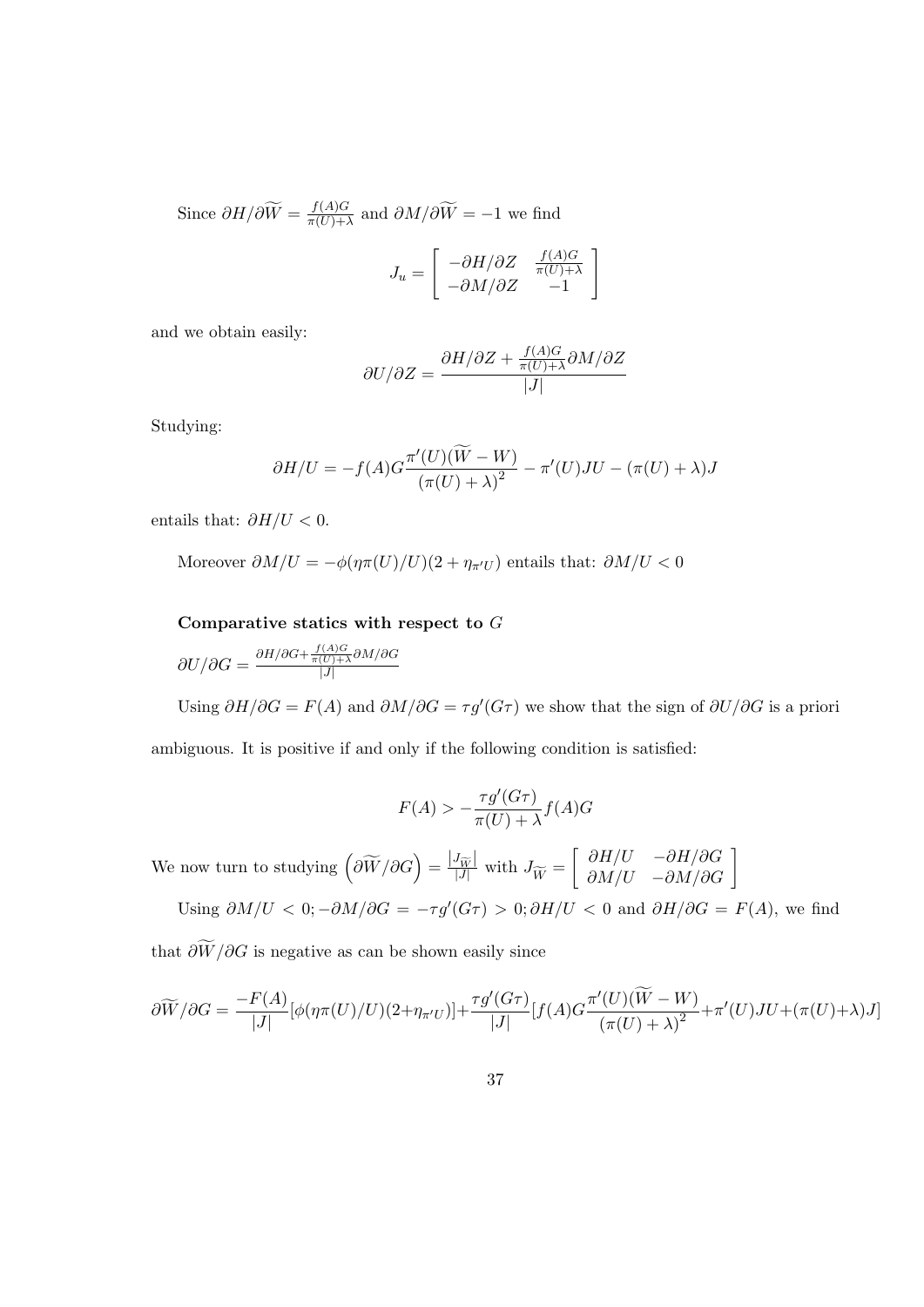**Comparative statics with respect to** *τ*

Using  $\partial U/\partial \tau = \frac{\partial H/\partial \tau + \frac{f(A)G}{\pi(U)+\lambda} \partial M/\partial \tau}{|J|}$  with  $\partial H/\partial \tau = -\overline{W}\beta f(A)G < 0$  and  $\partial M/\partial \tau =$ 

 $Gg'(G\tau)$  entails:

$$
\begin{array}{lcl} \partial U/\partial \tau & = & (\displaystyle{\frac{Gg'(G\tau)}{\pi(U)+\lambda}}-\bar{W}\beta)\displaystyle{\frac{f(A)G}{|J|}} \\[12pt] \partial U/\partial \tau & < & 0 \end{array}
$$

Using  $\partial H/U < 0$ ;  $-\partial M/\partial \tau = -Gg'(G\tau)$ ;  $\partial H/\partial \tau = -\overline{W}\beta f(A)G$  and  $\partial M/U < 0$  we find that  $\partial \widetilde{W}/\partial \tau = \frac{|J_{\widetilde{W}}|}{|J|}$  with  $J_{\widetilde{W}} =$  $\begin{bmatrix} \frac{\partial H}{U} & -\frac{\partial H}{\partial \tau} \\ \frac{\partial M}{U} & -\frac{\partial M}{\partial \tau} \end{bmatrix}$  is ambiguous in general as can be shown

easily since

$$
\partial \widetilde{W}/\partial \tau = \frac{Gg'(G\tau)}{|J|} \{f(A)G\frac{\pi'(U)(\widetilde{W}-W)}{(\pi(U)+\lambda)^2} + \pi'(U)JU + (\pi(U)+\lambda)J\} + \frac{\bar{W}\beta f(A)G}{|J|} [\phi(\eta\pi(U)/U)(2+\eta_{\pi'U})]
$$

**Comparative statics with respect to** *ϕ*

$$
\frac{\partial U}{\partial \phi} = \frac{\partial H}{\partial \phi + \frac{f(A)G}{\pi(U) + \lambda} \partial M / \partial \phi}}{|J|}
$$

*∂H*/∂ $\phi$  = 0

$$
\partial M/\partial \phi = -(1+\eta)\pi(U) < 0.
$$

Therefore, we find easily that

$$
\frac{\partial U}{\partial \phi} = -\frac{f(A)G}{|J|(\pi(U) + \lambda)}(1 + \eta)\pi(U)
$$

Therefore *∂U/∂ϕ <* 0*.*

Let's consider now 
$$
J_{\widetilde{W}} = \begin{bmatrix} \frac{\partial H}{U} & -\frac{\partial H}{\partial \phi} \\ \frac{\partial M}{U} & -\frac{\partial M}{\partial \phi} \end{bmatrix}
$$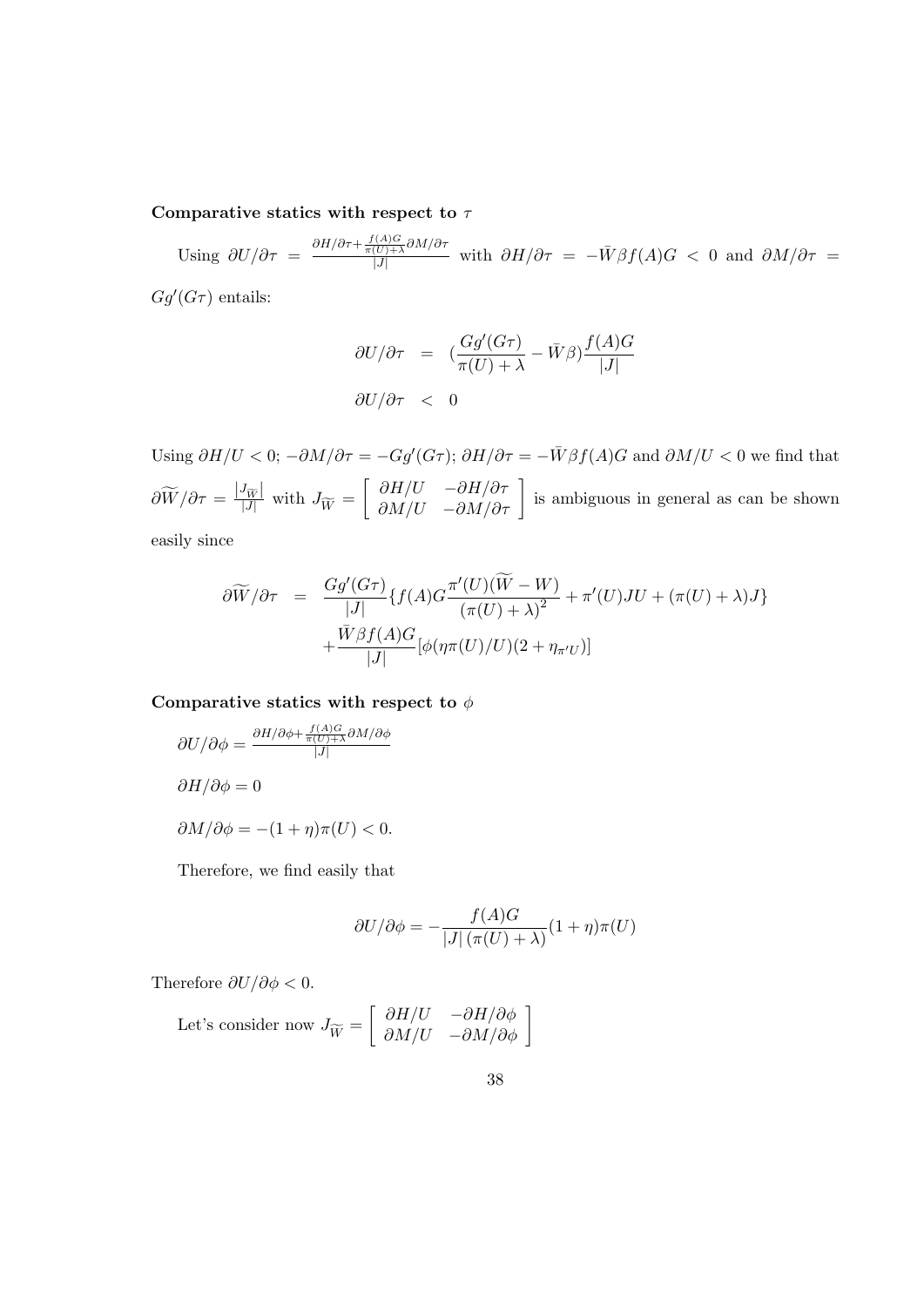$$
-\partial M/\partial \phi = (1+\eta)\pi(U) > 0
$$
;  $\partial H/U < 0$  and  $\partial H/\partial \phi = 0$  entail that  $\partial W/\partial \phi < 0$  as can

be shown easily since:

$$
\frac{\partial \widetilde{W}}{\partial \phi} = -\frac{(1+\eta)\pi(U)}{|J|} [f(A)G\frac{\pi'(U)(\widetilde{W}-W)}{(\pi(U)+\lambda)^2} + \pi'(U)JU + (\pi(U)+\lambda)J]
$$

## Comparative statics with respect to  $\pi(U)$

To simplify the notations, let's assume that  $\pi(U) = \pi + \rho(U)$  and that the effect of the policy is a (constant) shift in the parameter  $\pi$ .

$$
J_u = \left[ \begin{array}{cc} -\partial H/\partial \pi & \partial H/\partial \widetilde W \\ -\partial M/\partial \pi & \partial M/\partial \widetilde W \end{array} \right]
$$

with  $\partial H/\partial \pi < 0$ , which is also true more generally for any exogenous increase in  $\pi(U)$ , noted  $\partial \pi(U)$ , following more effective detection or apprehension of undocumented workers at the workplace, since we find:

$$
\partial H/\partial \pi(U) = -\frac{(\widetilde{W} - W)}{(\pi(U) + \lambda)^2} f(A)G - JU < 0.
$$
  
Moreover,  $\partial M/\partial \pi(U) = -(1 + \eta)\phi < 0$ .  
We can now sign easily  $\partial U/\partial \pi(U) = \frac{\partial H/\partial \pi(U) + \frac{f(A)G}{\pi(U) + \lambda} \partial M/\partial \pi(U)}{|J|}$  and find that  $\partial U/\partial \pi(U) < 0$ .  
Let's consider now  $J_{\widetilde{W}} = \begin{bmatrix} \partial H/\partial U & -\partial H/\partial \pi(U) \\ \partial M/\partial U & -\partial M/\partial \pi(U) \end{bmatrix}$   
Since  $\partial M/U < 0$ ;  $\partial H/\partial U < 0$ ;  $\partial H/\partial \pi(U) < 0$ ,  $\partial M/\partial \pi(U) = -(1 + \eta)\phi < 0$  we find that

 $\partial \widetilde{W}/\partial \pi(U)$  is ambiguous in general as can be shown easily by studying the following:

$$
\partial \widetilde{W}/\partial \pi(U) = \frac{(1+\eta)}{|J|} \phi \{-f(A)G\frac{\pi'(U)(\widetilde{W}-W)}{(\pi(U)+\lambda)^2} - \pi'(U)JU - (\pi(U)+\lambda)J \}
$$

$$
+ \frac{1}{|J|} \{-\frac{\widetilde{W}-W}{(\pi(U)+\lambda)^2}f(A)G - JU \} \{-\phi(\eta\pi(U)/U)(2+\eta_{\pi'(U)})\}
$$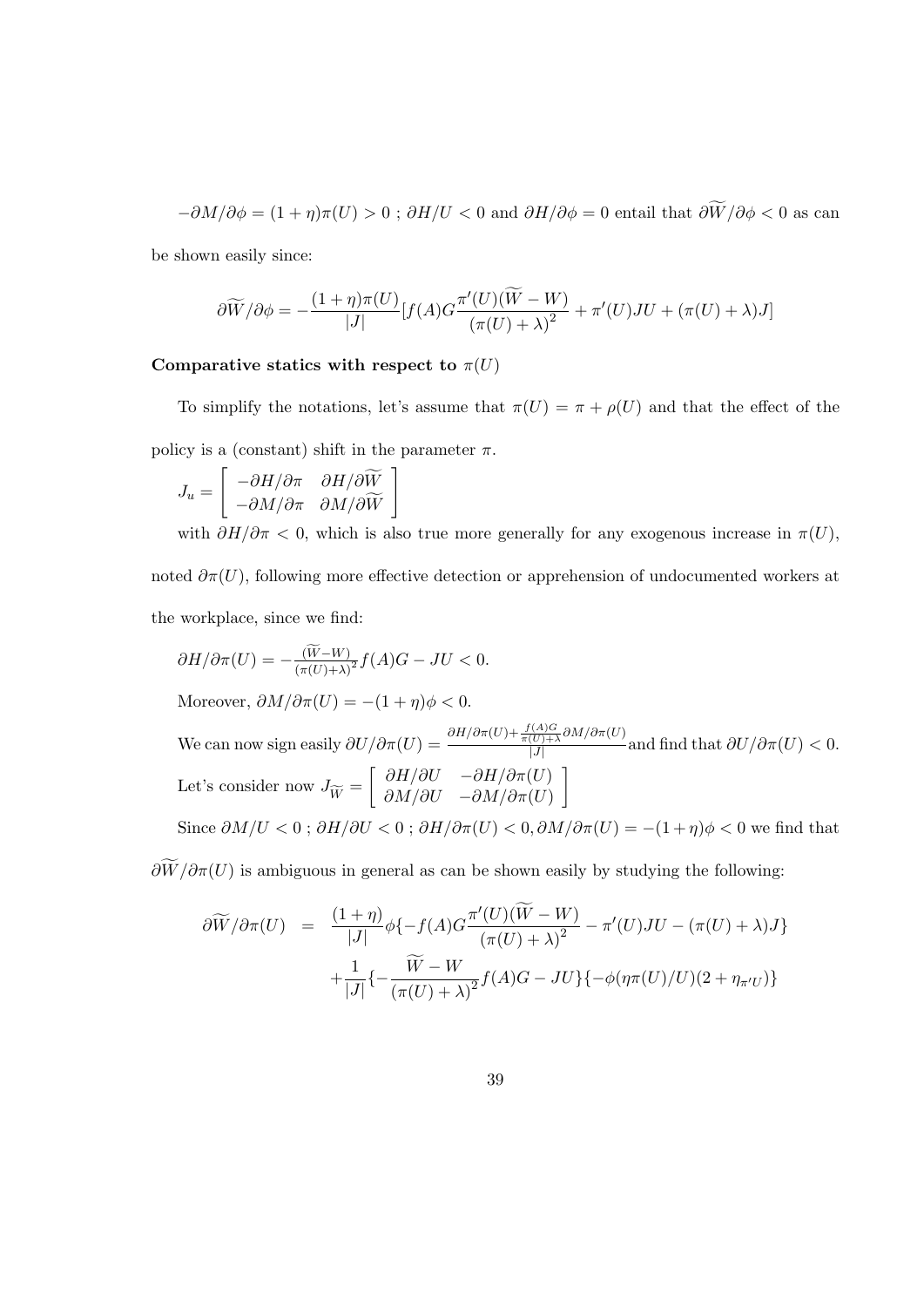**Comparative statics with respect to**  $Z = \lambda, \Phi, \beta, W$ , or  $\overline{W}$ 

 $J_u =$ [ *−∂H/∂Z ∂H/∂W*f *−∂M/∂Z ∂M/∂W*f ] Using  $\partial H/\partial Z < 0$  and  $\partial M/\partial Z = 0$  yields  $\partial U/\partial Z = \frac{\partial H/\partial Z}{\partial I}$  $\frac{1}{|J|}$ , which shows that  $\partial U/\partial Z < 0$ . In particular *∂U/∂λ* = *−*  $\left[\frac{W-W}{(\pi(U)+\lambda)^2}f(A)G+JU\right]$ *|J|*  $J_{\widetilde{W}} =$ [ *∂H/U −∂H/∂Z ∂M/U <sup>−</sup>∂M/∂Z* ]  $\partial M/\partial Z = 0$ ;  $\partial H/U < 0$ ;  $-\partial H/\partial Z > 0$ ; and  $\partial M/U < 0$  yield  $\partial \widetilde{W}/\partial Z > 0$ .

In particular

$$
\frac{\partial \widetilde{W}}{\partial \lambda} = \frac{\left[\frac{\widetilde{W} - W}{(\pi(U) + \lambda)^2} f(A)G + JU\right] * \left[\phi(\eta \pi(U)/U)(2 + \eta_{\pi/U})\right]}{|J|}
$$

$$
\frac{\partial \widetilde{W}}{\partial \Phi} = \frac{f(A)G * \left[\phi(\eta \pi(U)/U)(2 + \eta_{\pi/U})\right]}{|J|}
$$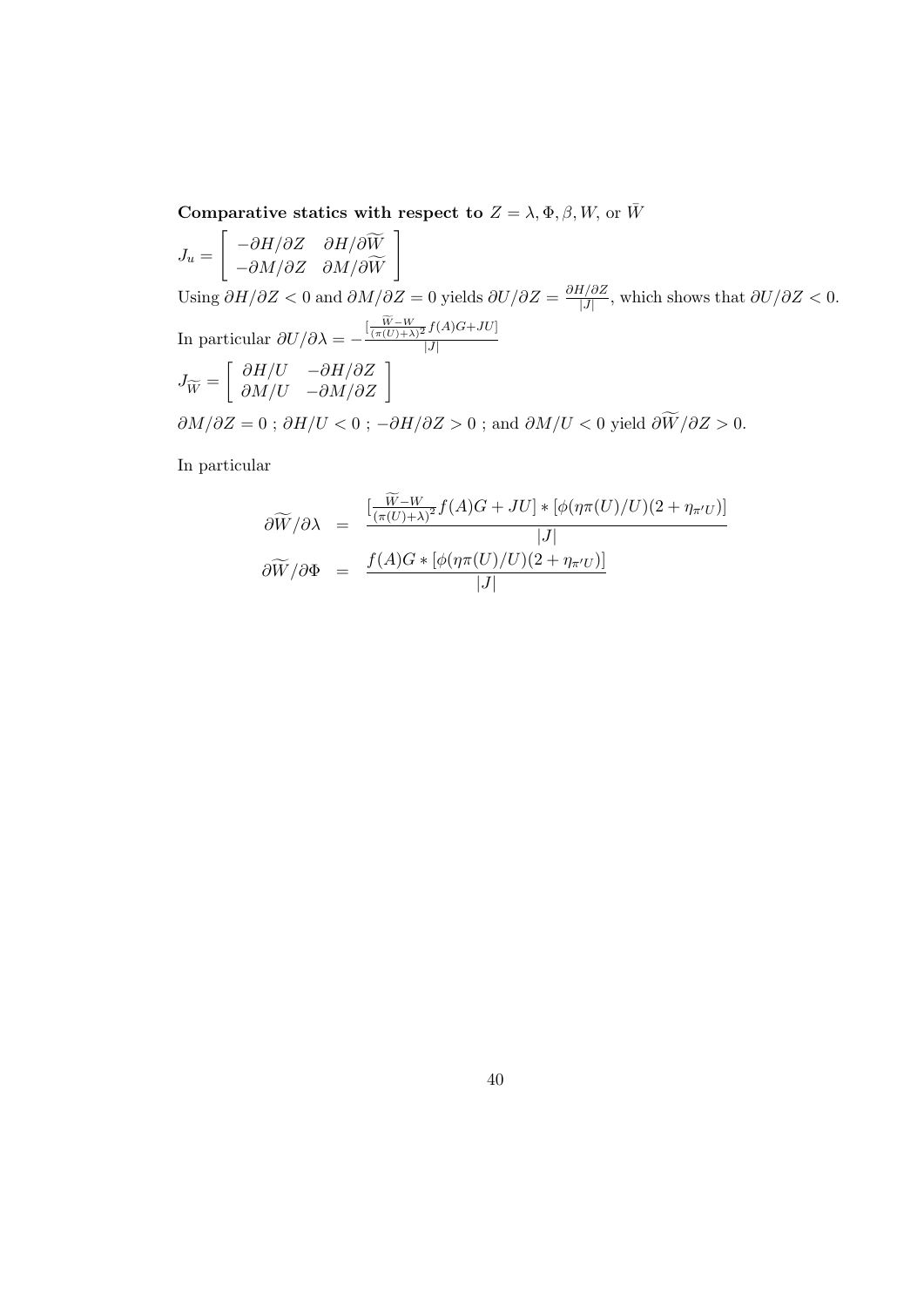# FIGURES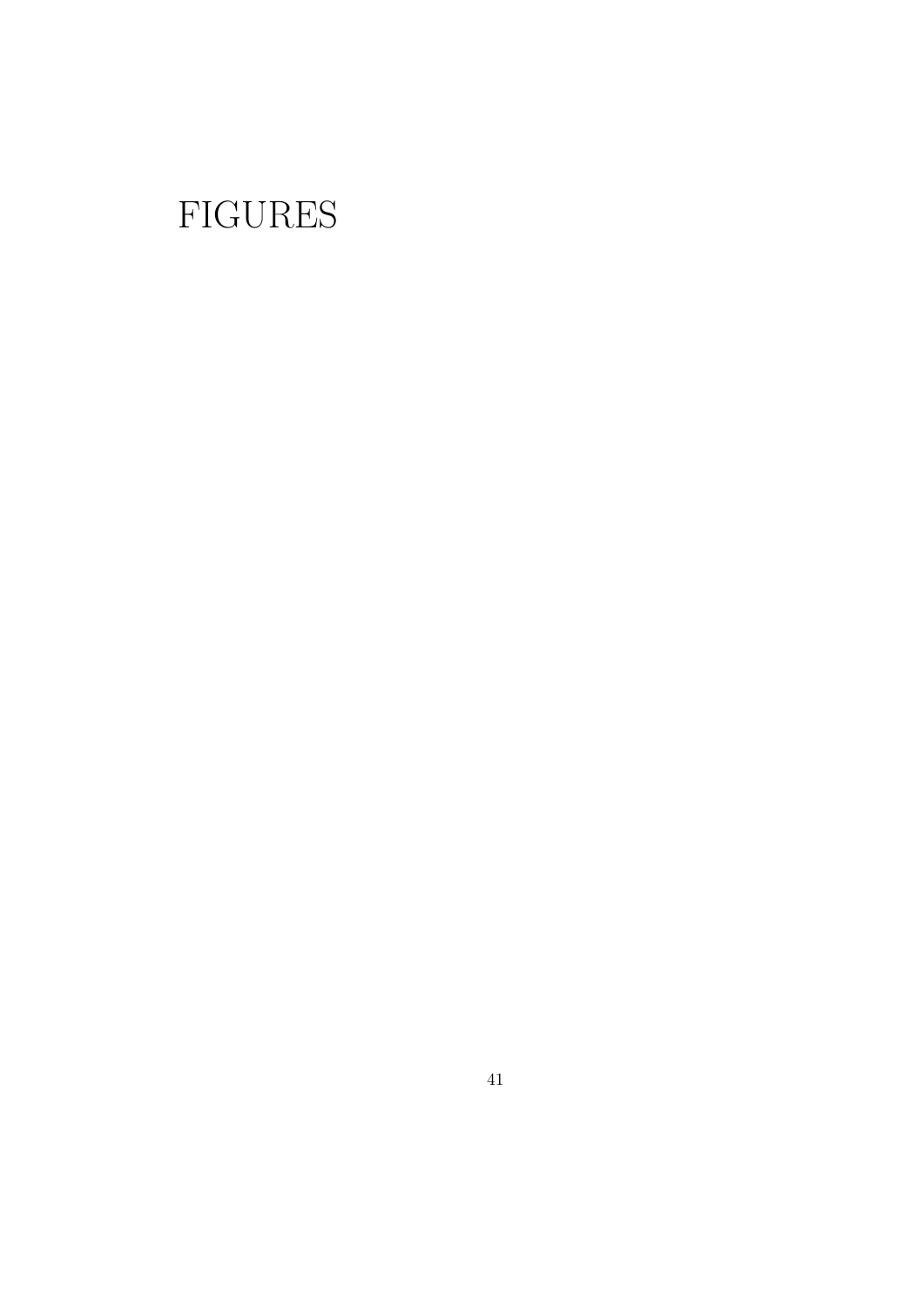Figure 1: Effects of an expansion of the guest-worker program on the stock of clandestine workers, U, and their wages,  $\widetilde{W}$  .



Notes: An increase in the inflow of guest workers (G) shifts the demand schedule for undocumented labor (dd) to the left and the supply schedule (ss) to the right, with the subscript 1 signifying the new equilibrium values of the endogenous variables.